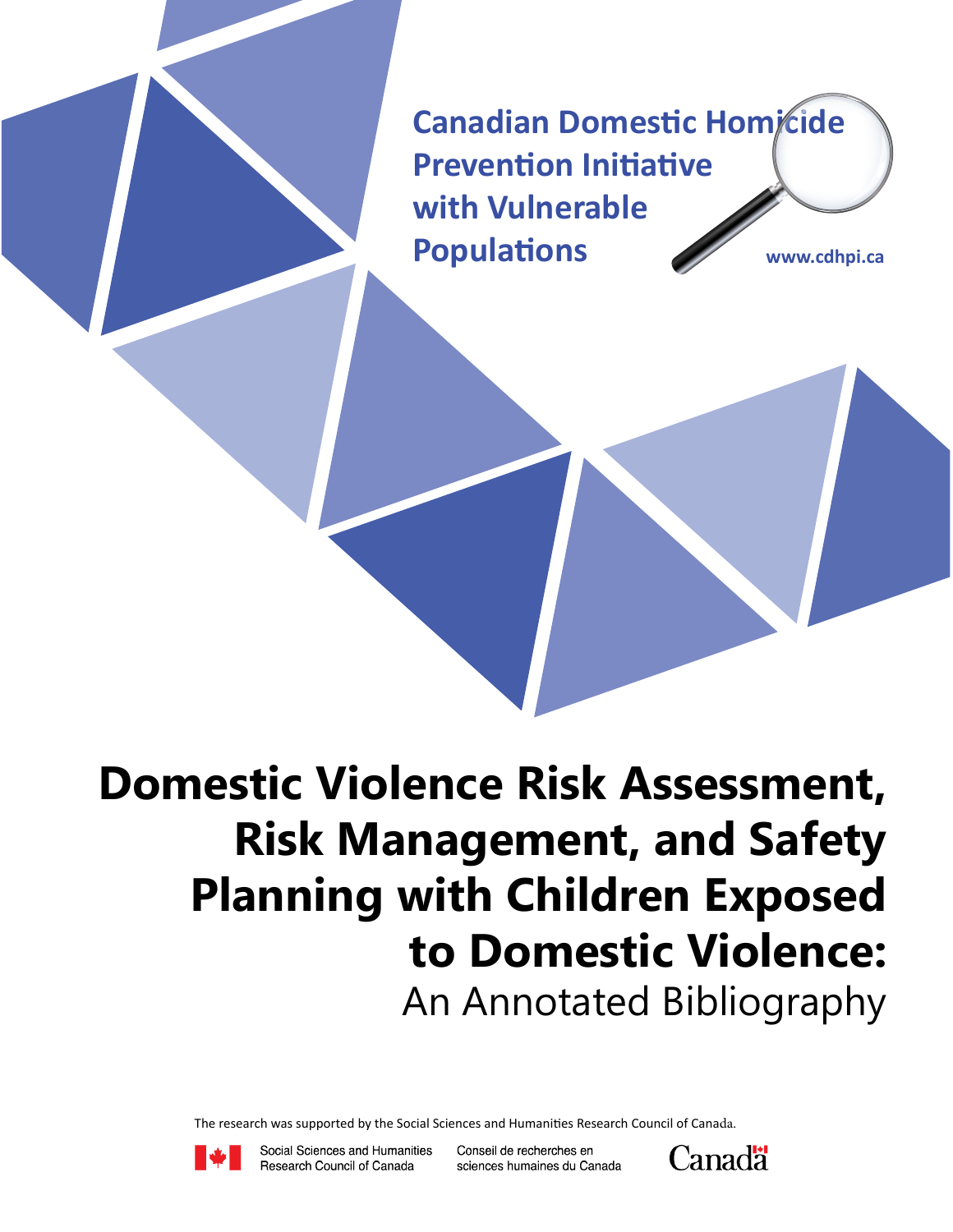# **An Annotated Bibliography**

Produced on behalf of the Canadian Domestic Homicide Prevention Initiative with Vulnerable Populations (CDHPIVP) (http://www.cdhpi.ca)

Authors: Fairbairn, J., Campbell, M., Reif, K., Heron, C., Sapardanis, K., David, R., Straatman, A., Dawson, M., & Jaffe, P.

*This work is supported by the Social Sciences & Humanities Research C ouncil of Canada.*

#### **1. Austin, W. G. (2001). Partner violence and risk assessment in child custody evaluations. Family Court Review, 39(4), 483-496.**

This study examines a risk assessment approach to child custody evaluations for cases involving domestic violence (DV). The author presents a multidimensional typology for risk assessment, derived from a comprehensive literature review, which predicts violence and developmental outcomes for children to inform recommendations of custody and access. The typology has six dimensions: (1) temporal pattern of violence (e.g., frequency, instigating factors); (2) sex of perpetrator; (3) severity of physical violence; (4) verbal vs. physical aggression; (5) presence of major risk factors for violence potential; and (6) whether the child was exposed to the violence. The author recommends using the partner violence typology to determine potential risk factors in combination with identified protective factors to predict the child's developmental outcomes to form recommendations around custody and access. Furthermore, the author states that violence risk assessment for child custody evaluations should involve a three-step process: (1) trained evaluators conducting a violence risk assessment on one or both parents; (2) integrating the findings of the risk assessment into the custody evaluations; and (3) identifying interventions that will reduce the risk of harm (e.g., therapy, parenting education). The author also recommends that the evaluator use multiple sources when conducting an assessment to avoid biases and to verify critical information.

**2. Bair-Merritt, M. H., Jennings, J. M., Chen, R., Burrell, L., McFarlane, E., Fuddy, L., & Duggan, A. K. (2010). Reducing maternal intimate partner violence after the birth of a child: A randomized controlled trial of the Hawaii healthy start home visitation program. Archives of Pediatrics & Adolescent Medicine, 164(1), 16.** 

This study examines whether early-childhood home visitations impact rates of mothers' intimate partner violence (IPV) victimization and perpetration. The study uses a randomized control trial with 643 families randomly assigned to the home visiting intervention group or the control group. It found that mothers who participated in the early childhood home visitation program reported lower rates of IPV victimization and perpetration compared to mothers who did not participate in the program. Specifically, mothers who participated in the program reported lower rates of physical assault victimization and perpetration. Reported rates of IPV victimization and perpetration continued to decrease for both the intervention and control groups at the long-term followup; however, the difference in reported rates between the groups was not significant. Additionally, reported verbal abuse victimization seemed to increase for mothers who participated in the program. It is recommended that early childhood home visitation may be a strategy for reducing IPV particularly for families with children at risk for maltreatment.

**3. Beeble, M. L., Bybee, D., & Sullivan, C. M. (2007). Abusive men's use of children to control their partners and ex-partners. European Psychologist, 12(1), 54-61. doi:10.1027/1016-9040.12.1.54** 

This study examines the way in which perpetrators of domestic violence (DV) use children to control and harm their partners. Data for this study are drawn from semi-structured interviews with 156 women who had recently experienced DV and who had a child between the ages of 5 and 12. Most participants reported that the perpetrators use the children to stay in their lives, keep track of them, and harass and/or intimidate them. Almost half of the participants reported that the perpetrator had tried to turn their children against them, used the children to convince them to take him back, and/or to frighten them. Participants who reported greater use of

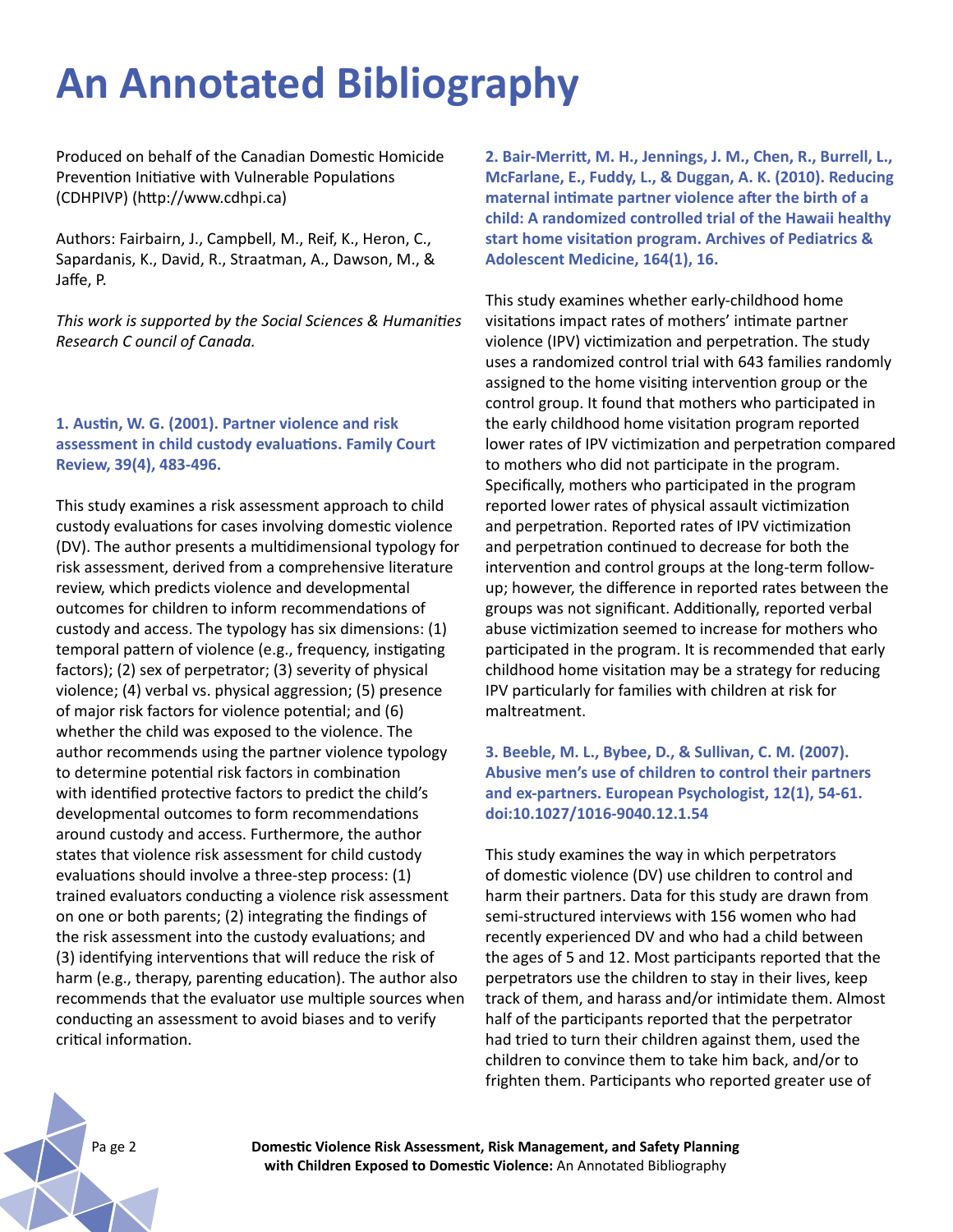their children against them also reported higher levels of physical and emotional abuse; however, after controlling for other variables (i.e., abuser-child relationship and type of abuse) physical abuse alone was not a significant predictor. Biological fathers and fathers with court-ordered visitation were more likely to use their children against their (ex)partners. The authors recommend that service professionals be aware of and understand these abuse tactics to recognize the traumatic impact on abused mothers and how these tactics can contribute to these women suddenly behaving in ways that professionals may not understand (e.g., refusing to leave the relationship). Furthermore, professionals should include these tactics in assessments of children's experiences to help children develop effective coping strategies. Finally, understanding how children can be used to control victims is critical when developing polices related to custody and access.

**4. Berent, R., Crusto, C. A., Lotyczewski, B. S., Greenberg, S. R., Hightower, A. D., & Kaufman, J. S. (2008). Development and psychometric refinement of a measure assessing young children's exposure to violence: Parent report of children's experiences. Best Practices in Mental Health, 4(1), 19-30.** 

This article focuses on the evaluation of the Parent Report of Children's Experiences (PRCE), a tool used by professionals working with children to identify those children who have been exposed to violence. Specifically, the PRCE comprises 14 items, with the first five items assessing the level of exposure to (1) family violence, (2) neighbourhood violence, (3) violence with other children, (4) violence in television and movies, and (5) violence in video games. Parents are asked to rate their child's level of exposure on a four-point Likert scale ranging from no exposure (1) to high exposure (4). The remaining nine items assess the symptoms associated with violence exposure such as sleeping difficulties, somatic symptoms and anxiety. A convenience sample of 215 children who were six years of age and younger and who were exposed to violence was provided through the Bridgeport Safe Start Initiative, as part of the Child and Family Interagency Resource, Support, and Training Program (Child FIRST). Findings show that the PRCE is reliable and valid in identifying children who have been exposed to violence. This assessment can be used in childcare settings to assist in referring families to appropriate services when child exposure to violence is identified.

**5. Black, S., Dempsey, S. H., & Davis, M. B. (2010). Practitioner-recommended policies and procedures for children exposed to domestic violence. Health Promotion Practice, 11(6), 900-907. doi:http://dx.doi. org/10.1177/1524839909359895**

This study outlines recommended practices for healthcare practitioners in dealing with children exposed to domestic violence (DV) as identified by DV service providers. Data for this study are drawn from semi-structured interviews with 24 service providers from 14 DV agencies. Key recommendations include the recognition of child exposure to DV as a health issue; more parental education on the impact of exposure to DV; routine screening with refined tools; making DV resources available in pediatric settings; ongoing collaboration among organizations; and referrals to community agencies including counselling. A main theme identified is that the needs of the mother are consistent with the needs of the child when working with families experiencing DV.

#### **6. Borowsky, I. W., & Ireland, M. (2002). Parental screening for intimate partner violence by pediatricians and family physicians. Pediatrics, 110(3), 509-516.**

This article examines pediatricians' and family physicians' attitudes, awareness, and training needs regarding intimate partner violence (IPV) screening and intervention, and identifies factors that increase the likelihood of screening for parents who come with their children for check-ups. Data for this study are drawn from surveys completed by 62 family practice residents, 182 pediatric residents, 373 pediatricians, and 130 family physicians randomly sampled across the US for a previous study that examined youth violence prevention training. Findings show that family practice residents are more likely to conduct routine IPV screening than family physicians, pediatricians, and pediatric residents. Furthermore, family physicians, female physicians, older physicians, those practicing in an urban area and those practicing in community health centers are significantly more likely to screen for IPV. Additional findings are that practitioners lack knowledge in the appropriate response to positive screens for IPV, and training and education in prevention of child and youth violence in residency and continuing medical education increase the likelihood of physicians screening for IPV, as did having a protocol for managing cases involving IPV. Recommendations include (1) continuing medical residency training and education in violence prevention screening, (2) the development and provision of office protocols for managing IPV cases, and

**Domestic Violence Risk Assessment, Risk Management, and Safety Planning Page 3** Page 3 **with Children Exposed to Domestic Violence:** An Annotated Bibliography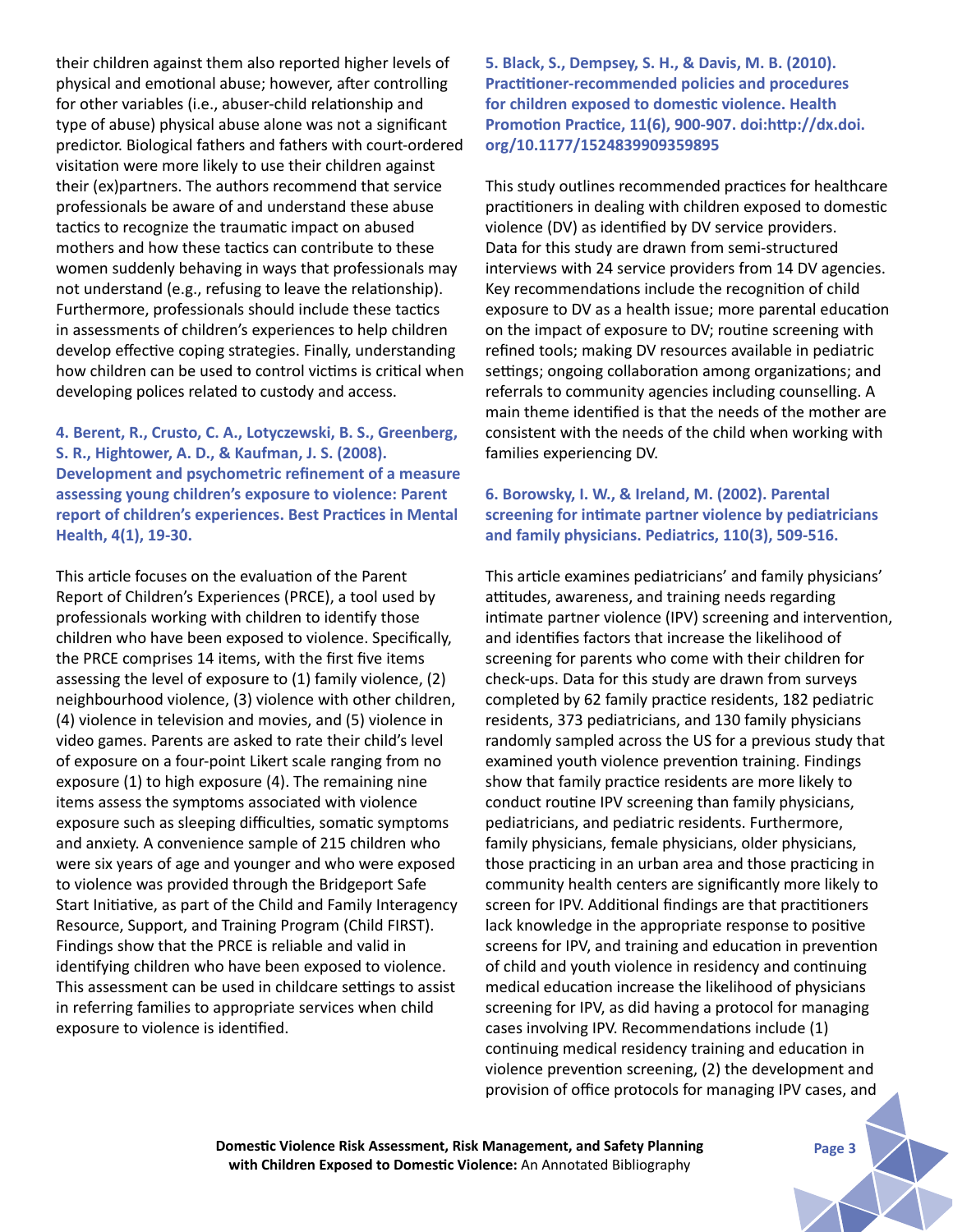(3) enhanced screening for other family psychosocial issues affecting children (e.g. parental depression,) so that services for the child are provided within the context of their family.

#### **7. Bourassa, C., Lavergne, C., Damant, D., Lessard, G., & Turcotte, P. (2006). Awareness and detection of the co-occurrence of interparental violence and child abuse: Child welfare worker's perspective. Children and Youth Services Review, 28(11), 1312-1328**

This article examines child welfare workers' degree of awareness of the co-occurrence of domestic violence (DV) and child abuse, strategies for detecting the presence of DV in cases, and barriers that prevent child welfare workers from successfully detecting DV. Data for this study are drawn from qualitative in-person interviews with 28 social workers working for child protection services (CPS) in two regions in New Brunswick. According to CPS workers, the mother is usually the victim of DV, although violence can be bi-directional. Most CPS workers indicated that, within these relationships, both parents are likely to be abusive towards their children. About 60 percent of the workers report that they conduct a systematic evaluation for the presence of DV in their cases. Obstacles to effective detection of DV are: (1) parents' denial, (2) lack of evidence, (3) heavy workloads of caseworkers, (4) lack of awareness of violence in small communities, (5) lack of cooperation by the parents (5) short duration of interventions, and (6) fear of endangering the victim. The authors recommended that training for child welfare workers consider the challenges associated with detecting DV and should be aimed at identifying the co-occurrence of DV and child abuse. Workers should consider the needs of the child alongside the needs of their mother when performing interventions. This is especially important because child abuse can be perpetrated by mothers who are victims of DV, and this abuse may be in related to the violence the mothers themselves are experiencing.

#### **8. Buckley, H., Holt, S., & Whelan, S. (2007). Listen to me! Children's experiences of domestic violence. Child Abuse Review, 16(5), 296-310. doi:10.1002/car.995**

This article explores the impact of domestic violence on children, their needs, and recommendations for appropriate intervention recommendations. Data for this study are drawn from focus groups with 22 children and youth, and 11 mothers who have lived with domestic violence (based on a previous study). Findings reveal

that children respond in different ways to their exposure of domestic violence and services must be tailored to their unique needs and circumstances. Domestic violence impacts their sense of fear and anxiety, their sense of security, their self-esteem and sense of being different, their relationships with peers and their parents, their school experiences, and their perception of a lost childhood. Intervention recommendations include increasing awareness of domestic violence at school through educational programs, and having a safe place to talk to someone (both group and individual therapy) about their feelings in the community. Other recommendations include: increased agency staff training and skill development and service coordination, age-appropriate individual assessments of children that include the child's familial and social environments, and interventions (i.e., counselling) that are tailored to their individual needs. The study emphasizes that children do not have to be directly involved in domestic violence to be aware of it.

## **9. Brown, T., & Tyson, D. (2012). An abominable crime: Filicide in the context of parental separation and divorce. Children Australia, 37(4), 151. doi:10.1017/cha.2012.36**

Through a comprehensive literature review, this article examines existing research on filicides, its limitations, and suggests ways in which more reliable research can be developed to promote a greater understanding of filicide, particularly in the context of parental separation and divorce. In Australia, the largest group of filicide victims is those who were killed in the context of parental separation and divorce. Notwithstanding this, challenges with filicide research include confusion associated with definitions of key concepts (i.e., "child"), a narrow focus of filicide and its inclusion in broader terms such as "familicide," arbitrariness related to biased reporting by media in high-profile cases of filicide, and a lack of attention given to the role of separation and divorce. The authors recommend that future research should include long-term studies and be comprehensive in examining contextual factors associated with filicide, the role of separation and divorce, issues surrounding mental health, gender and domestic violence, and opportunities for prevention and intervention. The authors also present a preliminary design for a national 10-year study that considers the social context of filicides to identify points of early intervention and understand how program and policy responses can be developed or enhanced to be more effective in supporting at-risk families.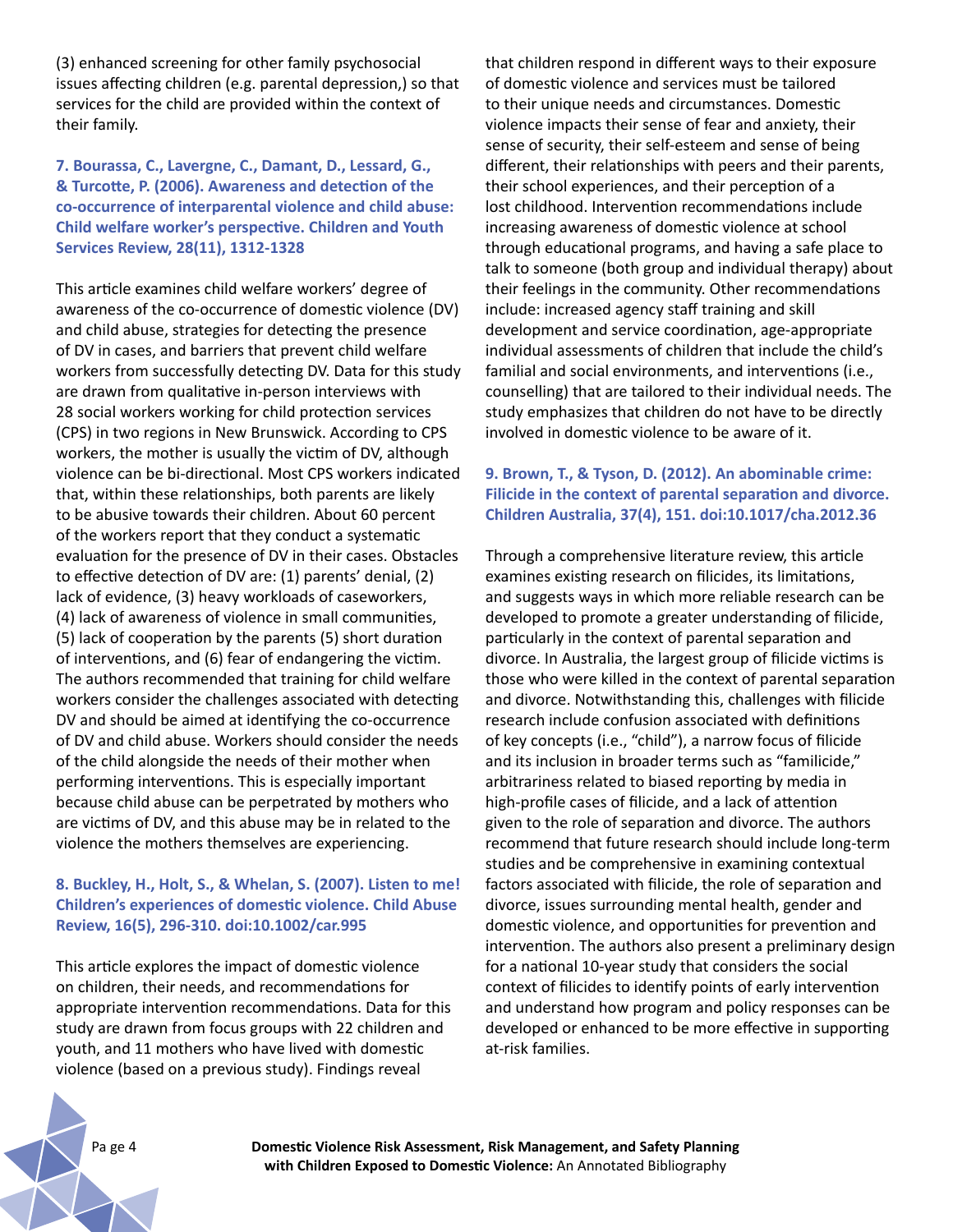**10. Button, D. M., & Payne, B. K. (2009). Training child protective services workers about domestic violence: Needs, strategies, and barriers. Children and Youth Services Review, 31(3), 364-369.** 

This study examines the training needs of child protective services (CPS) workers in the field of domestic violence (DV). Specifically, the study looks at what types of training are needed, information that should be included in the training, how CPS workers training needs compare to those of other social services workers, and the barriers to training. The data for this study are drawn from surveys completed by 187 social services supervisors from various communities in Virginia. Findings reveal that CPS workers had more knowledge of DV than other social services workers, however they had insufficient knowledge in the following areas: communicating the risks for lethality; dealing with mental health issues; interventions with perpetrators; worker safety; the special needs of elder abuse victims; coping mechanisms when frustrations arise in a case; and overcoming barriers to legal options. Commonly identified barriers to training include a lack of time, distance to trainings, and lack of staff. Supervisors preferred classroom led trainings though some were open to using videotapes and web-based training. The authors recommend that CPS workers continue to gain knowledge of the dynamics of DV and strategies for intervention through efficient DV training sessions. Workers need to be more familiar with batterer interventions and there needs to be worker safety training provided. Policy and practice guidelines are needed to help inform workers of what to do in these cases and CPS workers should be involved in training other social service workers.

## **11. Chamberlain, L. (2008). Ten lessons learned in Alaska: Home visitation and intimate partner violence. Journal of Emotional Abuse, 8(1), 205-216. doi:10.1080/10926790801986130**

This article discusses lessons learned regarding training on addressing intimate partner violence (IPV) for Healthy Families Alaska (HFAK), a home visitation program that provides services to families assessed as at-risk for child maltreatment. HFAK sites received customized training that included information on the prevalence and patterns of IPV, childhood exposure and the impact on brain development, screening tools, and intervention strategies. Feedback from HFAK and the lessons learned through this training initiative fall under four categories: skillbased training, assessment, promoting partnerships, and addressing staff needs. Four central recommendations

are made. First, that home visitors receive ongoing skillbased training, including defining success for assessment and intervention for IPV. Furthermore, home visitors should learn how to promote healthy relationships and be positive roles for men. Second, clinical assessment tools may not be appropriate to use during home visits, and protocols need to be developed that address the dynamics of IPV assessment in the home setting. Third, partnerships between home visitors and IPV agencies need to be developed to help facilitate referrals and case consultation. Finally, there is a need for protocols for home visitation that address safety concerns associated with IPV, prevent burnout and vicarious trauma, and address IPV in the workplace.

#### **12. Chanmugam, A. P. L., & Hall, K. M. S. W. (2012). Safety planning with children and adolescents in domestic violence shelters. Violence Victims, 27(6), 831-848.**

This study examines safety planning practices for children/ youth in domestic violence (DV) shelters, including barriers to and potential risks of safety planning. Data for this study are drawn from an exploratory mixedmethods online survey completed by 55 employees from various DV shelters in Texas. Findings indicate that safety planning with children/youth is a common practice among shelters. Specific practices include considering the developmental differences of the children, using multiple delivery methods, and safety planning on an ongoing basis. Barriers pertained to situational and shelter challenges (i.e., short shelter stays, language, insufficient resources), difficult interactions with the mother (i.e., lack of follow through, not consenting for children to receive services), and factors associated with the children/youth (i.e., openness to discussing DV, developmental level, concerns about family). Findings around the risks to safety planning are the emotional impact on the child, the child telling others about the plan who should not be aware of it, perpetrator retaliation, the child physically intervening in the violence, mothers not supporting the plan or considering it an intrusion on her parental rights, and the impact on the child's relationship with the perpetrator. Recommendations include (1) developing plans that are sensitive to the developmental level of the child/youth, (2) individualizing plans and developing protocols for gaining informed consent from children/youth, (3) educating mothers on the impact of DV and identifying best practices for working with mothers, and (4) addressing challenges around children's feelings, negative perceptions of mothers by staff, and resources and situational factors.

**Domestic Violence Risk Assessment, Risk Management, and Safety Planning Page 5** Page 5 **with Children Exposed to Domestic Violence:** An Annotated Bibliography

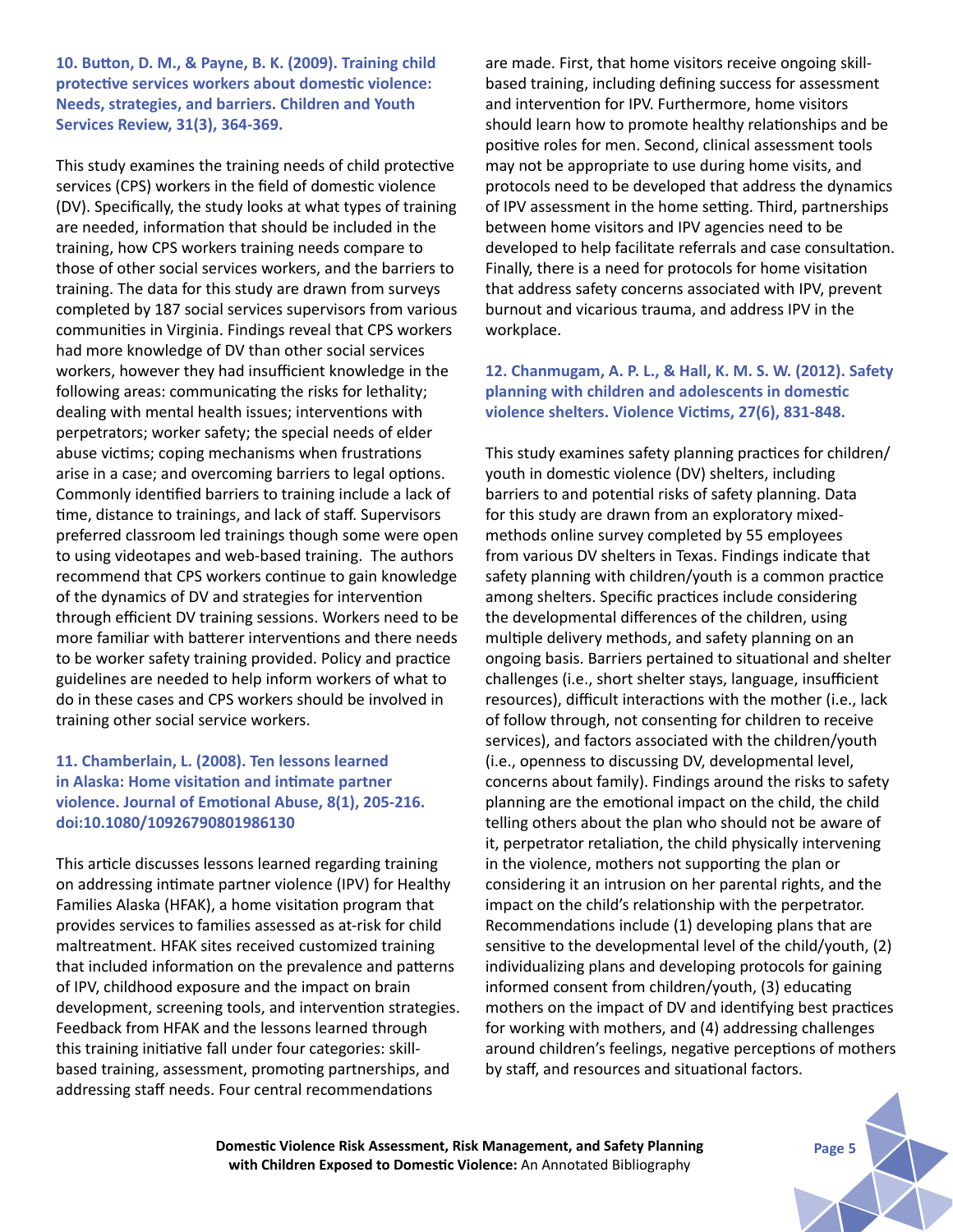**13. Cooley, B., & Frazer, C. (2006). Children and domestic violence: A system of safety in clinical practice. Australian Social Work, 59(4), 462-473. doi:10.1080/03124070600986028**

This article describes a framework for working with children with emotional and behavioural issues who are also experiencing domestic violence (DV). The framework was developed in collaboration with a DV counselling service agency and a child/adolescent mental health service in Australia. The first step of the framework involves assessing for DV when families attend intake. Safety is the primary focus of the assessment thus assessing for DV is done with the woman alone. When there is a disclosure, the family cannot continue with counselling and intervention shifts to a focus on safety. Next it is important for service professionals to name the DV and its impact on women and children. However, the impacts can only be dealt with after the DV and child protection issues are addressed. After the assessment, a safety plan is implemented. All plans are developed in consultation with the woman. Violence often escalates during a separation, therefore safety plans for separated couples incorporate children's contact with fathers, including contact visits and phone calls. Finally, there is ongoing intervention that includes continuous assessment and safety planning. This model of practice involves empowering women with parenting strategies in the context of DV. It is recommended that DV agencies and children's health services collaborate with other community partners when working in the area of DV and child protection and that professionals continue to receive education and training. A case study is presented in this article detailing an intervention based on the described framework.

#### **14. Coulter, M. L., & Mercado-Crespo, M. C. (2015). Co-occurrence of intimate partner violence and child maltreatment: Service providers' perceptions. Journal of family violence, 30(2), 255-262. doi:10.1007/s10896-014- 9667-5**

This study examines service providers' perceptions of the co-occurrence of child maltreatment and intimate partner violence (IPV) to assist agencies in developing policies, training, and collaborations. Data for this study are drawn from an online survey completed by 140 child welfare and IPV service providers, law enforcement professionals, and child protective services investigators in a Florida county. Findings show that there were unequal levels of

knowledge, training, and perceived capability of dealing with the co-occurrence of IPV and child maltreatment among the various professionals. Service professionals also felt most comfortable working with the population they were mainly trained to work with. Consequently, there should be continued training on IPV, child maltreatment, and its co-occurrence, with a priority on training of the dynamics of IPV, particularly since child protection and child welfare workers felt less confident dealing with IPV. Laws and guidelines should address the assessment and reporting of IPV and child maltreatment co-occurrence. Additionally, interventions should emphasize the independence of battered parents to empower them in their decision-making. The authors emphasize that alternative approaches to case planning should also be explored, such as family conferencing and mediation.

**15. Cross, T. P., Mathews, B., Tonmyr, L., Scott, D., & Ouimet, C. (2012). Child welfare policy and practice on children's exposure to domestic violence. Child Abuse and Neglect, 36(3), 210-216. doi:10.1016/j. chiabu.2011.11.004**

This study reviews current research, policy and practices in Australia, Canada and the U.S. on the child welfare response to exposure to domestic violence (DV). Data are drawn from a comprehensive literature review, interviews with researchers and practitioners, and the authors' experiences. Overall, findings indicate that, although underreported, child exposure to domestic violence is prevalent in each country. Mandatory reporting has been implemented in some jurisdictions, however it has most often been limited to situations where the child was directly harmed. Negative consequences of mandatory reporting identified include inappropriate reports, lack of referral for further assessment, and an increased burden on the child welfare system. These consequences can be mediated through collaboration between child welfare and DV agencies, implementation of training and programming resources (i.e., DV screening), implementation of new DV protocols, and inclusion of dedicated DV staff. Recently, exposure to DV has been included in broader policies and initiatives that protect children from violence and maltreatment. Differential response models that focus on assessment and service delivery rather than investigation are seen to be more successful for families experiencing DV. Recommendations for child welfare agencies wanting to improve the response to DV exposure include (1) collaborating with other disciplines involved with DV response and prevention, (2) finding resources for training

Pa ge 6 **Domestic Violence Risk Assessment, Risk Management, and Safety Planning with Children Exposed to Domestic Violence:** An Annotated Bibliography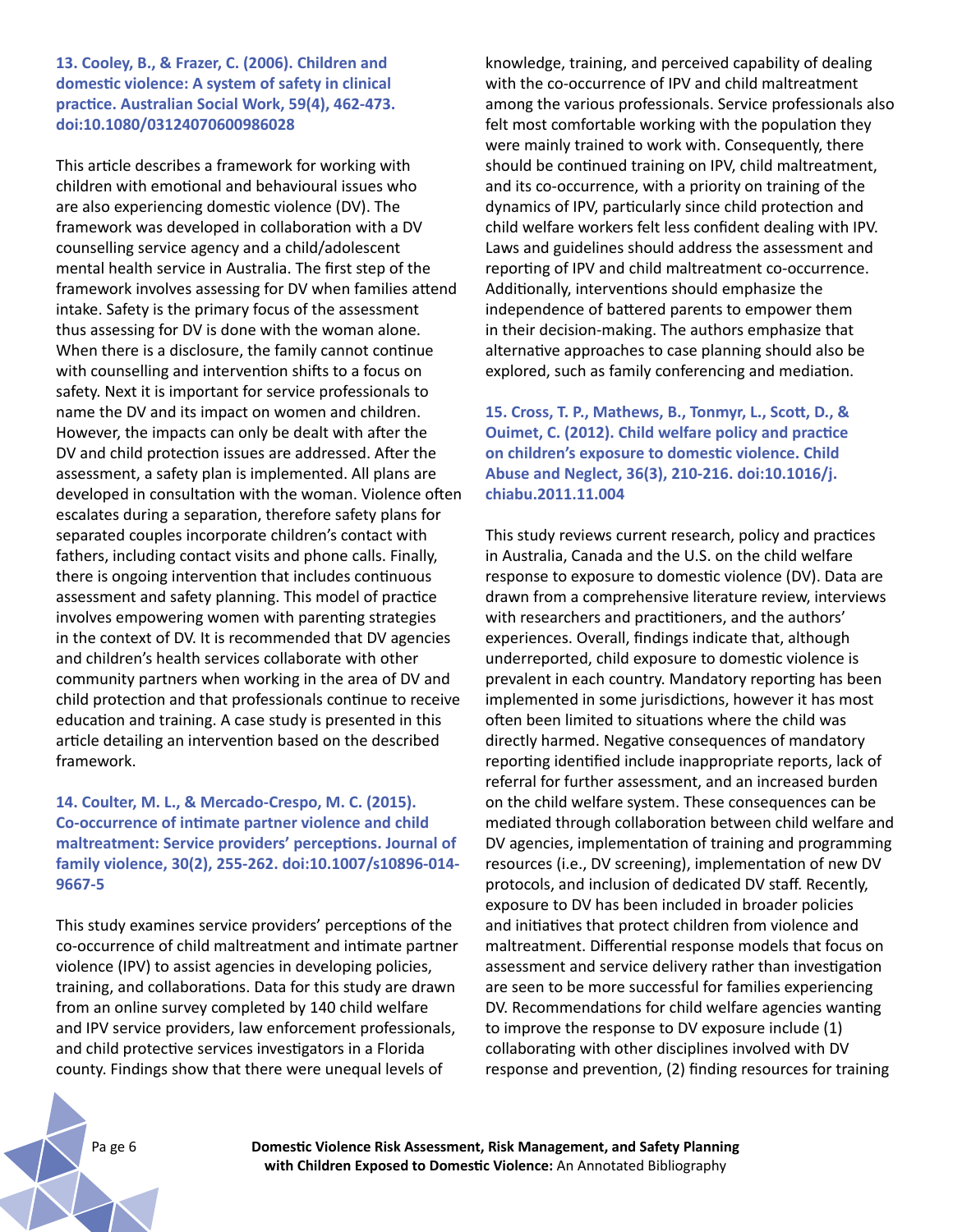and programming of staff, (3) using differential response programs to reduce stigma of parents, (4) incorporating a public health prevention model, and (5) enacting program evaluation to promote awareness and increase knowledge of effective practices.

#### **16. DeVoe, E. R., & Smith, E. L. (2003). Don't take my kids: Barriers to service delivery for battered mothers and their young children. Journal of Emotional Abuse, 3(3-4), 277- 294.**

This study examines the experiences and barriers around help-seeking with mothers experiencing domestic violence (DV). Data for this study are drawn from a series of focus groups with 43 women in New York City from diverse socio-economic backgrounds who have experienced DV within the last 18 months and who have children under the age of six. Findings are that mothers often experience punitive consequences for seeking help (i.e., having their child removed from their care) and that fear of having their child removed intensifies their reluctance to seek help and contributes to mistrust in the system. Mothers that did receive assistance felt that their immediate safety was addressed but other issues, such as deciding whether to stay in the relationship or economic and housing concerns, were not. Furthermore, mothers felt that developmentally and clinically appropriate support for their children, particularly young children, around the impact of exposure to DV was lacking. The authors recommend that DV services aim to preserve and enhance the mother-child relationship, and that the best interests of the children must also be aligned with the needs of the mother. Additionally, more focus should be put on the perpetrators. Specifically, consequences should be aimed at perpetrators rather than at mothers and children, particularly if exposure to DV is viewed as a form of child maltreatment.

## **17. Drozd, L. M., Kuehnle, K., & Walker, L. E. (2004). Safety first: A model for understanding domestic violence in child custody and access disputes. Journal of Child Custody, 1(2), 75-103.**

This article presents the first three steps of the sixstep Safety First Model, a structure designed to help professionals identify children living with domestic violence (DV) and address the safety of these children in custody evaluations. The article utilizes a comprehensive literature review to support the steps that are outlined in the model. The first step involves collecting information about the immediate safety of the child within different

family environments and relationships (e.g., are there allegations of family violence and is the child protected from harm?). The second step involves evaluating the child's level of psychological adjustment and the presence of any behavioural problems by administrating standardized assessments, observing the child in different settings, and using collateral information. Finally, the third step involves assessing the relationship between each parent and the child to determine if the child exhibits any relationship problems with either parent. The dynamics of DV may play out in family court and custody evaluators may not be adequately trained to make recommendations that address the 'best interests' of the child. The authors present the Safety First Model as a tool that can be used to assist custody evaluators in addressing the physical and psychological safety of a child living with DV.

# **18. Earner, I. (2010). Double risk: Immigrant mothers, domestic violence and public child welfare services in New York City. Evaluation and Program Planning, 33, 288- 293. doi: 10.1016/j.eavlprogplan.2009.05.016**

Earner examines the multifaceted, intersecting, and sometimes opposing socio-cultural and political experiences of abused Mexican immigrant mothers in New York City and their experiences with child welfare agencies. The author assesses the cultural (e.g., language, cultural expectations) and legal (e.g., immigration status) challenges that immigrant mothers face, and how they experience "double risk" as a result of these barriers (p. 288). This "double risk" occurs through immigrant mothers' experiences of abuse and as a result of child welfare services not providing culturally sensitive or appropriate interventions that balance the safety of children and unique needs of immigrant mothers. Through an evaluation of the approach of child welfare agencies and social services available, the author contends that less punitive approaches need to be taken to avoid compromising the safety, security, and settlement of immigrant mothers. Earner concludes that communitybased services and child welfare systems assisting immigrant mothers and children experiencing violence must be attuned to the interconnect nature of culturallyspecific barriers (e.g., immigration status, language, and social isolation) and risks of violence, as well as social policies and practices that reflect this intersectional framework.

**Domestic Violence Risk Assessment, Risk Management, and Safety Planning with Children Exposed to Domestic Violence:** An Annotated Bibliography

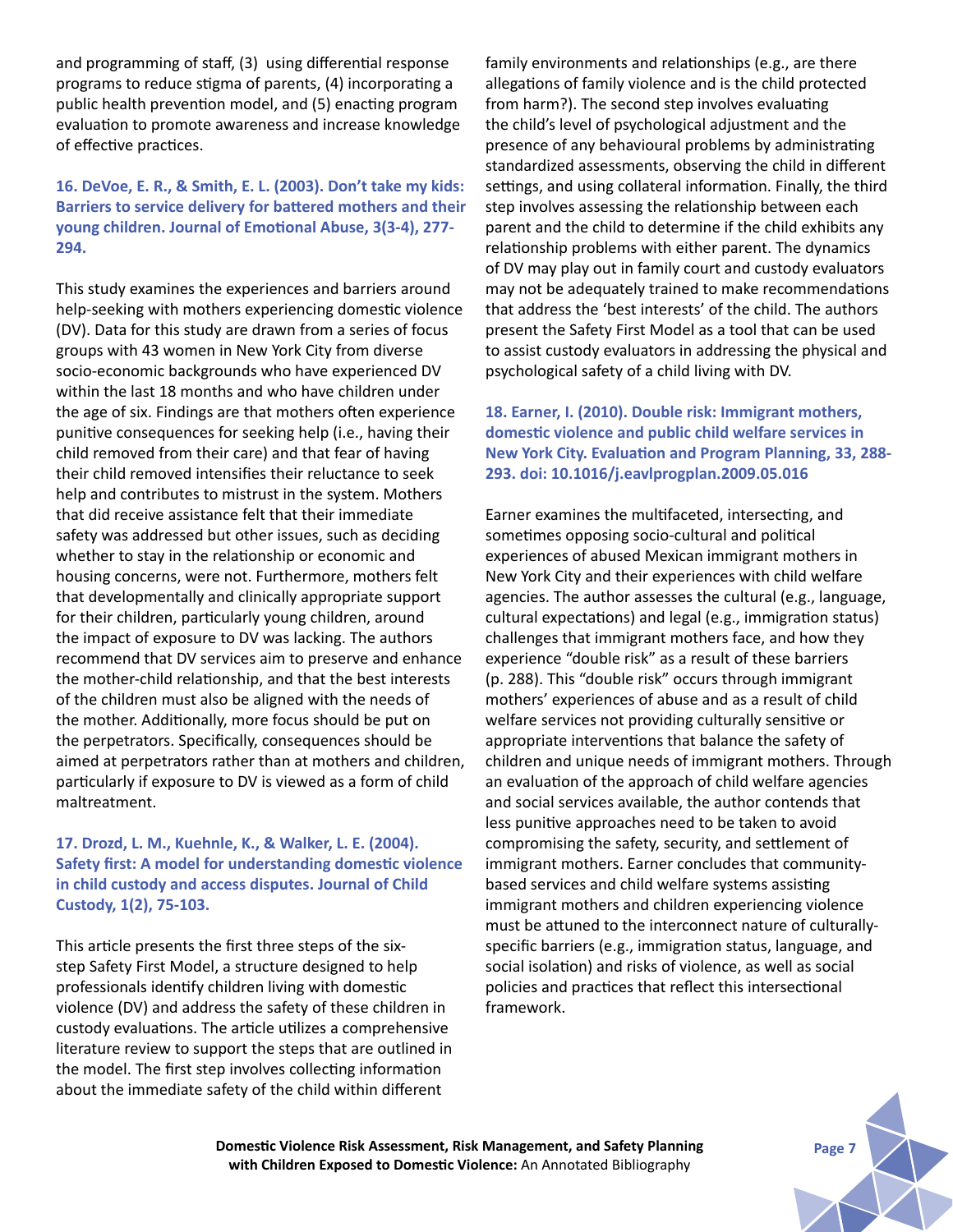**19. Edleson, J. L., Ellerton, A. L., Seagren, E. A., Kirchberg, S. L., Schmidt, S. O., & Ambrose, A. T. (2007). Assessing child exposure to adult domestic violence. Children and Youth Services Review, 29(7), 961-971. doi:10.1016/j. childyouth.2006.12.009**

This study examines current assessment tools used with children to assess exposure to and/or perceptions of domestic violence (DV) to determine if these tools thoroughly and accurately measure the heterogeneity of children's experiences with DV. A literature review is conducted to identify factors affecting children's experiences and outcomes to DV exposure, including concurrent victimization and risk and protective factors. The authors examine five assessment tools (Conflict Tactics Scales (CTS), Things I Have Seen and Heard, the Juvenile Victimization Questionnaire (JVQ), the Victimization Scale, and the Violence Exposure Scale for Children) that are used with children 18 years and younger and that assess for DV exposure. Overall, results indicate that the tools currently being used do not comprehensively identify the factors involved in children's DV exposure. Specifically, the tools have not been rigorously tested, do not extend beyond exposure to physical violence and do not ask enough questions related to children's exposure to DV. The authors recommend that a more comprehensive assessment tool be developed that includes questions around the child's exposure and the way in which they were exposed; the actions taken by the child in violent situations; the child's risk and protective factors; and the child's perception of the violence. The tool should be readily available and easy to administer.

**20. Edleson, J. L., Mbilinyi, L. F., Beeman, S. K., & Hagemeister, A. K. (2003). How children are involved in adult domestic violence: Results from a four-city telephone survey. Journal of Interpersonal Violence, 18(1), 18-32.** 

This study examines abused women's reports regarding how their children respond to domestic violence (DV) perpetrated against their mothers and the contextual factors associated with these responses. Data for this study are drawn from anonymous telephone interviews with 114 abused mothers in four metropolitan areas in the United States who were connected to DV services. Findings reveal that one quarter of mothers reported that their children were physically involved in the abusive incident and just under a quarter of the mothers reported that their children called someone for help. Family stability was a

major factor in predicting children's involvement in abusive incidents. Specifically, mothers with less stable living, financial, and social environments reported that their children intervened more often. Additionally, the older the perpetrator, the more likely the children physically intervened. Finally, it was reported that the greater the frequency of the abuse towards the mother and the more it interfered with her life and physical health, the more she reported the children intervening in the abuse. The authors recommend that more attention should be placed on the safety of both mothers and children in the home and on financial assistance for mothers to help them provide greater family stability and safety to their children.

**21. Ernst, A. A., Weiss, S. J., Enright-Smith, S., & Hansen, J. P. (2008). Positive outcomes from an immediate and ongoing intervention for child witnesses of intimate partner violence. The American journal of emergency medicine, 26(4), 389-394.** 

This study evaluates the effectiveness of the Child Witness to Violence Program, an intervention for children who witness intimate partner violence (IPV) that focuses on improving children's understanding that the violence was not their fault and increasing their awareness and knowledge of safety planning. The Child Witness to Violence Program involves immediate intervention at the time of the police call for IPV and follow-up group and individual counselling that includes children's art and sand tray therapy and a unique colouring book to establish a child safety plan in the event of recurrent IPV. Data for this study are drawn from a retrospective review of progress reports, pre- and post-intervention, of 58 children and adolescents ages 18 years and younger who resided in a largely Hispanic community and who were in the program over a three-year period. Results indicate significant improvement post-intervention in the number of children who understood that the violence was not their fault and in increasing knowledge around creating and using safety plans in case of recurrent episodes of violence exposure. The authors recommend using these types of programs to end the cycle of violence and for emergency departments to refer children who have been identified as witnessing IPV to these types of programs.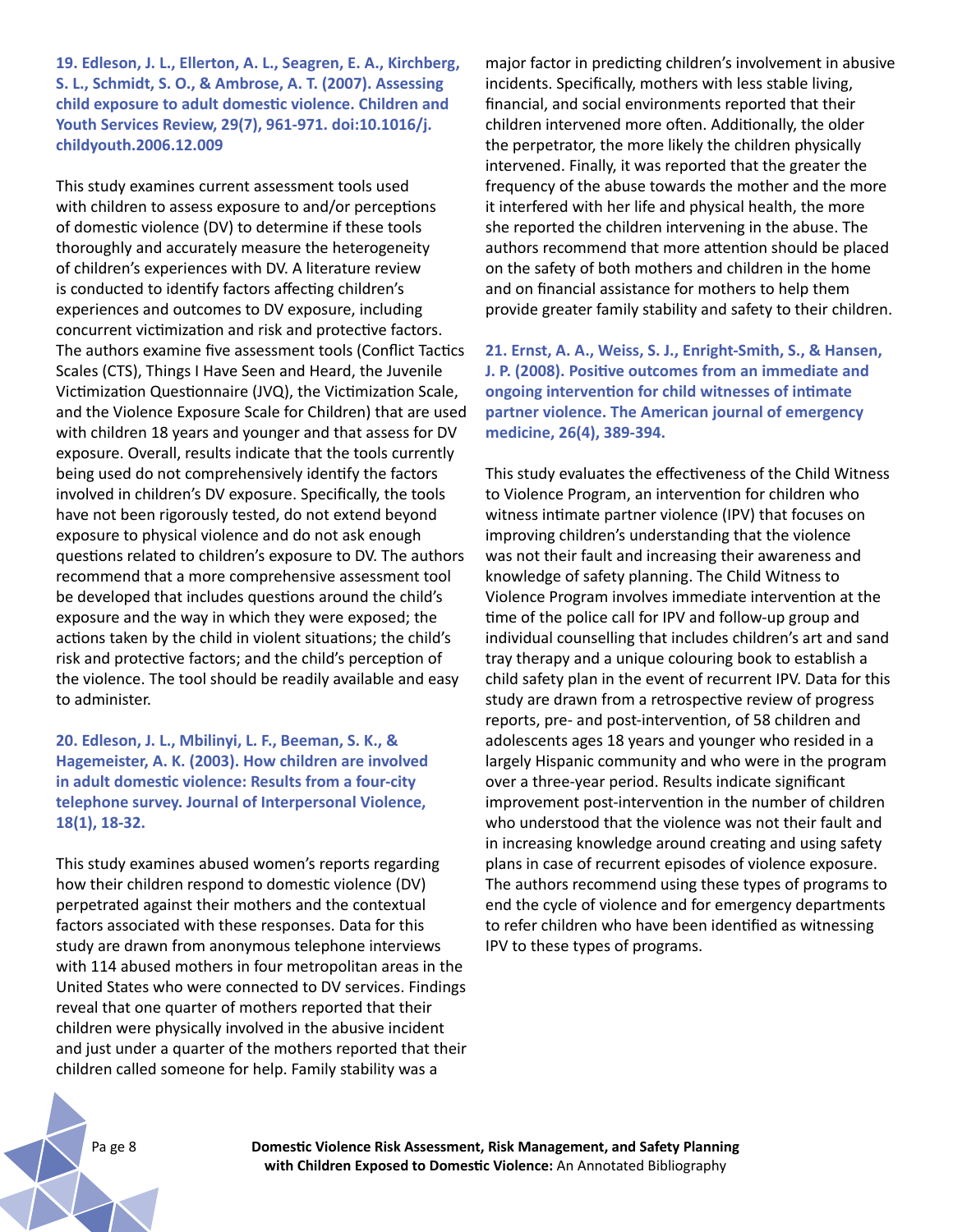**22. Fantuzzo, J. W., & Fusco, R. A. (2007). Children's direct exposure to types of domestic violence crime: A population-based investigation. Journal of family violence, 22(7), 543-552.** 

Using a developmental epidemiological framework, this study examines the prevalence of children's direct exposure to distinct types of domestic violence (DV) events identified by police. Data for this study are drawn from a domestic violence database in a U.S. police department containing 1,560 police substantiated DV events that occurred over one year. Police used the Domestic Violence Event Protocol-Child Enhanced (DVEP-C) to identify key features of DV events including child demographics. The authors find that children were present in almost half of all DV events and, of those, 92 percent were exposed to violence perpetrated against their mother and over 80 percent were directly exposed to the violence. Children 6 years of age and younger are found to be at greatest risk. Households with children exposed were also more likely to have other risk factors. Seven DV event profiles are identified based on level of injury, means of assault, relationship status, substance use, mutual assault, and the arrest of the perpetrator. Children were primarily exposed to the most unstable and dangerous profiles. Recommendations include (1) using police as part of a public health surveillance system for children exposed to DV, (2) using a DV events typology to train police on the dynamics of DV, and (3) awareness of child exposure to various types of DV events for child welfare workers can help inform appropriate service provision.

## **23. Flåm, A. M., & Handegård, B. H. (2015). Where is the child in family therapy service after family violence? A study from the Norwegian family protection service. Contemporary Family Therapy, 37(1), 72-87. doi:10.1007/ s10591-014-9323-5**

This article examines one of Norwegian's larger Family Protection Service offices (FPS) practices regarding families with children and violence. The FPS provides psychological services for relational problems and crises including child protection. In response to the new mandate, nine FPS offices took part in the Children Living in Families with Violence (CLFV) project, developed to strengthen FPSs' capacity to offer services to families experiencing violence. This study examines the ongoing practice of one of these FPS offices in the aftermath of the CLFV project. Data for this study are drawn from 106 FPS cases that came through over a period of one year and had children living

in families with violence. The authors identify a need for a more violence-sensitive intake procedure and greater collaboration among mental health and primary health service provider. Specifically, stronger outcome measures to determine the success of treatment, with the use of follow-up measures, are required. Furthermore, there needs to be a greater inclusion of children in treatment interventions. Few cases use assessment tools to evaluate risk and the impact of violence, and services were primarily provided to adults. Overall, the FPS is identified as a potential way to fast-track family therapy services in cases where violence occurs.

#### **24. Fleck-Henderson, A. (2000). Domestic violence in the child protection system: Seeing double. Children and Youth Services Review, 22(5), 333-354.**

This article examines issues in the development of child protective practices while advocating for closing the gap between the rights and safety of the child and that of their abused parent. Data for this study are drawn from a literature review and interviews with child protective services (CPS) supervisors from a Massachusetts Department of Social Services office. The author argues that domestic violence (DV) should be considered a child welfare issue and that providing training on this issue is important. However, issues raised by families experiencing DV are very complex and create new predicaments around practice. Therefore, being able to effectively support families experiencing DV goes beyond receiving training and should include collaboration between domestic violence workers and CPS. Practice issues identified by CPS supervisors include: (1) assessing risk and deciding when to keep cases open, (2) being aware when pushing for safety increases risk of violence, (3) assessing risk if there is denial or minimization, (4) awareness of service provider responsibilities when dealing with abusive men (e.g., holding perpetrator accountable through prosecution), (5) collaborating with other agencies and knowing where to find more resources, and (6) managing frustration and powerlessness. Recommendations around risk assessment, management and safety planning include the importance of CPS (1) incorporating the abused woman's assessment of her own and her child's risk in risk management and safety plans, (2) offering information and resources pertaining to DV, (3) CPS holding perpetrators accountable, and (4) acknowledging victim strengths.

**Domestic Violence Risk Assessment, Risk Management, and Safety Planning with Children Exposed to Domestic Violence:** An Annotated Bibliography

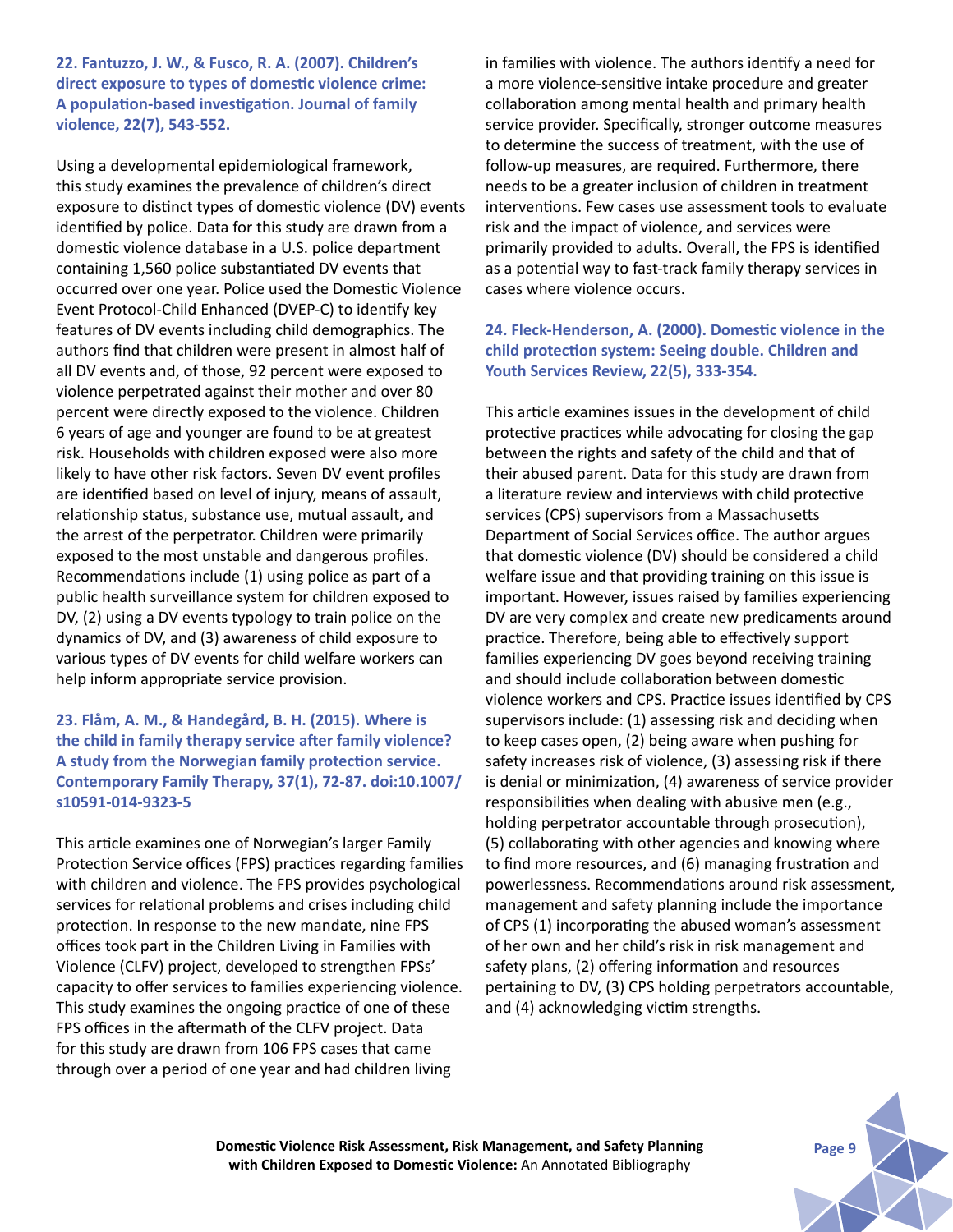**25. Fotheringham, S., Dunbar, J., & Hensley, D. (2013). Speaking for themselves: Hope for children caught in high conflict custody and access disputes involving domestic violence. Journal of Family Violence, 28(4), 311-324. doi:10.1007/s10896-013-9511-3**

This article outlines the philosophy, program, and evaluation of the Speaking for Themselves (SFT) project, which was designed to enhance safety of children exposed to domestic violence (DV) and high conflict custody and access disputes. The goals of SFT are to enhance the safety of children, ensure children's evidence is heard, include children's interpretation of their own experience in the decision-making, and ensure that the child's safety is paramount and their risk for further exposure is minimized. Children are provided with a therapist to help reduce trauma experienced through exposure to DV and assist them in coping with their current circumstances. Counsellors also ensure that children are heard by those making the decisions in the custody and access dispute. Children are provided with a lawyer to ensure that their needs, rights, interests, and views are considered in the custody and access decisions. Data for project evaluation are drawn from a variety of sources including clinical chart reviews, standardized measures, non-identifying case resolution outcomes, and stakeholder and 15 family interviews. The authors find that a model that incorporates therapeutic and legal support to children is beneficial for improving child safety and showcasing their perspectives in cases of high conflict custody and access disputes marked by the presence of DV. Furthermore, they find that both children's views and those of their therapist are reflected in the outcomes of court cases in these situations.

**26. Gustafsson, H. C., Cox, M. J., & the Family Life Project Key Investigators. (2016). Intimate partner violence in rural low-income families: Correlates and change in prevalence over the first 5 years of a child's life. Journal of Family Violence, 31, 49-60. doi:10.1007/s10896-015- 9760-4**

This article examines the prevalence, severity, chronicity, and demographic correlates of intimate partner violence (IPV) in rural, low-income families who have given birth to a child. Data are drawn from interviews and questionnaires with between 858 and 981 couples (varied by time point and research question) from eastern North Carolina and central Pennsylvania when their child was 6, 15, 24, 36 and 60 months old. The core findings are that: (a) there was a heightened prevalence of IPV in this sample compared

to nationally representative samples; (b) the proportion of couples who reported IPV was most prevalent around the birth of a child and decreased over the first 5 years of a child's life; (c) mothers of African American children, and mothers who were less educated, younger, and unmarried were generally at increased risk of IPV; and (d) unexpectedly, the family's income-to-needs ratio was not a significant predictor of IPV. Specific recommendations are that screening and intervention efforts should target families around the birth of a new child (e.g., during routine prenatal and newborn medical visits) and be integrated into systems that the rural community is already able to access (e.g., medical, educational, religious).

**27. Haight, W. L., Shim, W. S., Linn, L. M., & Swinford, L. (2007). Mothers' strategies for protecting children from batterers: The perspectives of battered women involved in child protective services. Child Welfare, 86(4), 41.** 

This study examines battered mothers' perceptions of the effects of domestic violence (DV) on their children and the strategies they use to physically protect their children during the violence and support their psychological recovery after an incident. Data for this study are drawn from semi-structured interviews with 17 lower income to working class battered women involved in the child welfare system who had a child between the ages of 1 and 5. Most participants identify DV as having a negative effect on their children's well-being. Participants state that DV impacts the family makeup and living arrangements, family relationships, and the psychological well-being of their children. Strategies mothers used to physically protect their children during DV include physically separating their children from the violence, calling a third party (e.g., relative, friend, police) for help when the children were at risk of abuse, using specific signals to warn the children away from the violence, calming the perpetrator or attempting to stop the arguing, sending the children to live with relatives, or obtaining protection orders through the court. Strategies mothers used to support the psychological recovery of their children include providing emotional support, honestly addressing the child's concerns without further traumatizing them, instilling hope, providing education on prevention, separating the father-child relationship from the spousal relationship, and normalizing the abuse. Practice implications from these findings include implementing DV screening protocols, educating child welfare professionals on how to effectively respond to traumatized clients, providing or referring mothers to DV interventions that address the impact of

Pa ge 10 **Domestic Violence Risk Assessment, Risk Management, and Safety Planning with Children Exposed to Domestic Violence:** An Annotated Bibliography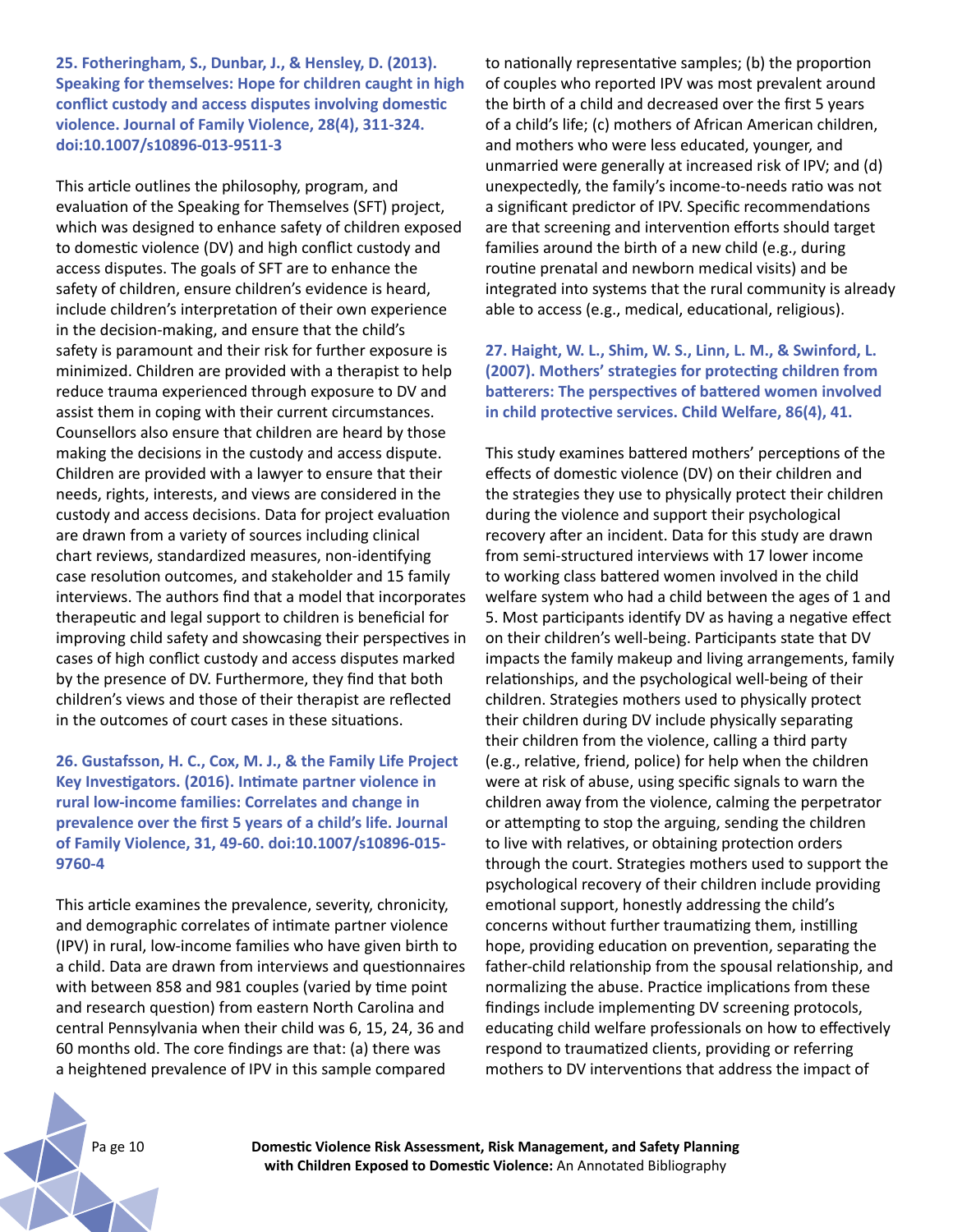DV on children, providing a supportive context for parentchild discussions of DV, referring mothers to mental health services to help them in their own recovery, and considering the children's independent needs for mental health care.

#### **28. Hamby, S., Finkelhor, D., & Turner, H. (2015). Intervention following family violence: best practices and helpseeking obstacles in a nationally representative sample of families with children. Psychology of Violence, 5(3), 325-336. doi:10.1037/a0036224**

This article examines service contact, police and advocate best practices, and barriers to help-seeking for family violence that involves child exposure to domestic violence (DV). Data are drawn from 517 family violence incidents from 2011 involving youth ages 1 month to 17 years. The sample of incidents is retrieved from 4,503 interviews completed for the National Survey of Children's Exposure to Violence II. Best practices screened for include: describing police and court procedures, helping to feel safe, giving information about services, discussing effects of DV on children, assessing child's need, helping to make a safety plan, providing information on shelter or housing, connecting with other services, and follow up after initial contact. Core findings are that while many service providers engage in best practices, there are also many who do not. Further findings are that police more often engage in best practices when there is an arrest, a higher rate of police best practices is associated with a reduced likelihood of advocate contact, some obstacles (e.g. lack of transportation) increase police contact and are not associated with advocate contact, and victim-perpetrator separation is significantly associated with providing information about court procedures, housing, and other services, but was not associated with safety planning and other interventions. Recommendations include a need for more police training on family violence, especially with respect to the needs of children. The Victim Inventory of Goals Options and Risks (VIGOR) was mentioned as a new approach to safety planning that should be considered. Other avenues for providing DV support should also be considered, such as websites and text messages.

**29. Hamilton, L. H. A., Jaffe, P. G., & Campbell, M. (2013). Assessing children's risk for homicide in the context of domestic violence. Journal of Family Violence, 28(2), 179- 189. doi:10.1007/s10896-012-9473-x**

This study investigates unique risk factors for child homicide in the context of domestic violence (DV). Data for this study are drawn from a retrospective case analysis of 84 domestic homicide cases reviewed by the Ontario Domestic Violence Death Review Committee (DVDRC) from 2003 to 2009. Domestic homicide cases where there were no children in the home, children in the home but not targeted, and children targeted are compared. In reviewing significant differences between domestic homicides with and without children in the family, the study finds differences only in cases where children had more involvement with community agencies. Additionally, few cases had risk assessments or safety plans completed. Recommendations for risk assessment and safety planning include (1) reviewing existing DV risk assessment tools to see if they differentiate children from adults at risk for lethality in the context of DV to inform and enhance practices around child safety, and (2) educating professionals and the community about the importance of including children in DV risk assessments and safety plans.

**30. Hartley, C. C. (2004). Severe domestic violence and child maltreatment: Considering child physical abuse, neglect, and failure to protect. Children and Youth Services Review, 26(4), 373-392.** 

This article explores how domestic violence co-occurs with child maltreatment and investigates current child protection responses. It analyzes 159 reports (61 domestic violence and 98 child maltreatment) from child protection services in the State of Iowa. The Conflict Tactics Scale is used to classify cases as either less severe or more severe. The authors compare three groups of cases (1) child maltreatment, no domestic violence, (2) less severe domestic violence with child maltreatment, and (3) more severe domestic violence with child maltreatment. Core findings are that (1) child protection responses are more concerned with maltreatment cases with domestic violence than maltreatment only cases, (2) there are more incidents of neglect within cases of severe domestic violence and (3) mothers are more often held responsible for lack of supervision than fathers. The authors acknowledge that in such instances, the mother is often enduring domestic violence perpetrated by the father. The study poses several recommendations

**Domestic Violence Risk Assessment, Risk Management, and Safety Planning Page 11 with Children Exposed to Domestic Violence:** An Annotated Bibliography

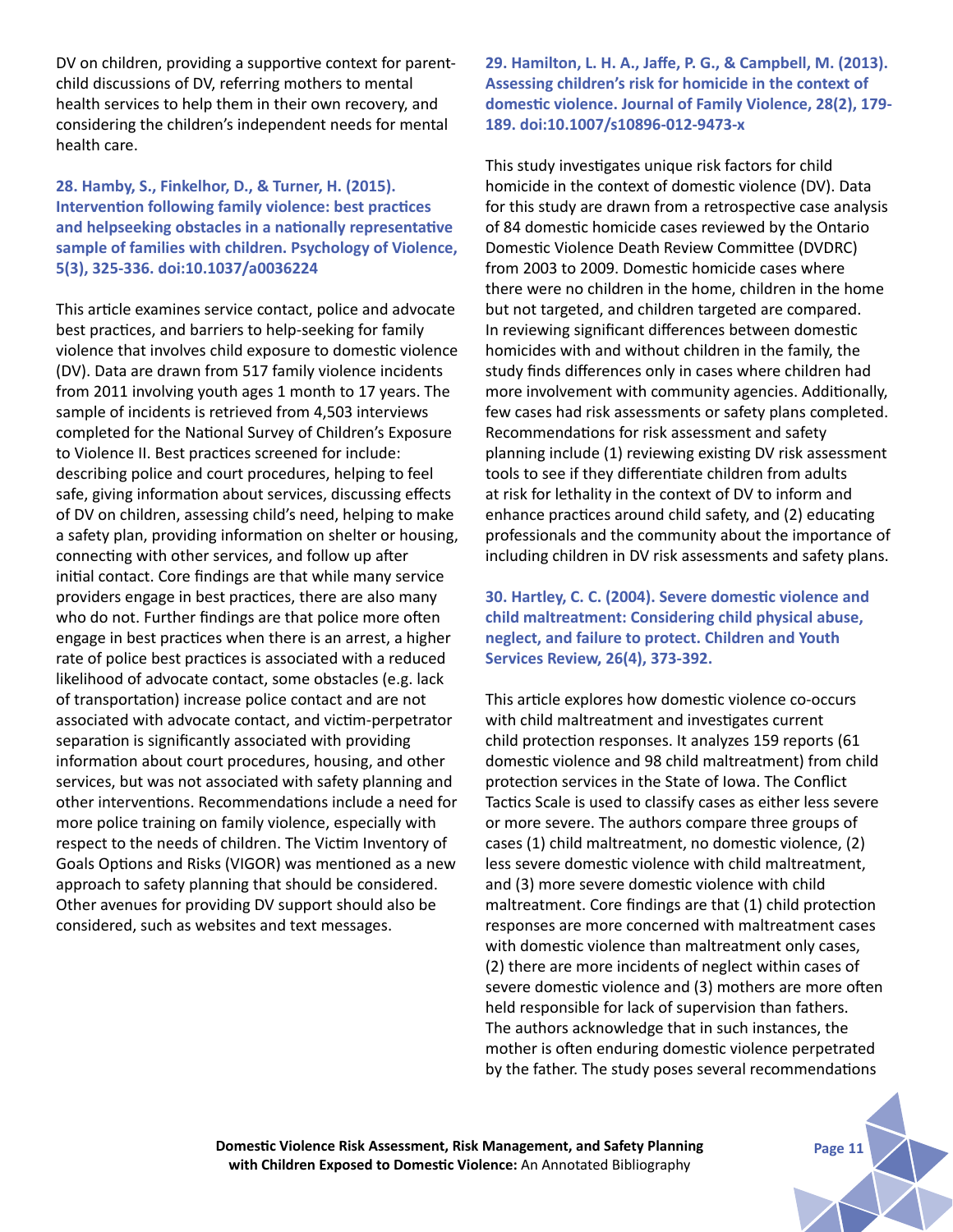for risk assessment and risk management. First, child protection services should reduce gender bias and mother blaming in working to ensure that the needs of both the child(ren) and mothers are considered. Second, support and resources should be provided to mothers living with domestic violence as it is the perpetrator, and not the victim, that should be held accountable for exposing children to violence. Finally, child protection staff should also be adequately trained to provide services to victims and families.

## **31. Hardesty, J. L., & Chung, G. H. (2006). Intimate partner violence, parental divorce, and child custody: Directions for intervention and future research. Family Relations, 55(2), 200-210. doi:10.1111/j.1741-3729.2006.00370.x**

This article focuses on the relationship between parental separation/divorce and intimate partner violence (IPV). It reviews existing research, policies, and programs related to IPV, parental divorce, and child custody and, drawing from family systems theory, offers recommendations around intervention and research that address the unique needs of these families. Findings include the identification of (1) limitations to addressing IPV, including a lack of routine identification of victims of IPV during the process of divorce, (2) a lack of support for women in the court system when IPV is disclosed, and (3) a shortage of support programs specific to the needs of abused women. Recommendations for risk assessment, risk management, and safety planning include (1) culturally-informed routing screening using a nonjudgmental and nonstigmatizing approach, (2) individualized assessments using standardized tools when assessing risk to mothers and multiple methods when assessing level of risk to children, (3) developing individualized safety plans based on level of risk that include age-appropriate strategies for children and community referrals, (4) incorporating safety strategies in court-approved parenting plans, and (5) developing and implementing programs that prevent post-separation violence, foster recovery, promote accountability and change for perpetrators including attention to their role as a father, and support positive father-child relationships after a separation. Custody and visitation should only be granted when there are appropriate safety provisions for the child and their mother. A court-approved parenting plan can be developed to establish and maintain boundaries following separation/divorce.

# **32. Horn, P., & Groves, B. M. (2006). Children exposed to domestic violence: Making trauma-informed custody and visitation decisions. Juvenile and Family Court Journal, 57(1), 51-60. doi:10.1111/j.1755-6988.2006.tb00114.x**

This article focuses on children's exposure to domestic violence. Specifically, it examines the challenges that courts may face when making decisions regarding the custody of children in domestic violence cases. A review of the literature is conducted to provide a thorough overview of both the impacts and protective factors associated with children's exposure to domestic violence. The review uses trauma informed theory and a developmental model of trauma to examine how the impacts of family and domestic violence can be persistent and enduring for children. Core findings indicate that children who are exposed to domestic violence often experience a disruption in their normal development, which places them at an increased risk of developing numerous emotional and behavioral problems. A supportive relationship with caregivers may be paramount in alleviating some of the negative impacts of exposure to violence. When information about domestic violence cases is unclear, it can be difficult for courts to decide which parent will provide children with adequate support. Recommendations for risk assessment and risk management (1) urge court systems to take allegations of domestic violence seriously and to (2) enlist the help of a knowledgeable mental health professional to conduct a thorough investigation. Specific assessments may include utilizing reliable instruments such as the Ontario Domestic Assault Risk Assessment (ODARA) or the Danger Assessment to screen for risk of re-assault. The authors also highlight that if the offending parent is found to be a high risk, courts should limit contact between the offending parent and the family.

## **33. Horton, E., Murray, C. E., Garr, B., Notestine, L., Flasch, P., & Johnson, C. H. (2014). Provider perceptions of safety planning with children impacted by intimate partner violence. Children and Youth Services Review, 42, 67-73. doi:10.1016/j.childyouth.2014.03.016**

This article focuses on current practices to address children's needs during safety planning and how these practices can be improved. Nine focus groups involving a total of 62 participants were conducted at domestic violence agencies throughout North Carolina. Participants included academic professionals and graduate students, as well as child service providers and local family violence



Pa ge 12 **Domestic Violence Risk Assessment, Risk Management, and Safety Planning with Children Exposed to Domestic Violence:** An Annotated Bibliography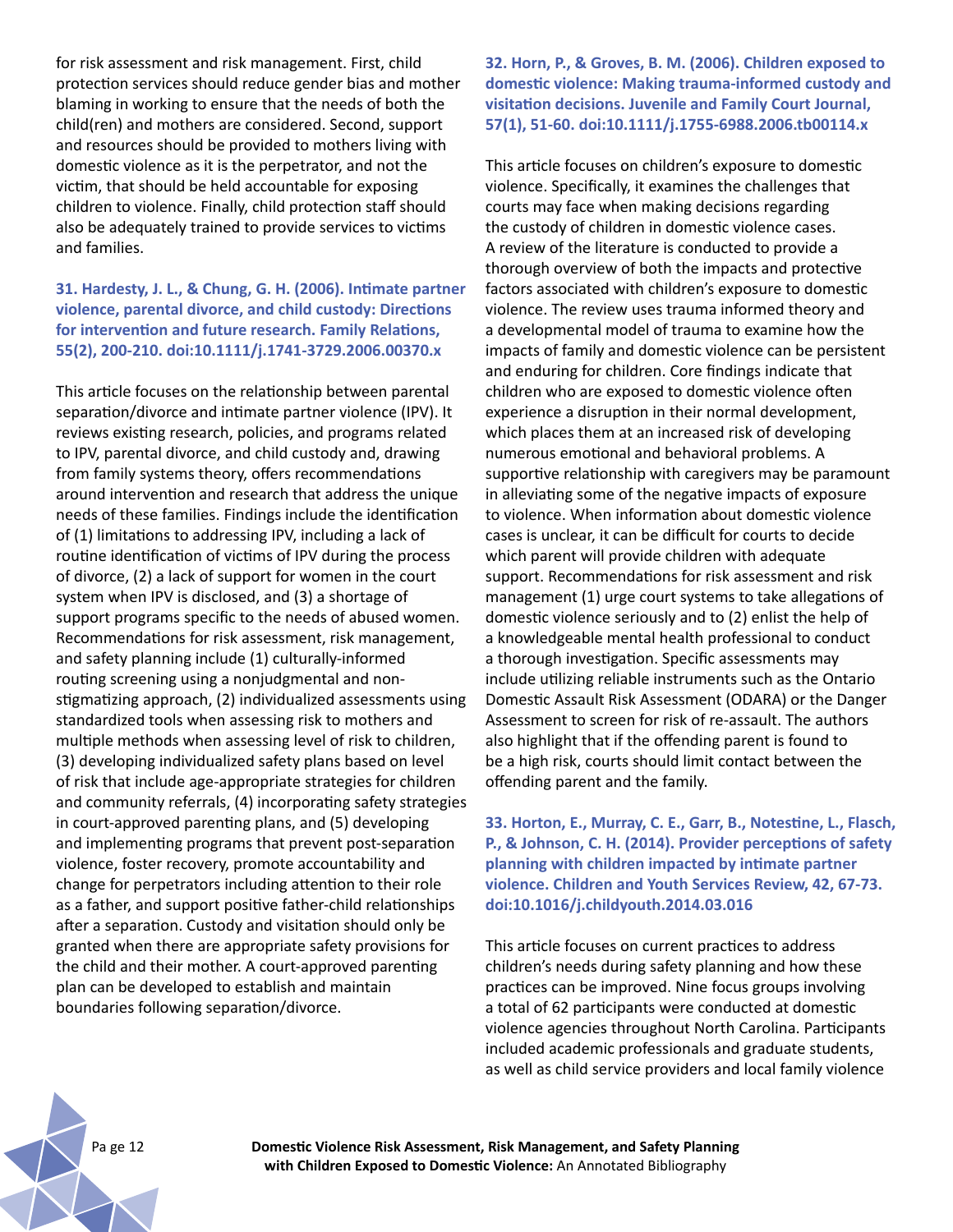practitioners. Responses from the focus groups reveal three central themes: (1) participants are concerned about custody issues interfering with the safety of children and potentially impacting safety plans; (2) there is confusion regarding mandatory reporting, particularly if children have witnessed domestic violence but had not been abused; and (3) how to appropriately involve parents and schools when developing safety plans for children. The authors provide several recommendations to improve risk management and safety planning procedures. Service providers should assess any safety concerns regarding custody arrangements and include these concerns in their safety planning for children. Collaborating and mobilizing community resources and services may also help to ensure that adequate support is provided to victims and children, especially when funding for services is scarce. Practitioners should increase standardization of safety planning, but should also remain flexible with cases, as the needs of each family is unique. Adding child specific questions to safety planning can help facilitate conversations between the child and the parent, and also provide psychoeducation to families.

**34. Hughes, J., Chau, S., & Poff, D. C. (2011). "They're not my favourite people": What mothers who have experienced intimate partner violence say about involvement in the child protection system. Children and Youth Services Review, 33(7), 1084-1089.** 

This article examines the impact of child protective services (CPS) practices on women who experienced intimate partner violence (IPV) and were involved in the child protection system. Specifically, the study looks at the impact of CPS practices for both women who received and women who were refused services. Data for this study are drawn from qualitative interviews with 64 women, across three geographic locations, who experienced IPV and who were involved with CPS. The authors find that the circumstances and outcomes for women who received services did not differ significantly from those who did not. Both women who received services and women who were refused services felt that CPS did not do enough to help them. Women who received services were offered supports that did not address IPV and/or felt that CPS put the responsibility for their partners' violence solely on them. The home situations for women who did not receive services worsened, often leading to children being removed from the home. These women felt that it was their responsibility alone to keep their children safe. Recommendations for risk management and safety

planning include (1) providing support at first contact even if there is no evidence of direct harm to the children, (2) addressing all issues in conjunction with IPV, and (3) developing safety plans that fit the level of risk in the family while considering the client's own perspectives on their situation.

**35. Hughes, J., & Chau, S. (2013). Making complex decisions: Child protection workers' practices and interventions with families experiencing intimate partner violence. Children and Youth Services Review, 35(4), 611-617. doi:http://dx.doi.org/10.1016/j. childyouth.2013.01.003**

This study examines child protection services (CPS) workers' understanding and recognition of intimate partner violence (IPV) and the practices and interventions they use with families experiencing IPV. Data for this study are drawn from qualitative interviews with 37 CPS workers in British Columbia and Manitoba. The study uses the institutional ethnography method that explores the social organization of everyday life. Findings are that, overall, CPS workers base their assessments on factors typically included in risk assessment tools; however, they vary in the ways in which they respond to families. Workers engage in a complex decision-making process where the impact of risk on children is assessed, along with parents' willingness to take responsibility and make changes. IPV as a single risk factor did not influence their decision-making. Workers indicated that both (1) the frequency and severity of the violence and (2) the source of referrals influenced their assessments and decisions about interventions, but that a file would only be opened or remain open if the violence impacted the children. Furthermore, if a family were referred only for IPV with no prior history of violence, then typically the parents would be referred to other services without a file being opened. CPS workers stated that they received minimal IPV training, and no training specifically on how to balance the children's safety with supporting the parents. Recommendations include the need for protocols to assist workers in assessing IPV and providing interventions that address the violence and support the abused parent in a non-punitive way.

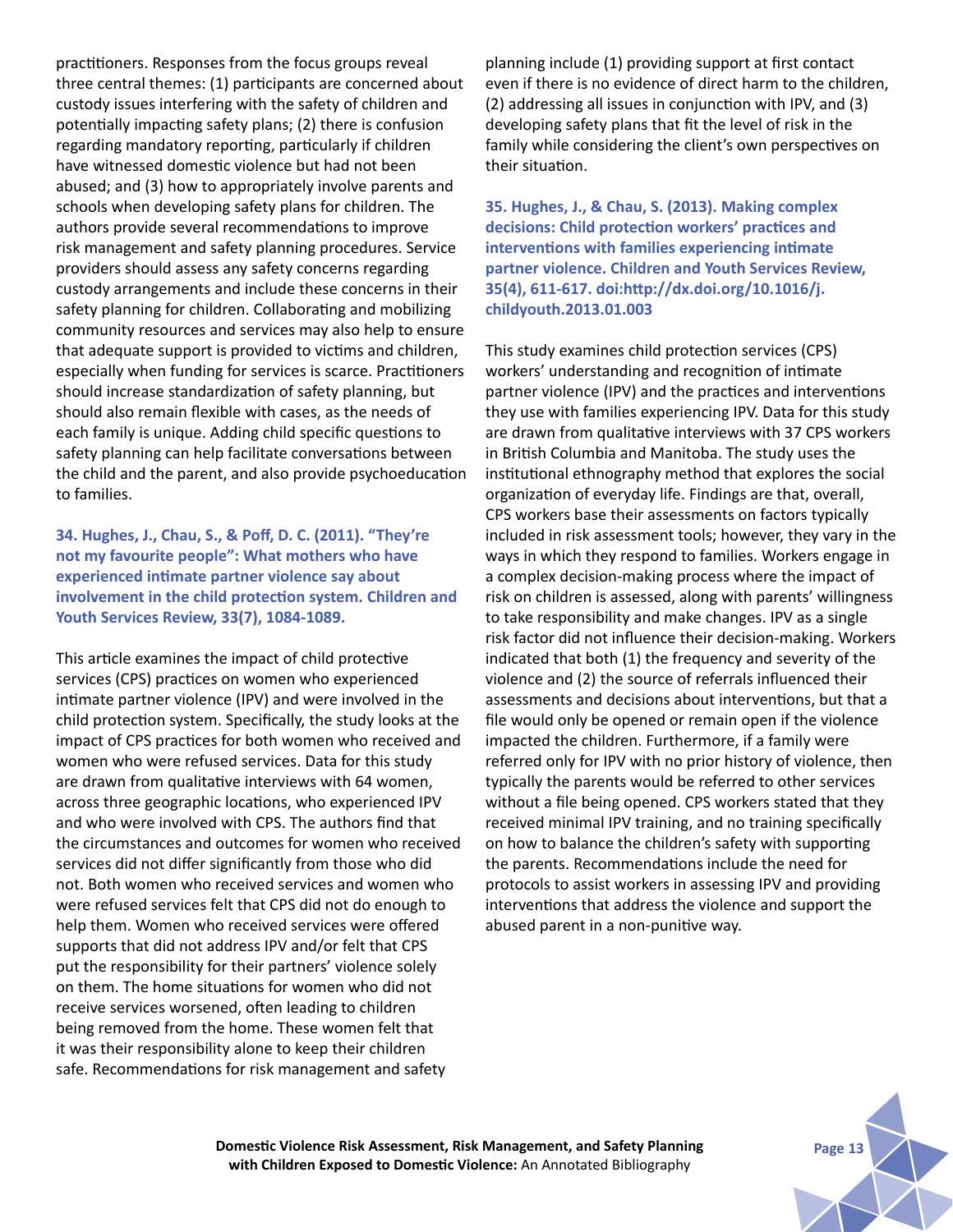**36. Hulbert, S. N. (2008). Children exposed to violence in the child protection system: Practice-based assessment of the system process can lead to practical strategies for improvement. Journal of Emotional Abuse, 8(1-2), 217- 234. doi:http://dx.doi.org/10.1080/10926790801986171**

This article examines how domestic violence (DV) cases are managed by the child protection system (CPS) (i.e., child protection and courts) in order to improve practice. Data for the study are drawn from multiple sources, including a review of 582 CPS case files across four jurisdictions in the US, a review of CPS statutes/policies, court observation, and interviews and surveys with stakeholders and clients. Findings are that half of the cases involved children sixyears or younger, and in approximately 50 percent of these cases, there was prior contact with CPS. Children were removed from the home in cases where (1) DV was co-occurring with other issues, (2) multiple risk factors are present, and (3) dangers to the child could not be immediately subdued. Children are rarely removed solely for witnessing DV. Problems identified include: (1) children being placed with a spouse/relative who had a history of DV or who minimized ongoing DV, (2) dependency petitions often missing information on why parents should be involved with CPS, (3) immediate identification of the victim and perpetrator not done consistently or accurately and, when a perpetrator is identified, management is not a priority, (4) no standardized tool used to assess the severity or nature of the DV, and (5) a lack of information regarding the degree of exposure for the child. Recommendations include the need for developmentally appropriate services, policies that ensure placements for children are safe with no conflicting court orders, petitions to contain case-specific allegations, policies on immediately and accurately identifying the victim and perpetrator, and making the safety of the child a priority while addressing the needs of the parents.

**37. Humphreys, C. (2007). Domestic violence and child protection: Exploring the role of perpetrator risk assessments. Child and Family Social Work, 12(4), 360-369. doi:http://dx.doi.org/10.1111/j.1365- 2206.2006.00464.x**

This article discusses the role of domestic violence (DV) risk assessment with law enforcement and the relevance to child welfare intervention. Data for this study are drawn from a review of the literature. The author explains that risk assessment can assist in (1) prioritize cases referred to child protection, (2) enhance multi-agency

collaboration, (3) provide a structure for the assessment of the perpetrator, (4) enhance the working relationship with victims, and (5) inform protection strategies. The author recommends that assessment of risk with perpetrators of DV be used to inform and enhance risk management and safety planning strategies for families and children experiencing violence.

## **38. Humphreys, C., & Harrison, C. (2003). Focusing on safety – domestic violence and the role of child contact centres. Child & Family Law Quarterly. 15(3), 237-253.**

This article examines issues regarding the use of supported (low vigilance) and supervised (high vigilance) child contact centres in the United Kingdom when domestic violence is a factor in child contact arrangements. Data for this study are drawn utilizing a multi-methodological approach with centre coordinators, and resident and non-resident parents. The core findings illustrate that domestic violence as an issue of safety, and that protection can be ignored and minimized throughout the process of child contact coordination. A lack or inconsistent screening for domestic violence, lack of evidence and conflicting reports about domestic violence, and the lack of assessment of risk and increased security by centres in the context of domestic violence are particular areas of concern. Of specific note for risk assessment, risk management, and safety planning is the importance of screening for domestic violence and developing a framework for assessing for contact based on the best interests of the child. The Safe Contact Project, a program combining risk assessment and attendance at a perpetrator group with ongoing assessment for contact, is recommended. Factors that are identified as unique to this population are the concerns that arise when low vigilance contact centres are utilized to manage high conflict domestic violence cases.

**39. Humphreys, C., Mullender, A., Lowe, P., Hague, G., Abrahams, H., & Hester, M. (2001). Domestic violence and child abuse: Developing sensitive policies and guidance. Child Abuse Review, 10(3), 183-197.**

This article focuses on developing appropriate domestic violence policies among social service departments. Data for this study are drawn from responses to 915 surveys in the United Kingdom including Women's Aid and other refuges (n = 326), social service department and health service trusts (114), children's charities (449), and perpetrator groups (26). Approximately 46 percent of respondents from social work departments indicate they

Pa ge 14 **Domestic Violence Risk Assessment, Risk Management, and Safety Planning with Children Exposed to Domestic Violence:** An Annotated Bibliography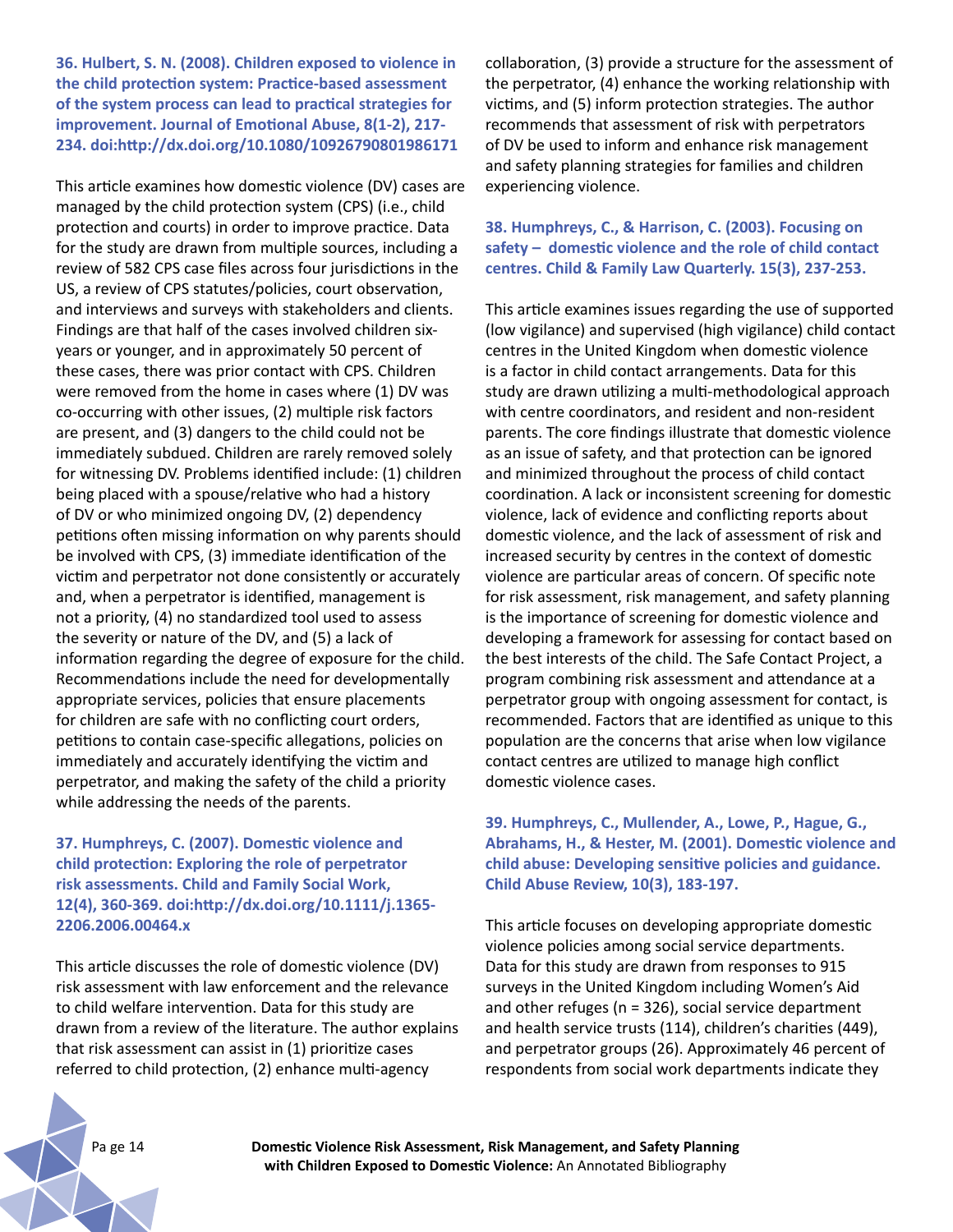have domestic violence policies in place; however, "cover your back" letters were part of the domestic violence policy in 8 social service departments, which was viewed by the authors as a maladaptive and ineffective practice. Core findings highlight the development of 8 "good practice indicators" for childcare agencies: an agreed definition, monitoring and screening, the development of policy, safety measures and planning, training, evaluation, a multi-agency strategy, and detailed guidelines for the development of practice with domestic violence survivors. Additionally, several policies indicate that ensuring the safety of the child's mother often provides effective child protection. Specific recommendations for risk assessment include (1) the development of policies addressing the interconnections between different agencies involved in both adult and children's services and (2) clear policy guidance both within and between agencies in order to provide safe, effective, and sensitive services to domestic violence survivors.

## **40. Humphreys, C., & Bradbury Jones, C. (2015). Domestic abuse and safeguarding children: Focus, response and intervention. Child Abuse Review, 24(4), 231-234. doi:10.1002/car.2410**

This article identifies major themes and issues regarding safeguarding children exposed to domestic violence (DV). Data for this study are drawn from a review of six papers and one book that focus on issues surrounding the safekeeping of children and the mother-child relationship in the context of DV. The author identifies seven key principles for safeguarding children exposed to DV that relate to focus, response and intervention: (1) voices and concerns of women and their children need to be prominent, (2) DV includes both a child and an adult victim, (3) DV should be viewed as an attack on the mother-child relationship, (4) separation increases the risk for lethality and severe violence, (5) responding to DV is a priority in complex cases that involve the co-occurrence of mental health issues and substance abuse, (6) only children and families that meet the threshold for a tertiary system response should be referred or notified, and (7) the focus of intervention should be risk assessment and management of the perpetrator. One factor unique to children is their risk of harm during parental separation, which can be underestimated. Having a meaningful relationship with the abusive parent consequently may not be possible with ongoing DV perpetrated against the mother.

# **41. Jaffe, P. G., Campbell, M., Hamilton, L. H. A., & Juodis, M. (2012). Children in danger of domestic homicide. Child Abuse & Neglect, 36(1), 71-74.**

This article focuses on the lethal risk posed to children living in homes with domestic violence. The authors assess the gap in information regarding the risk factors that are unique to child homicide occurring in the context of domestic homicide. Data for this study are drawn from retrospective case analyses contained in 16 US and 1 Canadian Domestic Violence Death Review Committee (DVDRC) reports. These cases show 1006 incidents of domestic homicide resulting in 1397 deaths where there were 95 child fatalities. Furthermore, domestic homicide cases indicate that 273 children were present during the homicide, 199 children witnessed the homicide, and 112 children lost at least one parent as a result of homicide. The authors state that it is unclear what risk factors represent a unique risk of homicide to children. Specific recommendations for risk assessment include (1) future studies that examine specific factors unique to children exposed to domestic homicide and (2) the development of assessment tools designed specifically for both children and primary victims of domestic violence.

## **42. Jaffe, P. G., Crooks, C. V., & Bala, N. (2009). A framework for addressing allegations of domestic violence in child custody disputes. Journal of Child Custody: Research, Issues, and Practices, 6(3-4), 169-188.**

This article considers how to develop co-parenting arrangements after a separation while ensuring the safety of the child and victim-parent exposed to domestic violence. After reviewing the literature, the authors propose a model of how to consider findings of domestic violence in child custody and visitation disputes. The author notes that judges frequently encourage parents to cooperate with each other, which may not always be in the best interest of the child, and that a lack of evidence does not indicate a false claim of domestic violence. The author identifies three constructs that should be considered when determining child custody and visitation disputes: severity and context of violence, resources for victims, children, and perpetrators, and timing of disclosure and stage of proceedings. When conducting risk assessments, the author recommends that (1) the evaluator interview support networks of the parents to obtain more information, (2) education programs for court-related professionals to help recognize all forms of domestic violence, (3) distinguishing between isolated

**Domestic Violence Risk Assessment, Risk Management, and Safety Planning Page 15 with Children Exposed to Domestic Violence:** An Annotated Bibliography

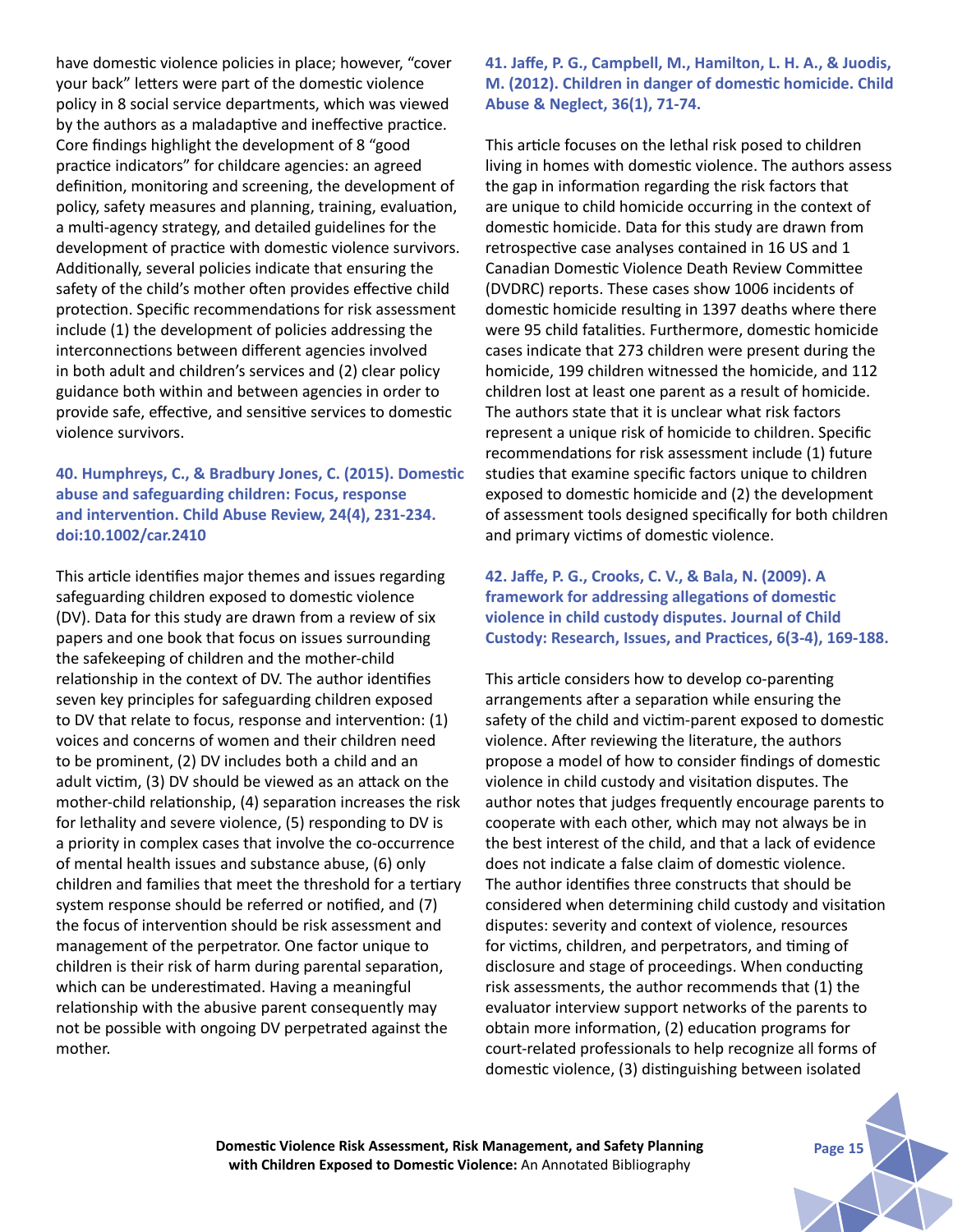violence and violence that has a pattern, and, finally, (4) evaluators should contact other sources of information such as teachers, doctors, and counsellors to better understand the child's experience. Risk management recommendations include (1) specific protocols to guide practitioners and (2) timely access to specially trained child custody professionals for family members. Lastly, safety planning recommendations include (1) the need for domestic violence resources and policy development and (2) finding a balance between promoting co-parenting arrangements and cases when limited or no access by the perpetrator may be more appropriate.

**43. Jaffe, P.G., Olszowy, L., Hamilton, L. (2014). Paternal filicide in the context of domestic violence: Challenges in risk assessment and risk management for community and justice professionals. Child Abuse Review, 23, 142-153. doi:10.1002/car.2315.**

This article focuses on children residing in Ontario, Canada who were victims of, or exposed to, lethal domestic violence. It highlights findings from two retrospective studies that examine domestic homicide cases reviewed by the Ontario Domestic Violence Death Review Committee (DVDRC). Study 1 finds that having children in the home nearly doubles the number of agencies involved and is associated with a lack of documented risk assessment, risk management, and safety plans for victims (1 out of 13 cases where children were killed had a document risk assessment; no documented safety plans). Study 2 finds no significant difference on the lethality risk generated from three standardized assessment tools (DA, ODARA, B-SAFER). Specific recommendations include having professionals and agencies conduct risk assessment and safety plans, and including children in safety plans.

**44. Johnston, J. R. (2006). A child-centered approach to high-conflict and domestic-violence families: Differential assessment and interventions. Journal of Family Studies, 12(1), 15-35.** 

This article focuses on the impacts of domestic violence and high conflict divorce on children. Specifically, reviews the literature to investigate how access plans can be implemented to reduce negative effects for children. Core findings are that perpetrators of domestic violence are at a higher risk for child maltreatment. Victims of domestic violence are also more likely to face difficulties in parenting, such as a lack of confidence controlling their children, which might perpetuate abuse by their

intimate partner. Finally, it was found that the process of separating from an intimate partner can evoke feelings of anxiety, shame, and humiliation for those involved, which can have detrimental effects for children. The review provides five central recommendations for risk assessment, risk management, and enhancing the safety of children involved in high conflict separations. First, a reliable assessment tool should be utilized to screen for evidence of coercive control and violence. Second, the courts should receive detailed reports outlining detected risks and any unsafe parenting practices. Third, coordination between the justice system and community agencies should be implemented to ensure that families are connected with services that meet their needs. Fourth, the authors recommend taking a risk-benefit approach when developing access plans for children. This includes considering which parents, if any, will be most beneficial for the child's individual and developmental needs. Finally, access plans should be clearly outlined and visits supervised by a nonrelative. Any violations of the access plan guidelines should result in a suspension of visitations.

**45. Jaffe, P. G., & Juodis, M. (2006). Children as victims and witnesses of domestic homicide: Lessons learned from domestic violence death review committees. Juvenile and Family Court Journal, 57(3), 13-28.**

This article examines how children are victimized by domestic homicide and argues that children living in homes where domestic violence is potentially lethal may also be at risk for homicide, even in the absence of direct child maltreatment. Data for this study are drawn Domestic Violence Death Review Committees (DVDRCs) from the United States and Canada. Sixteen reports from DVDRCs in the U.S. (N=14) and Ontario (N=2) are reviewed for common themes. Analysis reveals that children are victimized by domestic homicide in a number of ways. Many of the homicides reported in DVDRCs involve younger children. Custody disputes between parents are also commonly present in cases of homicide and, finally, pregnancy is found to be a risk factor for women experiencing domestic violence. The study presents various recommendations for risk assessment and risk management classified into five major areas: (1) training and policy development, (2) resource development, (3) coordination of services, (4) legislative reform, and (5) prevention programs. Specific recommendations include ongoing education for lawyers making decisions related to domestic violence custody disputes, domestic violence screening for women receiving pre-natal care, increased

Pa ge 16 **Domestic Violence Risk Assessment, Risk Management, and Safety Planning with Children Exposed to Domestic Violence:** An Annotated Bibliography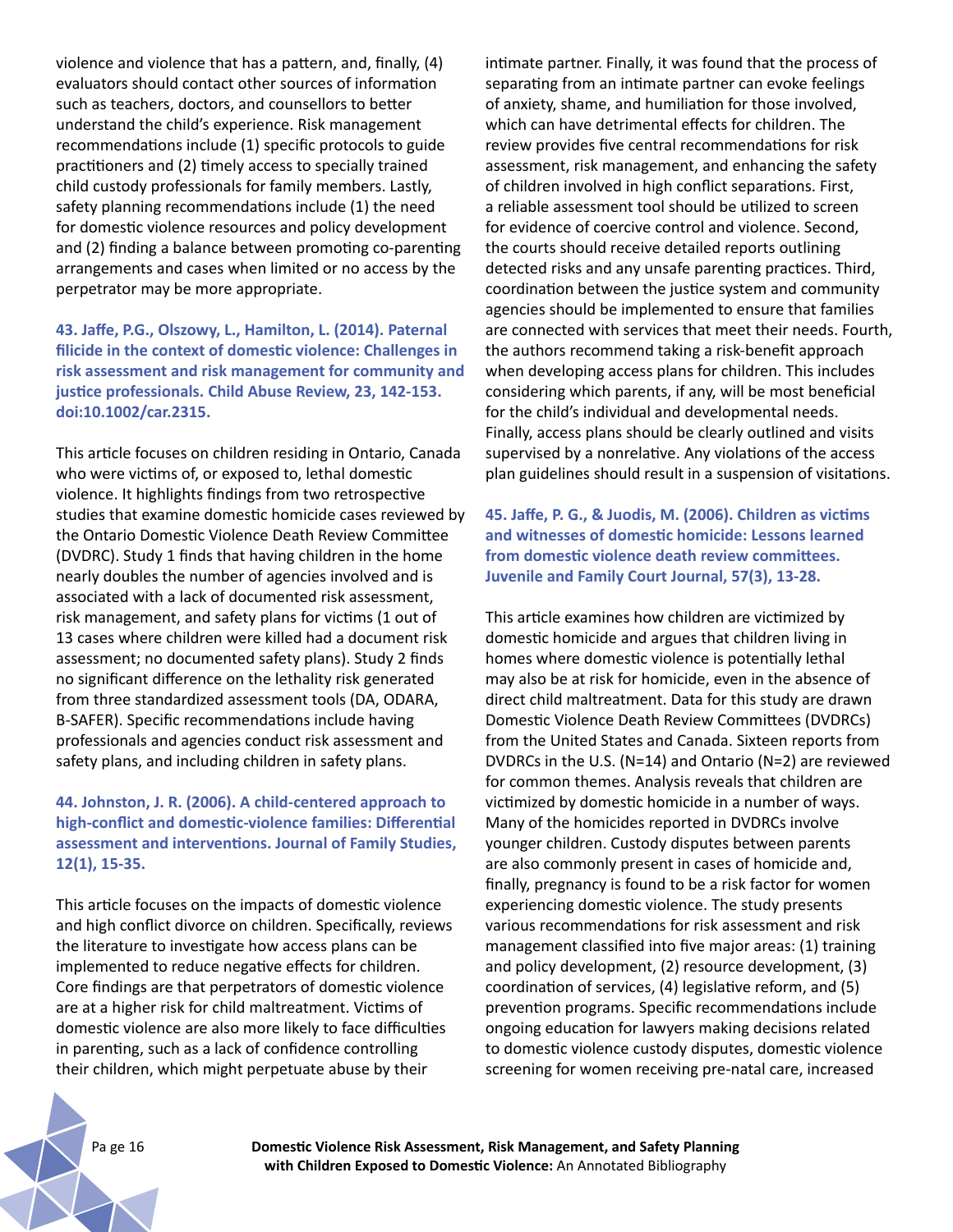support for children who have lost parents to domestic homicide, as well as their new caregivers, and education on domestic violence for children in schools.

## **46. Kan, M. L., & Feinberg, M. E. (2014). Can a familyfocused, transition-to-parenthood program prevent parent and partner aggression among couples with young children? Violence and Victims, 29(6), 967-980. doi:10.1891/0886-6708.VV-D-12-00162**

This article focuses on children and first-time parents who are at risk for family violence. It uses family systems perspectives and assesses the effectiveness of an intervention program on intimate partner violence (IPV) and parent-child violence. The Family Foundations program (FF) is a psychoeducation-based program developed to support new parents in caregiving. FF classes consist of presentations, worksheets, and video vignettes that are designed to increase couple communication. The authors also suggest that positive co-parenting may reduce IPV and parent-child violence. FF was implemented with a sample of 169 prenatal couples recruited from childbirth education programs provided by hospitals in two small cities. A portion of the participants was also recruited from doctors' offices, health centers, and newspaper ads. Separately, partners completed questionnaires regarding relationship qualities, individual qualities, and well-being. The Revised Conflict Tactics Scale was used to measure partner psychological and physical aggression, and the Parent-Child Conflict Tactics Scale was used to measure parent-child physical aggression. Research assistants visited couples prenatally (Time 1) and after their child was approximately 3 years of age (Time 2). After Time 1, couples were randomly assigned to either an intervention condition or a control group. Results of the study indicate that classformat psychoeducation programs, such as FF, may reduce risk factors related to family violence and prevent IPV and parent-child violence. The study recommends that practitioners should encourage positive co-parenting to high-risk couples, as well as screen expectant parents for relationship difficulties.

**47. Kohl, P. L., Barth, R. P., Hazen, A. L., & Landsverk, J. A. (2005). Child welfare as a gateway to domestic violence services. Children and Youth Services Review, 27(11), 1203-1221.** 

This article analyzes identification of domestic violence (DV) by child welfare workers during investigations of child maltreatment, including factors that contribute to identification of DV and referral and receipt of DV services by parents identified as victims. Data for this study are drawn from the National Survey of Child and Adolescent Well-Being (n = 5504 children and n = 3135 caregivers). The study finds that (1) caregivers report DV at higher rates than child welfare workers (31% and 12% respectively), (2) identification of substance abuse in the primary caregiver results in a 7 times greater likelihood that DV will not be identified and (3) DV is less likely to be identified if the caregiver has prior experience with CWS or has a childhood history of abuse, (4) The CWS worker is more likely to identify DV if the secondary caregiver has a history of substance abuse and when the most serious maltreatment type is classified as "other", indicating emotional maltreatment, abandonment, educational neglect, or exploitation. Common reasons women cite for not receiving DV services include: scheduling and childcare problems (26%), lack of transportation (18%), unavailability of services (11%), being put on a waitlist (3%), and lack of financial means to cover services (14%). Specific recommendations for risk assessment include,(1) the development of interagency policies and procedures to address the coexistence of child maltreatment and domestic violence, (2) the use of domestic violence specialists by CWS agencies, and (3) domestic violence training for CWS workers. Risk management recommendations include providing services that include multiple forms of appropriate interventions including substance abuse and domestic violence. Lastly, safety planning should include all victims within the family.

**48. Kress, V. E., Adamson, N. A., Paylo, M. J., DeMarco, C., & Bradley, N. (2012). The use of safety plans with children and adolescents living in violent families. The Family Journal, 20(3), 249-255. doi:10.1177/1066480712448833**

This article explores how counsellors can implement safety plans for children and adolescents living in violent homes. It examines literature related to ethical considerations, mandatory reporting, client support, and the use of safety plans with the goal of educating counsellors on how to better advocate for children's safety. A case example is

**Domestic Violence Risk Assessment, Risk Management, and Safety Planning Page 17** Page 17 **with Children Exposed to Domestic Violence:** An Annotated Bibliography

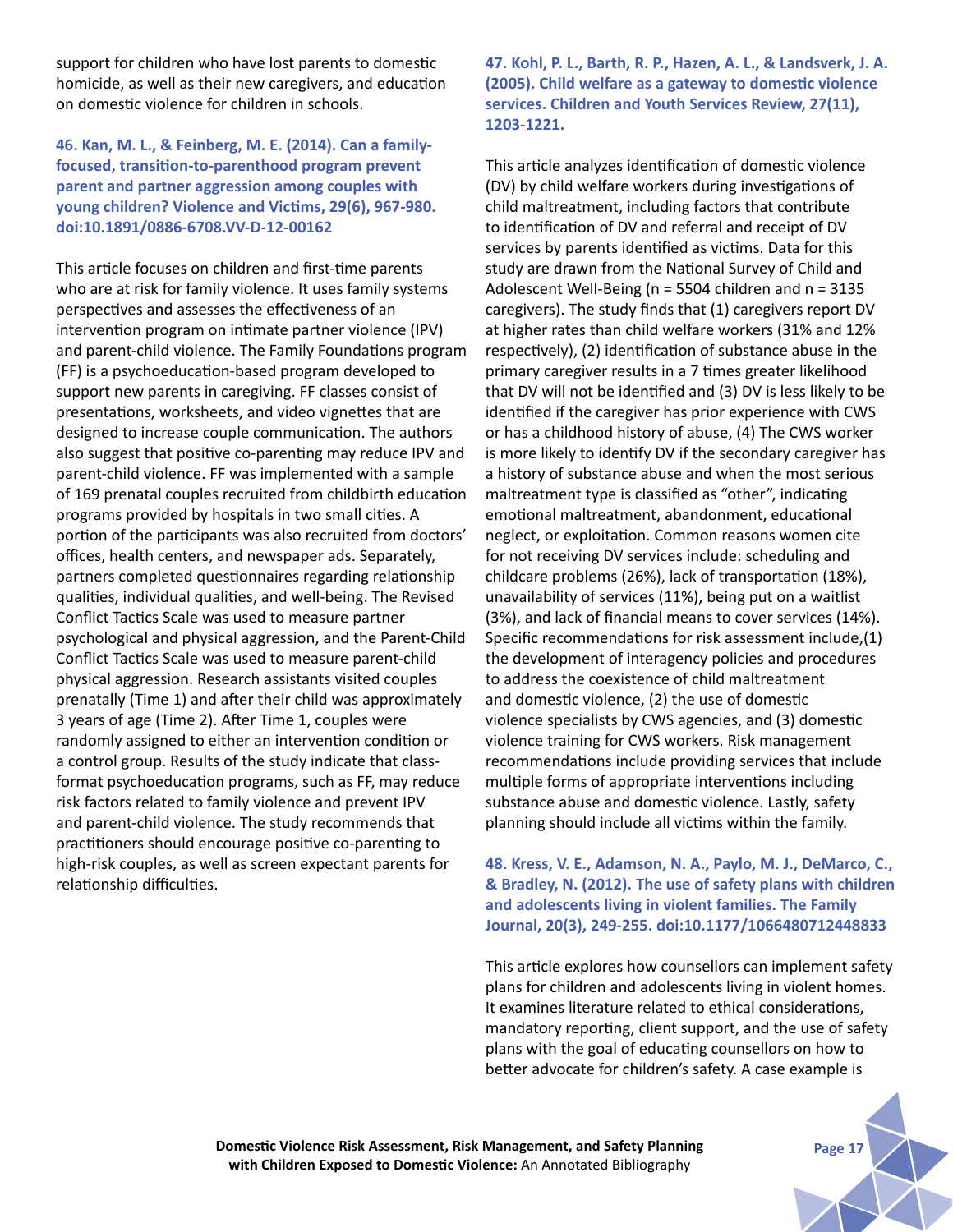provided to illustrate how safety plans can be developed between counsellors and clients. First, the article presents several recommendations related to ethical counselling practices. Counsellors should clearly outline their duty to report and the limits of confidentially for clients. It is also important that counsellors consistently monitor clients' living environments for changes or additional instances of violence. Finally, counsellors should be aware of the possibility of countertransference. Specific recommendations for children's safety planning are also offered. The first step involves establishing sources of support, such as counsellor, hotlines, or local policing services. A safe location should also be identified for unexpected instances of violence, along with a detailed escape plan. The child should be able to identify when it is appropriate to use the safety plan. Role-playing activities and play therapy can be particularly helpful in achieving this step with very young children. After a safety plan has been developed, the counsellor should establish a support network for the child, which may be a trusted adult or an organization that links children in similar situations together.

**49. Lam, W. K., Fals-stewart, W., & Kelley, M. (2009). The Timeline Followback interview to assess children's exposure to partner violence: Reliability and validity. Journal of Family Violence, 24(2), 133-143.**

This article examines the psychometric properties of the Timeline Followback-Children's Exposure to Partner Violence (TLFB-CEPV) Interview. Data for this study are drawn from 107 couples with a custodial child between the ages of 6-16 years and where a male partner participated in a batterer outpatient treatment program in western New York. Core findings indicate high test-retest reliability of male and female partners at pretreatment assessment, post treatment assessment, and 6-month follow-up assessment, and daily agreement between partners on children's direct exposure and any other exposure to violence or aggression. All correlations between TLFB-CEPV subscales with the Conflict Tactic Scale (CTS), and children's adjustment measures were significant, whereas correlations between TLFB-CEPV subscales and the Marlowe-Crowne Social Desirability Scale were not significant. The authors conclude that the TLFB-CEPV subscales may effectively differentiate degrees of child exposure to parental violence and may be a valuable tool for professionals involved in cases with children exposed to domestic violence.

**50. Lapierre, S., & Côté, I. (2011). "I made her realise that I could be there for her, that I could support her": Child protection practices with women in domestic violence cases. Child Care in Practice, 17(4), 311-325.**

This article investigates child protection policies in England and in Quebec, Canada. The authors highlight positive practices undertaken by child protection workers working with female victims of domestic violence. Data for this study are drawn from semi-structured interviews conducted with 17 child protection workers and managers. One of the dominant themes identified is blaming battered women for "failing to protect their children". The authors emphasize practices that avoid motherblaming, such as, (1) recognizing two victims of domestic violence (the woman and the child), (2) establishing a trusting relationship with the battered women, (3) varying support to fit the needs of women and their situations, and (4) assessing risk at all stages of the child protection procedures. Participants express difficulties working with male perpetrators and note the limited resources available to work with these men. Priorities for risk assessment include (1) child protection workers balancing risk and safety, (2) more resources for social service providers working with male perpetrators of domestic violence, (3) building a trusting relationship with the female victim and, finally, (4) providing emotional and practical support to the victims.

**51. Larkins, C., Drinkwater, J., Hester, M., Stanley, N., Szilassy, E., & Feder, G. (2015). General practice clinicians' perspectives on involving and supporting children and adult perpetrators in families experiencing domestic violence and abuse. Family Practice, 32(6), 701-705.**

This article focuses on general practitioners' (GP) attitudes and practices for engaging family members when a parent discloses domestic violence. Data from this study are drawn from semi-structured interviews with 54 respondents (42 GPs and 12 practice nurses) in England, UK. A lack of training is identified as a barrier to physicians recognizing and responding to child maltreatment. Specific recommendations for risk assessment include the need to improve opportunities for GPs to directly communicate with children experiencing DV and the need for more specialist DV services in health care environments.

Pa ge 18 **Domestic Violence Risk Assessment, Risk Management, and Safety Planning with Children Exposed to Domestic Violence:** An Annotated Bibliography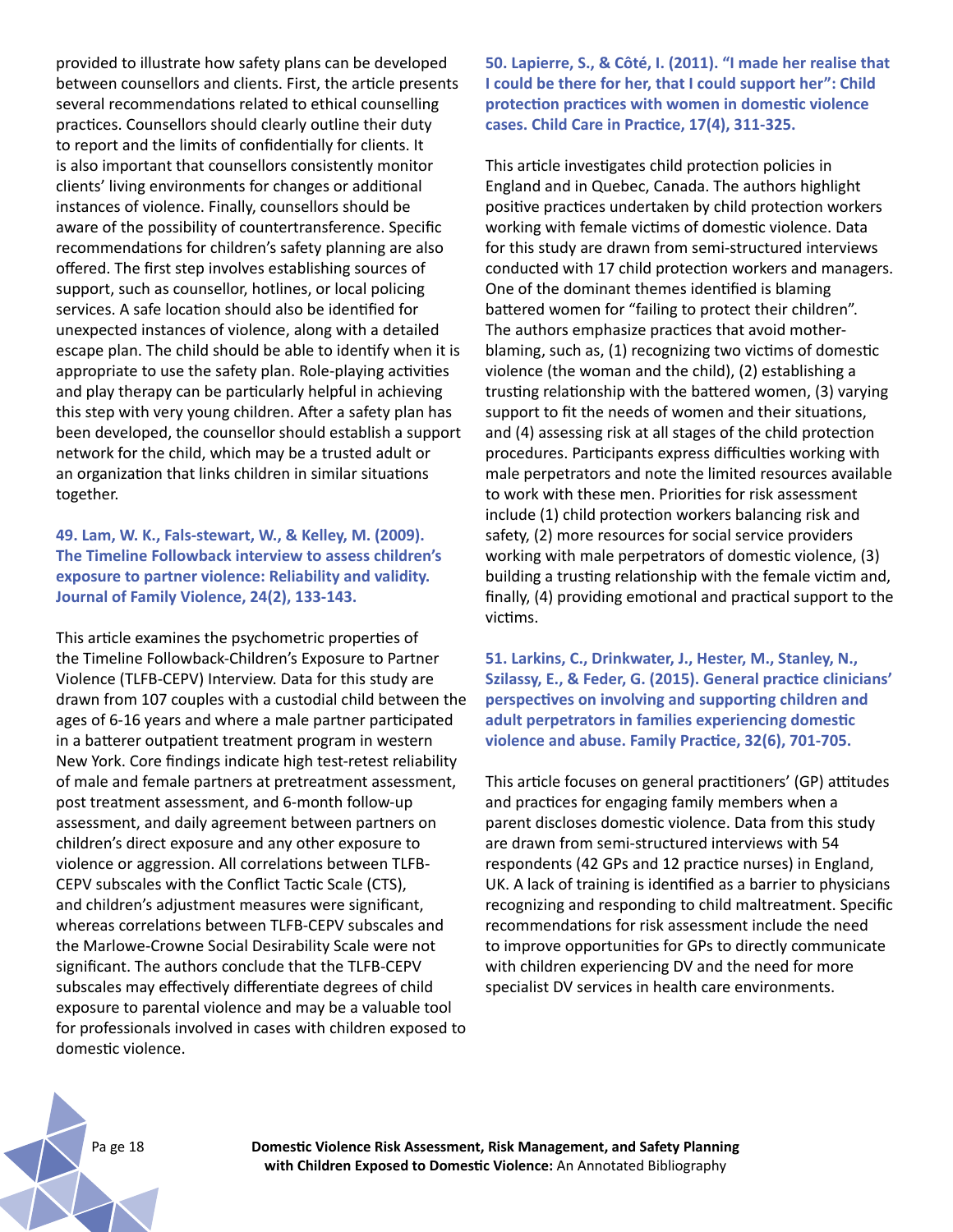**52. Lavergne, C., Damant, D., Clement, M.-E., Bourassa, C., Lessard, G., & Turcotte, P. (2011). Key decisions in child protection services in cases of domestic violence: Maintaining services and out-of-home placement. Child and Family Social Work, 16(3), 353-363.**

This article focuses on factors involved in case decisions of a child protection services (CPS) agency in Montreal, Canada. It uses a child advocacy perspective to examine how exposure to domestic violence (occurring in isolation or alongside abuse or neglect) impacts CPS decisionmaking. Data for this study are drawn from 1071 files on children in which maltreatment was substantiated. Core findings suggest that (1) domestic violence in isolation does not lead to more intrusive intervention, (2) over half of children who are neglected have parents with marital conflict and drug or alcohol problems, (3) parents of exposed children who are also abused are more likely to be aggressive and impulsive, and (4) children who are maltreated, but not exposed to DV are the most likely to be placed in longer-term placement. Additionally, a mother's resistance to co-operate is an important factor in the case of child-placement decisions. Specific recommendations for risk assessment include (1) encouraging caseworkers to gain a better understanding of parents' resistance and strive to foster a relationship centered on trust and support, (2) training and clinical support for caseworkers, and (3) using the motivational approach to assist caseworkers in developing a good alliance with families.

#### **53. Lessard, G. et al. (2010). Child custody issues and co-occurrence of intimate partner violence and child maltreatment: Controversies and points of agreement amongst practitioners. Child & Family Social Work, 15(4), 492-500. doi:10.1111/j.1365-2206.2010.00705.x**

This article explores issues children face during parental separation in the context of intimate partner violence (IPV). Specifically, it examines custody-related issues from the perspectives of practitioners. Committees that consisted of academic professionals and key informants selected practitioners from six different organizations across Quebec City to participate in focus groups. A total of seven focus groups and forty three participants comprised the final sample for the study. Results from the focus groups indicate that all six organizations display a concern for the safety of children and victims of IPV custody cases. The authors also identified three major areas of controversy between organizations: (1) maintaining the

father-child relationship, (2) difficulties with organizational collaboration, and (3) consideration of cultural differences in immigrant and First Nations families. Findings revealed that organizations' view on the father-child relationship seemed to be influenced by the family members they serve. For example, Child Protection Services prioritize victim safety and were less concerned with promoting a father-child relationship. Participants also expressed that power imbalances and a lack of information between organizations often creates difficulty for collaboration of services. Finally, focus groups discussed the challenges of working with immigrant families who may hold different cultural values. The article posits that organizations should work together to serve child custody issues more broadly. It was also recommended that practitioners include a feminist approach when working with violent fathers, adapt IPV issues for an aboriginal cultural framework, and incorporate alternative options to joint custody when necessary.

**54. MacMillan, H. L., Wathen, C. N., & Varcoe, C. M. (2013). Intimate partner violence in the family: Considerations for children's safety. Child Abuse & Neglect, 37(12), 1186-1191. doi:10.1016/j. chiabu.2013.05.005**

This article investigates safety planning for children and compares current safety plans for children exposed to intimate partner violence (IPV) to safety plans within a broader IPV context. A review of the literature reveals that, in response to IPV, safety plans are often developed for women and the extent to which these plans aid children is not known. General safety plans that focus on children's overall well being often target child sexual abuse or unanticipated instances of violence. Criticisms of such safety plans are that children may be receiving mixed messages from broad safety strategies that have not been found to be evidenced-based. Physical safety is often prioritized when considering children's safety, however, the authors posit that standards of safety should be extended to include emotional, spiritual, and cultural safety. Specific recommendations are that it is important to consider the child's developmental stage when relaying specific safety strategies. Children should also be taught that any type of abuse in the home is unacceptable. This may minimize confusion and avoid conflicting messages about secrecy for children; for example, when parents urge children to tell an adult about sexual abuse but keep information about IPV a secret. Safety strategies should be communicated to children in the context of general safety;

**Domestic Violence Risk Assessment, Risk Management, and Safety Planning Page 19** Page 19 **with Children Exposed to Domestic Violence:** An Annotated Bibliography

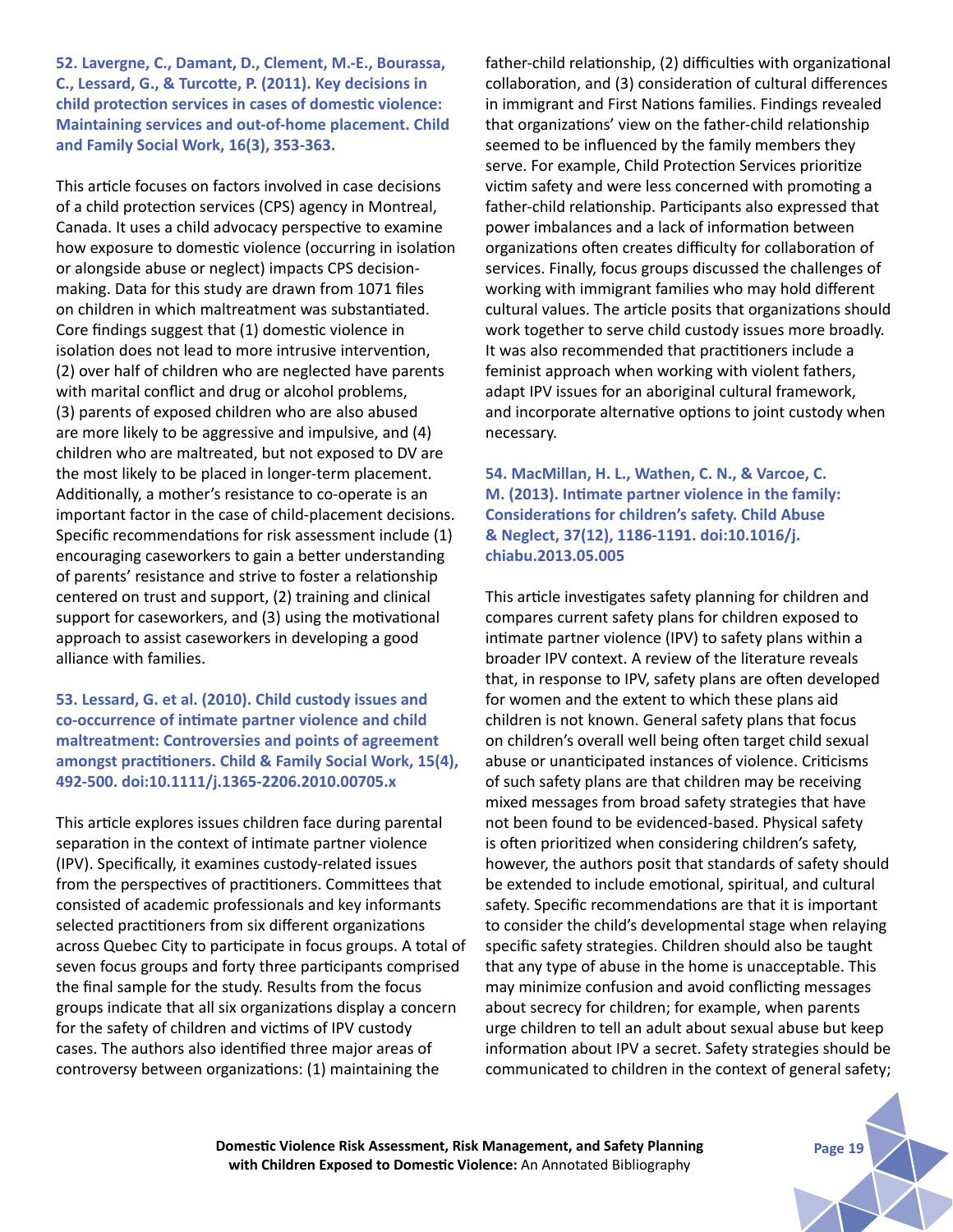examples of this include mapping exit points around the home and telling a trusted adult about abuse. Finally, the prevention of violence should be clearly communicated as the responsibility of the adult, and not the child.

## **55. Magen, R. H., Conroy, K., & Del Tufo, A. (2000). Domestic violence in child welfare preventative services: Results from an intake screening questionnaire. Children and Youth Services Review, 22(3), 251-274.**

This article aims to identify and aid battered women who have children at risk of maltreatment that have entered the child welfare system. It uses a pro-feminist perspective to examine the efficacy of a new intake questionnaire designed for Purchased Preventive Services (PPRS) agencies screening for domestic violence. Data for this study are drawn from 540 intake questionnaires from16 PPRS agencies in New York. Core findings indicate that the use of the questionnaire results increases the rate of identification of families with domestic violence (15-17% without the questionnaire versus 49% with the questionnaire) and that almost half (255) women report being better able to protect themselves and their children after being asked about their experience with domestic violence. The authors conclude that more research is required that investigates the relationship between domestic violence and child maltreatment.

**56. McColgan, M. D., Cruz, M., McKee, J., Dempsey, S. H., Davis, M. B., Barry, P., et al. (2010). Results of a multifaceted intimate partner violence training program for pediatric residents. Child abuse & neglect, 34(4), 275- 283.**

This article reports on the development of a multifaceted, longitudinal IPV intervention called The Children and Mom's Project (CAMP). The authors examine CAMP's impact on pediatric residents' attitudes and referrals in a Philadelphia children's hospital. Data for this study are drawn from 72 residents' responses to a 35-question survey at three time points (baseline, 3-months postintervention, 8-month post-intervention). Several core findings are presented. First, there were reveal significant improvement in perceived knowledge of appropriate IPV screening questions, referral sources, and the relationship between child abuse and IPV from baseline to 3-month follow-up. Second, IPV screening rates improved from .9% at baseline to 36% at 3-months, and 33% at 8-month post-intervention. Third, resident's most commonly listed barriers to IPV screening at 3-month post-intervention

included: time, lack of private and appropriate setting, presence of children in the room, and (d) presence of father/partner or other people in the room. Specific recommendations for risk assessment include, (1) training that addresses issues surrounding privacy, (2) programs that address inpatients, and (3) future studies to address the efficacy of individual components of the program.

**57. Miller, L. E., Howell, K. H., Hunter, E. C., & Graham-Bermann, S. A. (2012). Enhancing safety-planning through evidence-based interventions with preschoolers exposed to intimate partner violence. Child Care in Practice, 18(1), 67-82. doi:10.1080/13575279.2011.621885**

This article examines the impact of the Preschooler Kids' Club (PKC) intervention on teaching children exposed to intimate partner violence (IPV) about safety plans. It also explores preschool aged children's ability to effectively describe safety planning strategies. The authors implemented a randomized control trial to assess the effectiveness of the PKC intervention on 110 children from southeast Michigan who had been exposed to IPV in the past two years. Participants were assigned to either an experimental group or a control group. Families in the experimental group underwent the five-week PKC program that focuses on changing the harmful attitudes children develop from witnessing IPV. Control families received treatment as usual. Both groups were interviewed at baseline, and again post-intervention. The Revised Conflict Tactics Scale was used to measure violence in the home and children were asked two questions, developed by the researchers, regarding their knowledge on safety planning. Findings show that many of the children were not able to describe appropriate safety planning strategies prior to intervention. Post intervention, it was found that some of the children in the experimental group were able to retain some information about safety planning skills. The authors recommend that preschool aged children learn more about safety planning, and that safety planning should be taught in parenting groups and implemented into schoolbased services to reach a wider audience.

**58. Mills, L. G., Friend, C., Conroy, K., Fleck-Henderson, A., Krug, S., Magen, R. H., et al. (2000). Child protection and domestic violence: Training, practice, and policy issues. Children and Youth Services Review, 22(5), 315-332.**

This article reviews four projects funded by the Department of Health and Human Services in the United States. Data for this study are drawn from the Columbia

Pa ge 20 **Domestic Violence Risk Assessment, Risk Management, and Safety Planning with Children Exposed to Domestic Violence:** An Annotated Bibliography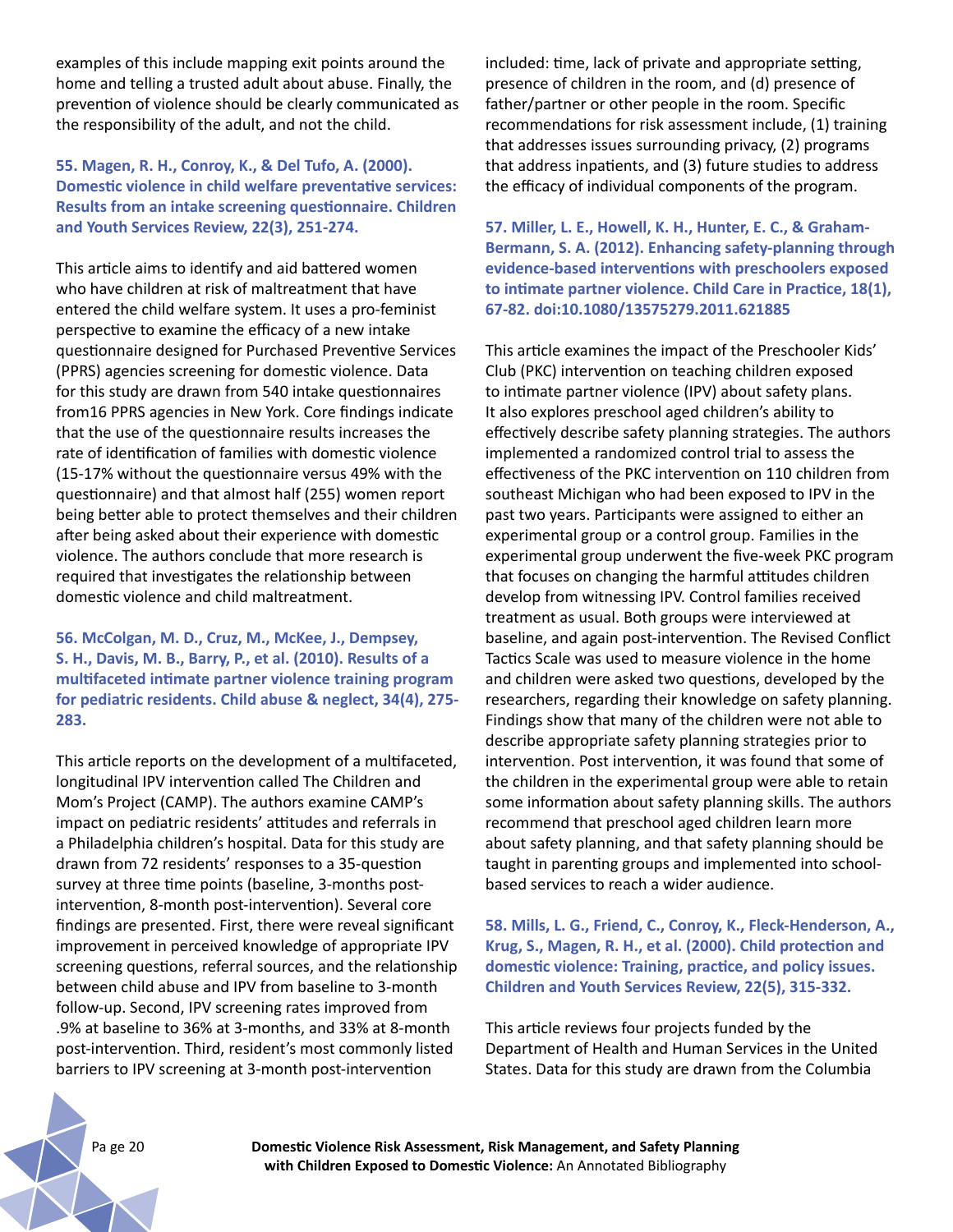University School of Social Work (that trained over 400 CPS workers), Simmons College and the Department of Social Services (that worked in collaboration with a Domestic Violence Unit), Temple University (that trained over 200 professionals), and UCLA (that trained over 900 CPS workers and supervisors). Findings suggest that the philosophy of CPS agencies' priority of children sometimes comes at the expense of the battered women. Additionally, grantee groups note the importance of collaborating with key agencies and having their support, but that CPS workers' are apprehensive of training that places additional demands on their job, especially when the training suggestions are not viewed as feasible. Specific recommendations for risk assessment include (1) training that can contribute to eliminating systems interventions that punish women for being battered, (2) regular pre-service and in-service training that aims to change CPS workers' attitudes about battered women who stay in relationships, (3) legal and legislative reform mandating the integration of domestic violence into child abuse assessment in CPS agencies, (4) regular availability of domestic violence specialists at CPS agencies, and (5) multidisciplinary teams that include domestic violence advocates and child welfare personnel.

#### **59. Murphy, R. A. (2010). Multi-system responses in the context of child maltreatment and intimate partner violence. Child Abuse & Neglect, 34(8), 555-557. doi:10.1016/j.chiabu.2007.07.013**

This article explores how child maltreatment and intimate partner violence (IPV) overlap to influence screening processes and response. The authors also aim to identify the limitations of a single response system to child maltreatment and IPV. A review of the literature is conducted to develop recommendations for practitioners. Sources for the review included academic journals and relevant resources such as The Child Welfare Information Gateway and The National Child Traumatic Stress Network. Findings are that IPV is associated with increased rereports of child maltreatment, which often results in mothers being both a victim and a perpetrator of family violence. It was also found that professional groups within the family violence field (e.g. child protection services and domestic violence providers) can develop narrow views of one another that may impact response effectiveness. Finally, response approaches to family violence can vary significantly and often lack evidence-based practices, which can pose challenges for practitioners across systems. Specific recommendations include reducing separation

between family violence systems and instead promoting a collaborative and multidisciplinary approach. The researchers also encourage a preventative system of care that implements universal screening processes and interventions for family violence. **60. Nixon, K. (2009). Intimate partner woman abuse** 

**in Alberta's child protection policy and the impact on abused mothers and their children. Currents, 8(1).**

This article focuses on how child protection services (CPS) in Alberta, Canada responds to cases of children exposed to intimate partner violence. Data for this study are drawn from semi-structured interviews with 13 women recruited from shelters and a local women's center in Alberta, Canada. Findings from the interviews indicate that while more than half of women had their children removed because of their children's exposure to violence, only one woman was involved with CPS due to alleged direct child abuse. None of the women were charged with abusing their children. Furthermore, only one of the interviewed women reported receiving assistance with safety planning, and one woman received a referral for domestic violence services. Major themes in the interviews include: (1) loss of identity as a mother as a result of having their child removed, (2) being placed at increased risk of harm from their partners as a result of CPS involvement, and (3) no longer considering calling the police as a viable option if IPV occurred in the future. Specific recommendations for risk assessment include (1) CPS workers should not assume that being a victim of IPV diminishes a mothers' capacity to be a mother, and (2) CPS workers should assess the services required by women on a case-by-case basis.

**61. Nixon, K. L., Bonnycastle, C., & Ens, S. (2015). Challenging the notion of failure to protect: Exploring the protective strategies of abused mothers living in urban and remote communities and implications for practice. Child Abuse Review.**

This article examines how abused mothers protect their children from their partner's violence. Data for this study are drawn from semi-structured interviews with 18 women in Manitoba, Canada, recruited from women's resource centres and crisis shelters. 14 of these women self-identified as Aboriginal. Core strategies for protection include (1) physically separating the child from the abuser, (2) removing the child temporarily from the situation, (3) terminating the mother's relationship with the abuser, (4) teaching the child a safety plan or secret code word to use in violent situations, and (5) avoiding fights or

**Domestic Violence Risk Assessment, Risk Management, and Safety Planning Page 21 with Children Exposed to Domestic Violence:** An Annotated Bibliography

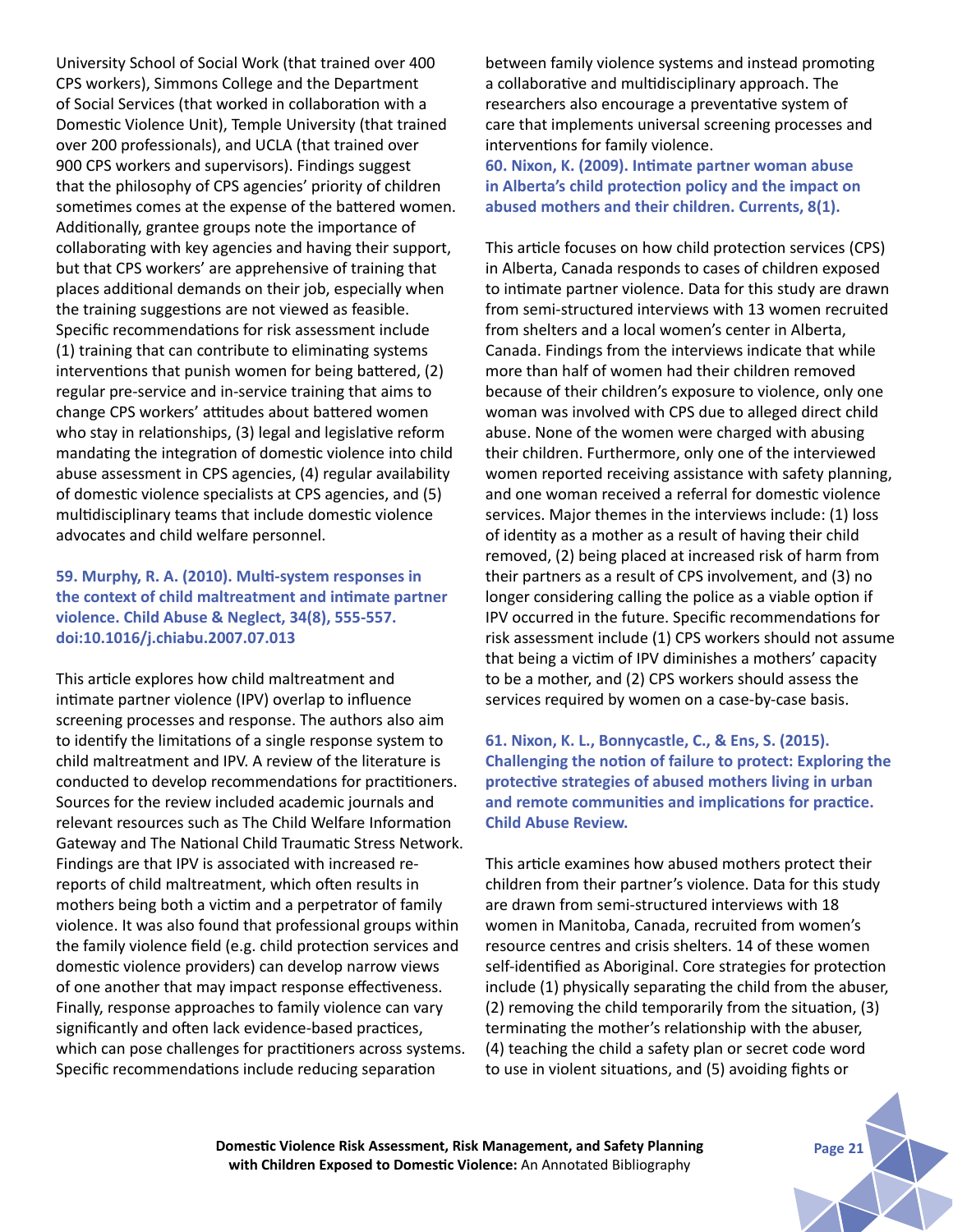confrontations with the abuser. More northern participants described relying on informal supports (friends, family) to protect their children. Specific recommendations for risk assessment include: (1) professionals should ask abused mothers how they protect their children as a form of empowerment, and (2) professionals should give credit to mothers for the strategies they use to try and protect their children. Specific safety planning strategies include developing comprehensive case plans that emphasize women's strengths and capacities.

#### **62. Olszowy, L., Jaffe, P. G., Campbell, M., & Hamilton, L. H. A. (2013). Effectiveness of risk assessment tools in differentiating child homicides from other domestic homicide cases. Journal of Child Custody, 10(2), 185-206. doi:10.1080/15379418.2013.796267.**

This article focuses on children residing in Ontario, Canada who were victims of, or exposed to, lethal domestic violence. It assesses the effectiveness of the DA, ODARA, and B-SAFER standardized risk assessment tools in identifying a child's risk of lethality. The authors studied 40 domestic homicide cases reviewed by the Ontario Domestic Violence Death Review Committee (DVDRC), where 13 cases involved completed or attempted child homicides (ages 2-15) and the other 27 were cases where a child was present at the time of the homicide but was not harmed (ages 2-18). They find that risk assessments of domestic homicide cases do not differ significantly between cases resulting in child death or no child death. The results from three standardized risk assessment tools did not differ significantly according to high-risk status or child involvement. Specific recommendations for risk assessment, risk management, and safety planning include conducting standardized risk assessments, considering specialized interventions and parenting arrangements, and involving a mental health professional who specializes in domestic violence in the process of determining custody and access. Safety planning for the female intimate partner should include the children.

#### **63. O'Malley, D. M., Kelly, P. J., & Cheng, A.-L. (2013). Family violence assessment practices of pediatric ED nurses and physicians. Journal of Emergency Nursing, 39(3), 273-279. doi:10.1016/j.jen.2012.05.028**

This article examines the views of emergency nurses regarding family violence assessments. It uses the Theory of Planned Behavior (TPB) to assess the attitudes, norms, and perceived control that surround performing

assessments of child maltreatment and intimate partner violence. Data from this study are drawn from a sample of nurses and physicians ( $n = 26$ ) recruited by nurse managers and site coordinators from an emergency department and two urgent care centers. A TPB elicitation study was conducted with participants that consisted of a series of questionnaires and interviews. Participants reported a variety of positive and negative attitudes toward administering family violence assessments in emergency rooms. The majority of respondents reported valuing assessments for providing early identification of violence and keeping patients safe. Results uniquely indicated that family violence assessments allow for more complete health care for children. Participants also cited barriers and disadvantages to assessments, including a lack of time, privacy, knowledge, and staff. The article acknowledges that nurses have valuable opportunities to practice shifting toward a more preventative form of health care. Finally, the authors recommend that a greater understanding of the various systems that contribute to family violence would help enhance assessment practices.

**64. Pennell, J., Rikard, R. V., & Sanders-Rice, T. (2014). Family violence: Fathers assessing and managing their risk to children and women. Children and Youth Services Review, 47(1), 36-45. doi:10.1016/j. childyouth.2013.11.004.**

This article focuses on perpetrators of familial abuse among males residing in North Carolina, USA. It examines the Strong Fathers program that utilizes psychoeducation and cognitive behavioral strategies to change how men in the group interact with their families. The authors evaluate the effectiveness of the program in reducing child protection orders, decreasing domestic violence, and evaluating participants' self-reported goals and progress. Data for this study are drawn from 53 male participants' who were enrolled in the program between 2009- 2012. Qualitative analysis is conducted on participants' goal setting worksheets, weekly parenting logs and administrative reports on child maltreatment. The authors find a decrease in child protection findings and household domestic violence after the program, but no individual factors (e.g. age, ethnicity) are significant predictors of program outcomes. One specific recommendation is that, within a positive learning environment, men's selfassessments should encourage improvement in how they interact with their family.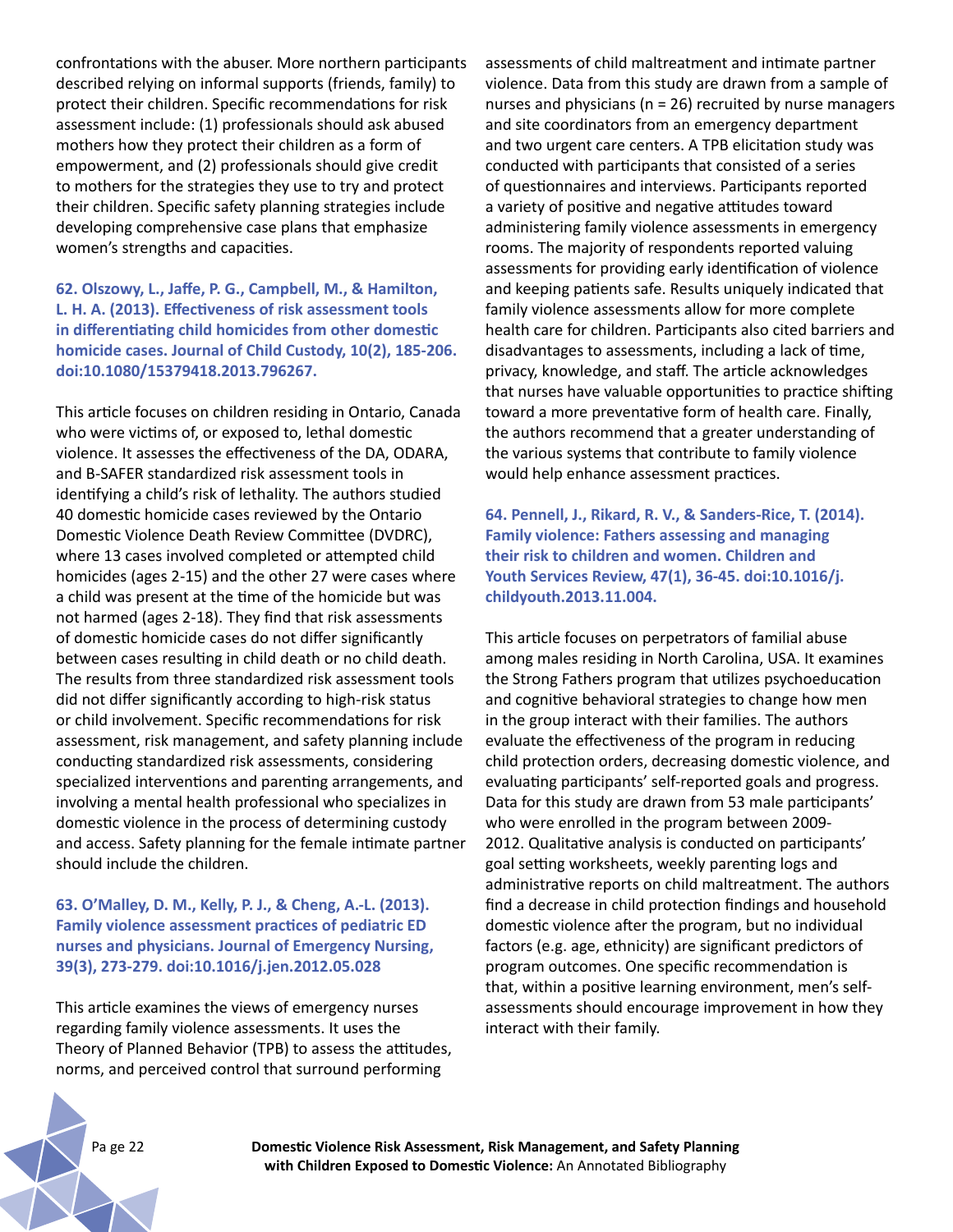**65. Postmus, J. L., & Merritt, D. H. (2010). When child abuse overlaps with domestic violence: The factors that influence child protection workers' beliefs. Children and Youth Services Review, 32(3), 309-317. doi:10.1016/j. childyouth.2009.09.011.**

This article focuses on Child Protective service (CPS) workers in a small Midwestern county. Drawing from theories of social entrapment, coercive control, structured action, and social learning, the article analyzes professional and personal factors influencing CPS workers' beliefs and attitudes regarding domestic violence and child abuse. Data for this study are drawn from a convenience sample of 64 CPS workers. Core findings are that older CPS workers are more likely to believe that domestic violence is caused by society and are less likely to remove children from the home when domestic violence is present. Additionally, workers who report professional experiences with domestic violence are more likely to believe that there are intergenerational causes of domestic violence and are more likely to report child abuse. Specific recommendations include reevaluating policies and protocols to ensure that workers learn how best to work with families experiencing domestic violence without believing that removal of the child is necessary.

#### **66. Postmus, J. L., & Ortega, D. (2005). Serving two masters: When domestic violence and child abuse overlap. Families in Society, 86(4), 483.**

This article focuses on child welfare supervisors in a Midwestern state. It analyzes professional and personal factors that influence child welfare supervisors' beliefs and attitudes regarding domestic violence and child abuse. Data for this study are drawn from 66 surveys gathered from an annual child welfare supervisors' conference. Findings identify child welfare supervisor beliefs that (1) children who witness abuse will themselves become abusers and (2) intimate partner violence is caused by sexism in society. Supervisors who had worked in the social service sector longer stated that abuse reports did not need to be made unless the child was physically harmed. Furthermore, the authors find that a lack of training about domestic violence is related to the belief that children should be removed when victims of domestic violence choose to remain with the abusers, as well as supervisors' disbelief of victims' stories. Specific recommendations include reviewing policies and procedures for frontline workers and increasing supervisors' training and knowledge about domestic violence.

**67. Pulido, M. L., & Gupta, D. (2002). Protecting the child and the family: Integrating domestic violence screening into a child advocacy center. Violence Against Women, 8(8), 917-933. doi:10.1177/107780102400447069.**

This article focuses on a preliminary domestic violencescreening tool for caretakers of children who receive forensic child abuse evaluations at a Child Protection Center in New York, USA. The screening tool is informed by a feminist perspective and analyzes the factors and abuse histories present in children and caretakers who report current or previous abuse within a domestic context. Data for this study are drawn from 59 female caretakers who are the biological, foster, or adoptive parent of a child receiving an evaluation. The authors find a significant relationship between cases presenting with domestic violence and child abuse (68% emotional abuse, 64% physical abuse, and 48% sexual abuse). Caretakers also report that their child has witnessed them being abused by the perpetrator. Specific recommendations include training providers to competently interview women about previous domestic violence, including asking caretakers about any former restraining orders. The screening tool aims to address the comorbidity of child abuse and domestic violence in order to amalgamate treatment services for child maltreatment and battered women. The authors assert that city and federal level advocacy is required in order to adequately fund services for survivors of trauma.

**68. Radford, L., Blacklock, N., & Iwi, K. (2006). Domestic violence risk assessment and safety planning in child protection – Assessing perpetrators. In C. Humphreys & N. Stanley (Eds.), Domestic violence and child protection: Directions for good practice (pp. 171-189). London: Jessica Kingsley Publishers.**

This chapter examines risk assessments in the context of child protection cases when domestic violence is present. It identifies the need to engage perpetrators in both the assessment and intervention processes. The authors discuss the polarization between child protection services and specialized services for DV victims that has developed from differing opinions of who is the client. The authors highlight that both service providers need to work jointly to provide effective intervention/prevention as well as both need to recognize the need of perpetrators taking accountability for their actions. The chapter goes on to describe the work of a Domestic Violence Intervention Program (DVIP) in England and provides an overview of how they assess for risk when DV is present in child

**Domestic Violence Risk Assessment, Risk Management, and Safety Planning Page 23 with Children Exposed to Domestic Violence:** An Annotated Bibliography

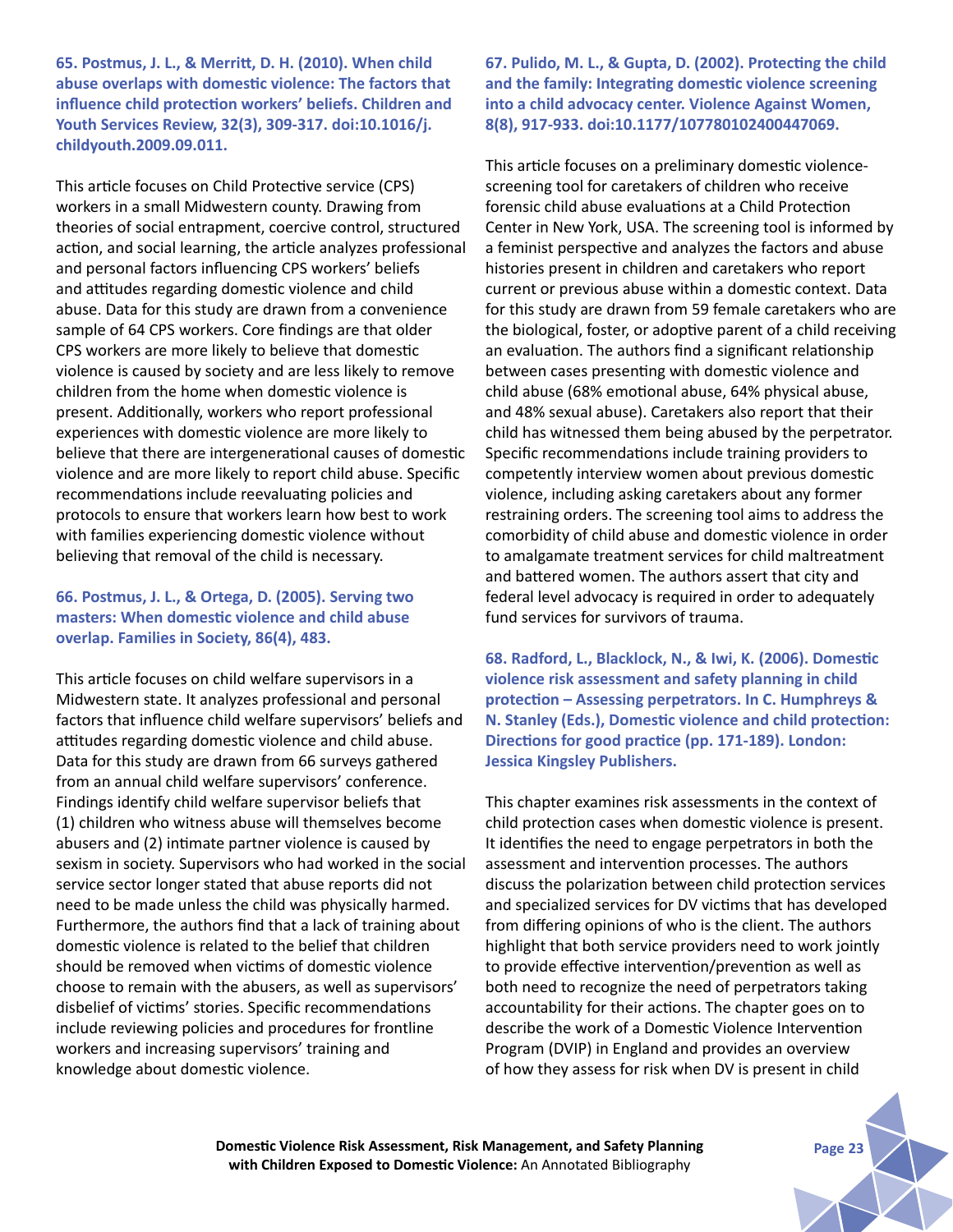protection cases. Their process includes utilizing four thresholds that guide the assessment of risk and the proceeding intervention, which is described in detail. Furthermore, the chapter provides a list of risk indicators that specifically examines perpetrators, questions that can be asked to both parents to assess parenting skills and empathy for children, examples of contributors and inhibitors of risk for children, and questions for assessing victims' perspective on change as well as perpetrators' motivation for change. The authors' assert that this assessment process contained in this chapter allows for the complexities of individual family circumstances to be taken into account while addressing and dealing with DV.

## **69. Randell, K. A., Bledsoe, L. K., Shroff, P. L., & Pierce, M. C. (2012). Mothers' motivations for intimate partner violence help-seeking. Journal of Family Violence, 27(1), 55-62.**

This article examines motivations for seeking help of mothers who are victims of IPV. It analyzes responses from 62 women who participated in focus groups at an IPV resource center and shelter. The authors find that women offered both internal and external motivators for help seeking, including wanting a better life, feeling that "enough was enough", fear, the impact of the IPV on the women's children, and intervention from support systems. Other factors that affected women's decision to seek help include (1) needing permission to leave the relationship, (2) an intervention presented at the right time, (3) receiving reassurance that disclosing IPV would not result in deportation, and (4) assistance from friends and family. Specific recommendations for safety planning include placing interventions at locations where women bring their children in order to improve contact with at-risk mothers, educating the public about signs of IPV and available resources in the community, and exercising caution when relying on significant others to translate a woman's disclosure of IPV.

**70. Richardson-Foster, H., Stanley, N., Miller, P., & Thomson, G. (2012). Police intervention in domestic violence incidents where children are present: Police and children's perspectives. Policing and Society, 22(2), 220- 234. doi:10.1080/10439463.2011.636815.**

This article focuses on the perception and experiences of young people and police officers involved in domestic violence incidents in England. Specifically, the authors explore the extent of police engagement with children,

while exploring the experiences of young people involved in domestic violence calls. Data for this study are drawn from thematic analyses of responses from five focus groups including 19 young people and interviews with 33 frontline police officers, supervising officers, and domestic violence advocates. Additionally, police and children's social service records are examined. Core themes identified from focus groups include, the importance of officers including and validating young people's accounts and experiences in their investigation. Police officers' records are found to include limited information on the child's whereabouts during the domestic violence incident and there are limited reports of interacting with children and young people during a domestic violence call. Themes identified from interviews with police officers include reluctance and a lack of confidence in speaking to children at a domestic violence incident and feeling like it either is not part of their job or they do not have the appropriate resources to engage with children. Specific recommendations include (1) increasing police engagement with children following a domestic violence incident, (2) increasing the use of standardized risk assessment tools, training, and resources for police officers, and (3) the importance of viewing children and young people as central victims in domestic violence incidents.

**71. Rivers, J. E., Maze, C. L., Hannah, S. A., & Lederman, C. S. (2007). Domestic violence screening and service acceptance among adult victims in a dependency court setting. Child Welfare, 86(1), 123-144.**

This article focuses on the success of the Dependency Court Intervention Program for Family Violence (DCIPFV) in identifying domestic violence in families appearing in dependency court. Data for this study are drawn from 236 mothers appearing in dependency court who screened positive for indicators of DV. The authors find that the screening process more than doubled the number of mothers identified as victims of domestic violence. In total, 570 children were involved in the 236 cases with co-occurring DV and child maltreatment. The authors conclude that, in many cases, the child protection agency fails to identify domestic violence in families being investigated for child maltreatment concerns. A specific recommendation for risk assessment includes domestic violence screenings being routinely offered prior to or during initial dependency court appearance.

Pa ge 24 **Domestic Violence Risk Assessment, Risk Management, and Safety Planning with Children Exposed to Domestic Violence:** An Annotated Bibliography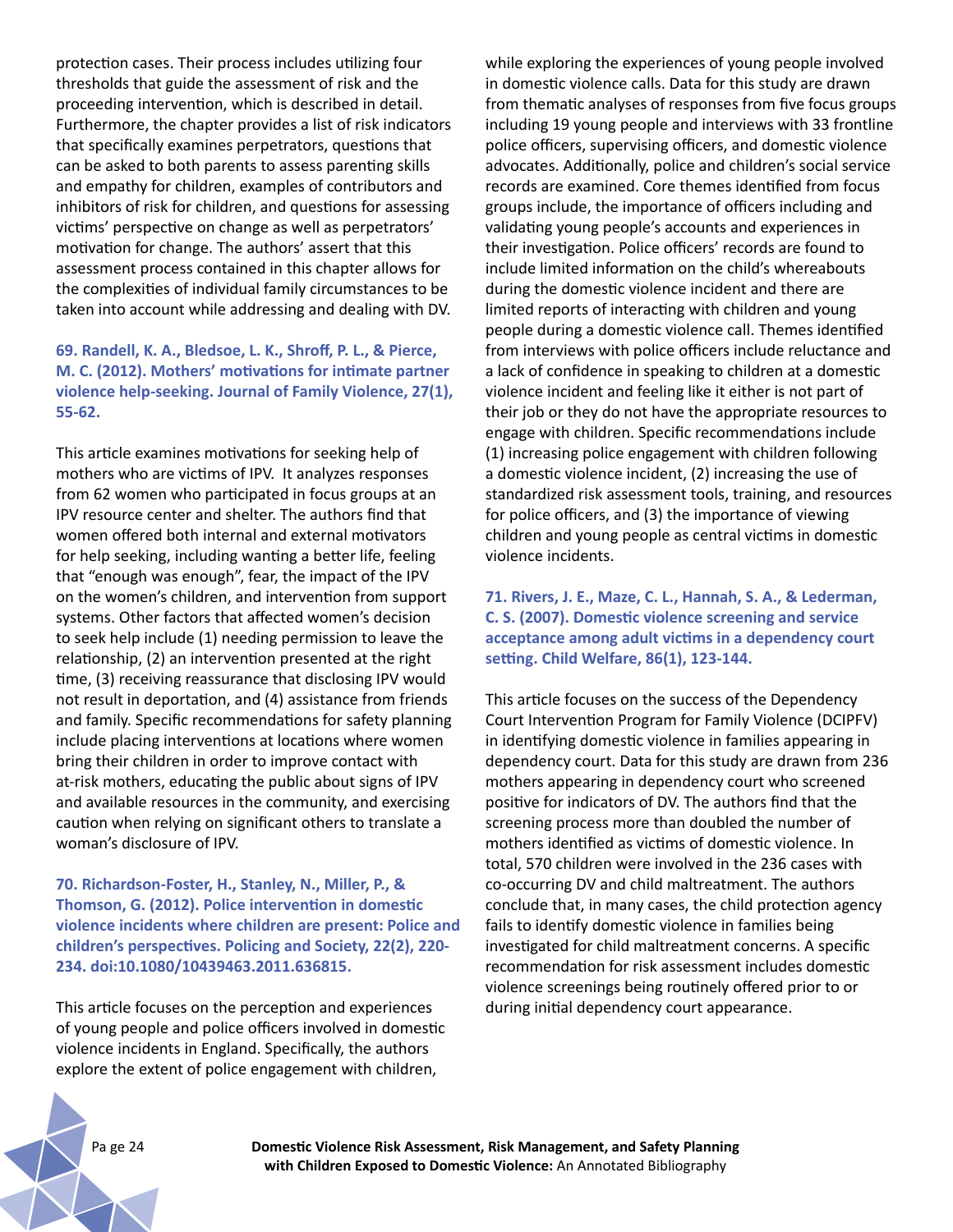**72. Rizo, C. F., Macy, R. J., Ermentrout, D. M., & Johns, N. B. (2011). A review of family interventions for intimate partner violence with a child focus or child component. Aggression and violent behavior, 16(2), 144-166.**

This article analyzes literature on interventions targeting children exposed to intimate partner violence (IPV). Data for this study are drawn from 31 articles that published within the past ten years. Four major areas of intervention examined include: counseling interventions (n = 12), crisis interventions ( $n = 4$ ), parenting interventions ( $n = 3$ ), and multicomponent interventions ( $n = 12$ ). The authors draw four central conclusions: (1) more research is needed on interventions for children exposed to IPV; (2) researchers should continue to investigate stand-alone interventions included in multicomponent interventions; (3) researchers should use statistical analyses that account for nested data where possible, and (4) researchers should report the intraclass correlation coefficients (ICC) in their studies. The authors conclude that due to the variation in methodology of the studies, it is not possible to determine with certainty if the interventions make a significant difference for children exposed to IPV.

## **73. Schilling, S., Snyder, A., & Scribano, P. V. (2012). Intimate partner violence: Pediatric risks of "not askingnot telling". Clinical Pediatric Emergency Medicine, 13(3), 229-238. doi:10.1016/j.cpem.2012.06.010.**

This article examines intimate partner violence screening processes among caretakers of children presenting to the emergency department. It references the transtheoretical model and urges clinicians' to understand the caretaker's unique situation and readiness to change. The authors reflect on past literature to assert the importance of screening for intimate partner violence in pediatric clinical settings. The authors identify several barriers to conducting screening including (1) lack of training, (2) lack of confidence, (3) fear or not knowing what to do following a positive screen, (4) fear of offending the caregiver or victim, and (5) feeling that intimate partner violence does not impact a child's well-being. Specific recommendations for responding to a positive intimate partner screen include (1) asking questions about escalation of violence and weapons, (2) assessing the victim's immediate safety, and (3) establishing safe housing and a safety plan when applicable. Additionally, the authors recommend obtaining a detailed history and physical examination and including social workers and other local or national resources as they see fit. Furthermore, the authors caution that advising

a woman to leave the relationship may not be a safe recommendation due to potential repercussions if the abuser is also a parent, because the abuser can access the child's medical record and potential disclosure by the nonabusing parent.

**74. Shlonsky, A., & Friend, C. (2007). Double jeopardy: Risk assessment in the context of child maltreatment and domestic violence. Brief Treatment and Crisis Intervention, 7(4), 253-274. doi:10.1093/brief-treatment/ mhm016.** 

This article focuses on the challenges faced by Child Protection Service (CPS) workers in predicting child maltreatment and domestic violence risk assessments. The authors reflect on past literature on risk assessment tools (DA, DA2, SARA, ODARA) and limitations of accurate risk assessment including, (1) defining child abuse and neglect, (2) the complexity and near impossibility in trying to accurately predict human behavior, and (3) reliance on victims' and caregivers' self-reports. Core findings include, (1) support for the actuarial approach that categorizes individuals and families into levels of risk, (2) support for a nested risk assessment approach that simultaneously considers child maltreatment and domestic violence and (3) a lack of questioning by CPS workers addressing whether a child was physically or emotionally injured during a domestic violent episode. Specific risk assessment recommendations include, (1) more cross-disciplinary work, (2) more specific, focused training for CPS workers, (3) use of instruments such as the DA and the California risk assessment tool to place families into risk levels, and (4) the use of risk assessment tools within a structured assessment of family functioning and individualized services that simultaneously address child maltreatment and domestic violence.

## **75. Shlonsky, A., Friend, C., & Lambert, L. (2007). From culture clash to new possibilities: A harm reduction approach to family violence and child protection services. Brief Treatment and Crisis Intervention, 7(4), 345-363.**

This article reviews literature examining effective services for three groups: (1) child victims of domestic violence (DV), (2) adult victims of DV, and (3) adult batterers. Using a harm reduction framework, the authors review three decades of research and propose strategies for delivering services effectively. Based on the literature reviewed, the authors draw six conclusions. First, no study has demonstrated effectiveness of screening for

**Domestic Violence Risk Assessment, Risk Management, and Safety Planning Page 25 with Children Exposed to Domestic Violence:** An Annotated Bibliography

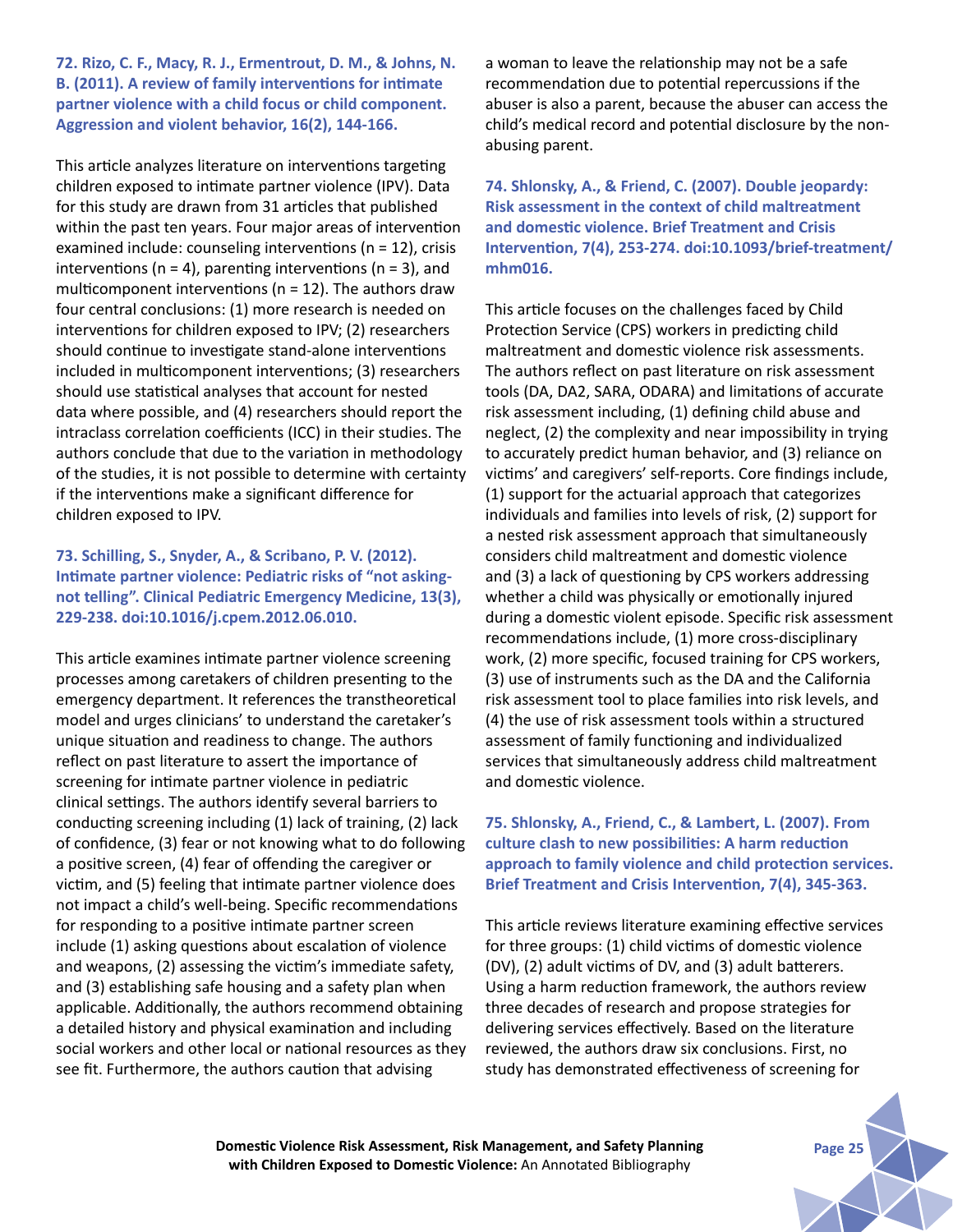IPV with the goal of improving outcomes for women. Second, no strong evidence exists for the effectiveness of shelter stays in decreasing future abuse for women. Third, few studies have explicitly examined PTSD as a result of DV, and, fourth, interventions have not sufficiently addressed the relationship between poverty and DV. Fifth, the authors find that the most commonly used batterer intervention program formats are feminist theory-based psychoeducation men's groups, cognitive-behavioral men's groups, anger management, and couples' therapy. Finally, the authors argue that a harm-reduction framework that considers risk and harm on a continuum and incorporates evidence-based practice holds promise for reducing family violence.

## **76. Sillito, C. L., & Salari, S. (2011). Child outcomes and risk factors in U.S. homicide-suicide cases 1999–2004. Journal of Family Violence, 26(4), 285-297. doi:10.1007/ s10896-011-9364-6.**

This article focuses on circumstances, incidences, and predictors of child outcomes in intimate partner homicidesuicide (IPHS) cases in the USA. Data for this study are drawn from 724 cases (including 441 children from 208 families) occurring between 1999 and 2004, from all fifty states. Content analyses were conducted using information obtained from obituaries, news, media, police records, state fatality records and a series of Internet search strategies. The authors find that (1) a majority of children who were killed had parents in an intact relationship, (2) a majority of children killed came from families without a known perpetrator history of violence, (3) more children were killed by perpetrators with primarily suicidal intent, and (4) children were three times more likely to be killed if they were the biological child of the perpetrator. Specific recommendations for safety planning identifies are: (1) limiting the access of lethal weapons by suicidal persons, (2) providing children with prevention programs and psychoeducation on what to do if violence occurs within their family, (3) public service campaigns to help children devise a safety plan during dangerous home situations, and (4) pediatricians identifying and talking to children who are suspected to be at risk of familial violence.

**77. Silverman, J. G., Mesh, C. M., Cuthbert, C. V., Slote, K., & Bancroft, L. (2004). Child custody determinations in cases involving intimate partner violence: A human rights analysis. Am J Public Health, 94(6), 951-957. doi:10.2105/ AJPH.94.6.951.**

This article analyzes child custody determinations in cases involving intimate partner violence in Massachusetts. Using a human rights framework, the authors examine the statements from 39 women involved in the Battered Mothers' Testimony Project regarding their child custody outcomes. Data for this study are drawn from semistructured interviews lasting approximately four hours each. Issues identified include granting or recommending (1) custody of children to men who had used violence against the mothers, or both the mothers and their children; (2) unsupervised visitation of children to men who had previously been violent towards the mothers, or both the mothers and children; and (3) failing to accept or give substantial consideration to evidence of intimate partner violence when determining child custody. The authors state that these practices may be failing to protect women and their children by placing them in danger as a result of granting custody or unsupervised visitation, or both, to known batterers. Specific risk management recommendations include, (1) greater accountability by family court state actors, (2) a requirement of expert consideration of IPV and child abuse, and (3) greater enforcement of current policies and laws designed to protect victims of IPV and child abuse.

**78. Skivenes, M., & Stenberg, H. (2015). Risk assessment and domestic violence - how do child welfare workers in three countries assess and substantiate the risk level of a 5-year-old girl? Child & Family Social Work, 20(4), 424- 436.**

This article examines factors influencing what risk level child welfare workers assign to cases. To assess this, the authors provide child welfare workers with a vignette that depicts the mother of a 5-year old girl disclosing that DV has occurred. Data for this study are drawn from interviews conducted with 304 child welfare workers from Norway (n = 102), England (n = 100), and USA (n = 99). The authors find that less than 5 percent of respondents report no child welfare issues in the case or that there has been no acute harm to the daughter. Overall, few cross-national differences exist between the workers from the three different countries, with three exceptions: (1) more Norwegian workers rate the risk level as high or very



Pa ge 26 **Domestic Violence Risk Assessment, Risk Management, and Safety Planning with Children Exposed to Domestic Violence:** An Annotated Bibliography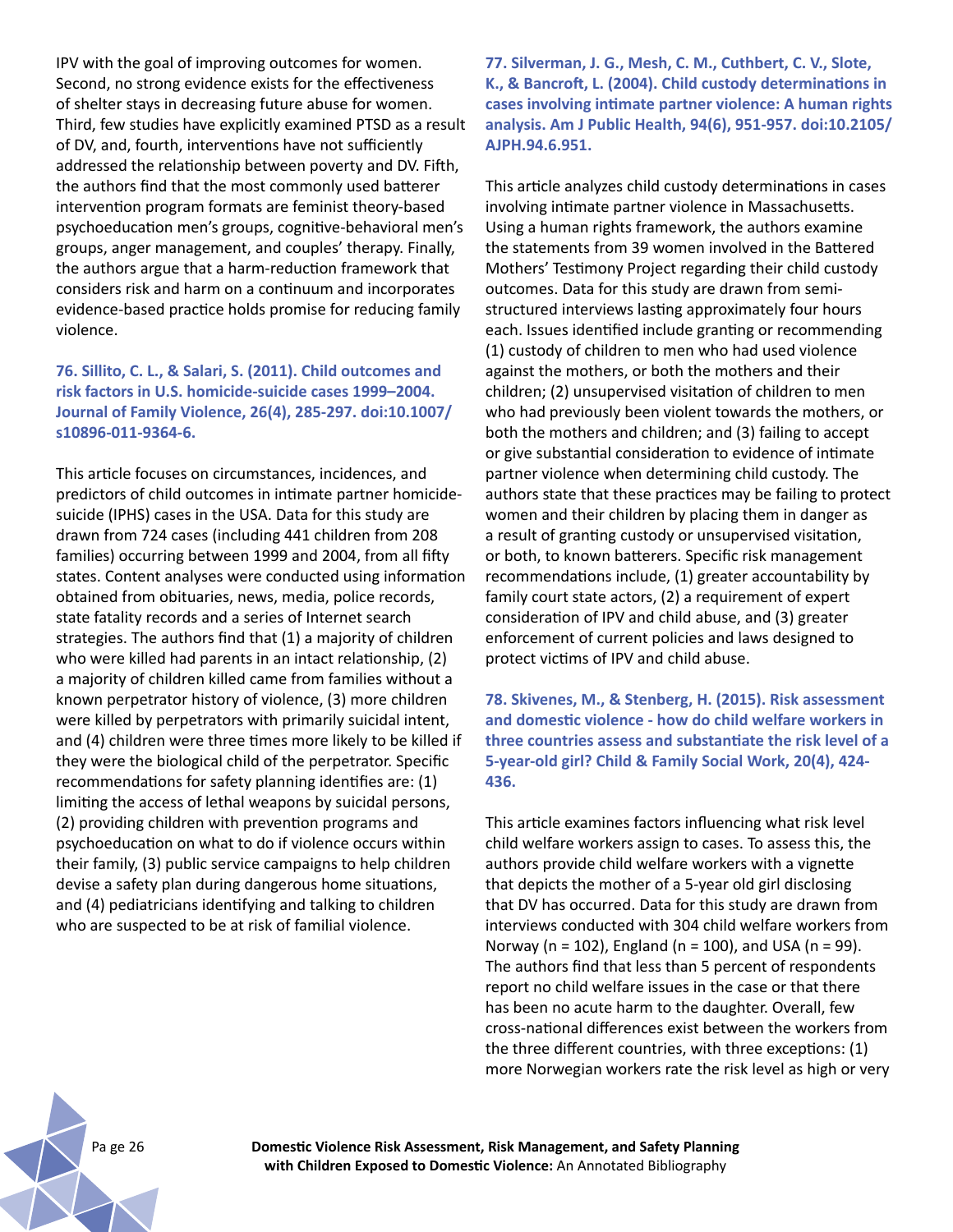high than English and American workers, and (2) Norway workers referenced police intervention more frequently, whereas (3) English and Americans workers referenced the mother's bruises more frequently.

# **79. Spath, R. (2003). Child protection professionals identifying domestic violence indicators: Implications for social work education. Journal of Social Work Education, 39(3), 497-518.**

This article examines the co-occurrence of domestic violence and child maltreatment, focusing specifically on cases with reported child physical and sexual abuse. The authors assess domestic violence indicators reported in by child protection social workers, district attorney social workers, and police detectives in Suffolk County, Massachusetts. Data for this study are drawn from 548 surveys completed by professionals previously involved in child maltreatment cases that had been referred to the District Attorney's Office from 1997 - 1998. The authors find a low level of agreement between the three groups of professionals on reporting indicators of domestic violence where (1) child protection social workers were the most likely to identify and report the presence of domestic violence indicators; (2) district attorney's office social workers report fewer indicators than CPS social workers; and (3) police detectives report the least domestic violence indicators. The authors make four recommendations for risk assessment: (1) professional education and in-service training for workers on domestic violence indicators and forms within families, (2) improving agency collaboration in child maltreatment cases, (3) training for relevant professions on the use of multidisciplinary models such as assessment and treatment of domestic violence, and (4) development of a system to share valuable information across agencies working on cases of child maltreatment.

## **80. Stanley, N., Miller, P., Richardson Foster, H., & Thomson, G. (2011). Children's experiences of domestic violence: Developing an integrated response from police and child protection services. Journal of Interpersonal Violence, 26(12), 2372-2391.**

This article focuses on collaboration between the police and children's social services in cases of domestic violence (DV) involving children. The authors use retrospective analysis of DV cases in England between 2006 and 2009. Data for this study are drawn from 251 records of incidents of domestic violence and 58 interviews with police officers (n = 27), domestic violence advocates (n =

6), and children's social workers and personnel (n = 25). Risk assessment results are that slightly more than half of the cases reviewed were identified as low risk, more than one fifth were identified as moderate risk, and just over one quarter were identified as high risk. Out of 184 cases that included a narrative description in the police record, 35 incidents occurred in the context of child visitation. Furthermore, when the police reports and social work records of cases were compared, informational discrepancies included in the reports were found in 40 percent of cases. Furthermore, the authors note that, there was limited ongoing communication between social workers and the police on new or ongoing cases. Specific recommendations for risk assessment include the use of interagency teams to increase organizations' ability to share information and ongoing communication, and ensuring families who do not qualify for social services' intervention are receiving other forms of support regarding their experience with domestic violence. In terms of risk management, supervised visitation is recommended to reduce domestic violence incidents that occur in the context of child visitation.

**81.Stanley, N., Miller, P., & Richardson Foster, H. (2012). Engaging with children's and parents' perspectives on domestic violence. Child & Family Social Work, 17(2), 192- 201. doi:10.1111/j.1365-2206.2012.00832.x**

This article focuses on the experiences of survivors, perpetrators, and young people, residing in England and Wales, who have been involved with domestic violence. It uses semi-structured interviews and focus groups conducted between 2007 and 2009 to capture the factors that facilitate and inhibit the three groups from engaging with child social services and other agencies, including the police. Data for this study are drawn from 19 young people (n= 11 female; n = 16 white-British), 10 perpetrators (100% male; n = 6 white-British), and 11 survivors (n = 10 female; most from black minority ethnic groups). Core findings indicate, (1) survivors' feelings of shame and guilt are related to their recognition that their children has been harmed by domestic violence, (2) all three groups emphasize how domestic violence forced the children to adopt adult roles and responsibilities (caring for survivor and other siblings), and (3) negative impacts on the social and school environments of young people exposed to domestic violence. All three groups emphasize the importance of, (4) agencies and police officers taking them seriously, validating their perspectives, remaining non-judgmental, and being able to intervene effectively.

**Domestic Violence Risk Assessment, Risk Management, and Safety Planning Page 27 with Children Exposed to Domestic Violence:** An Annotated Bibliography

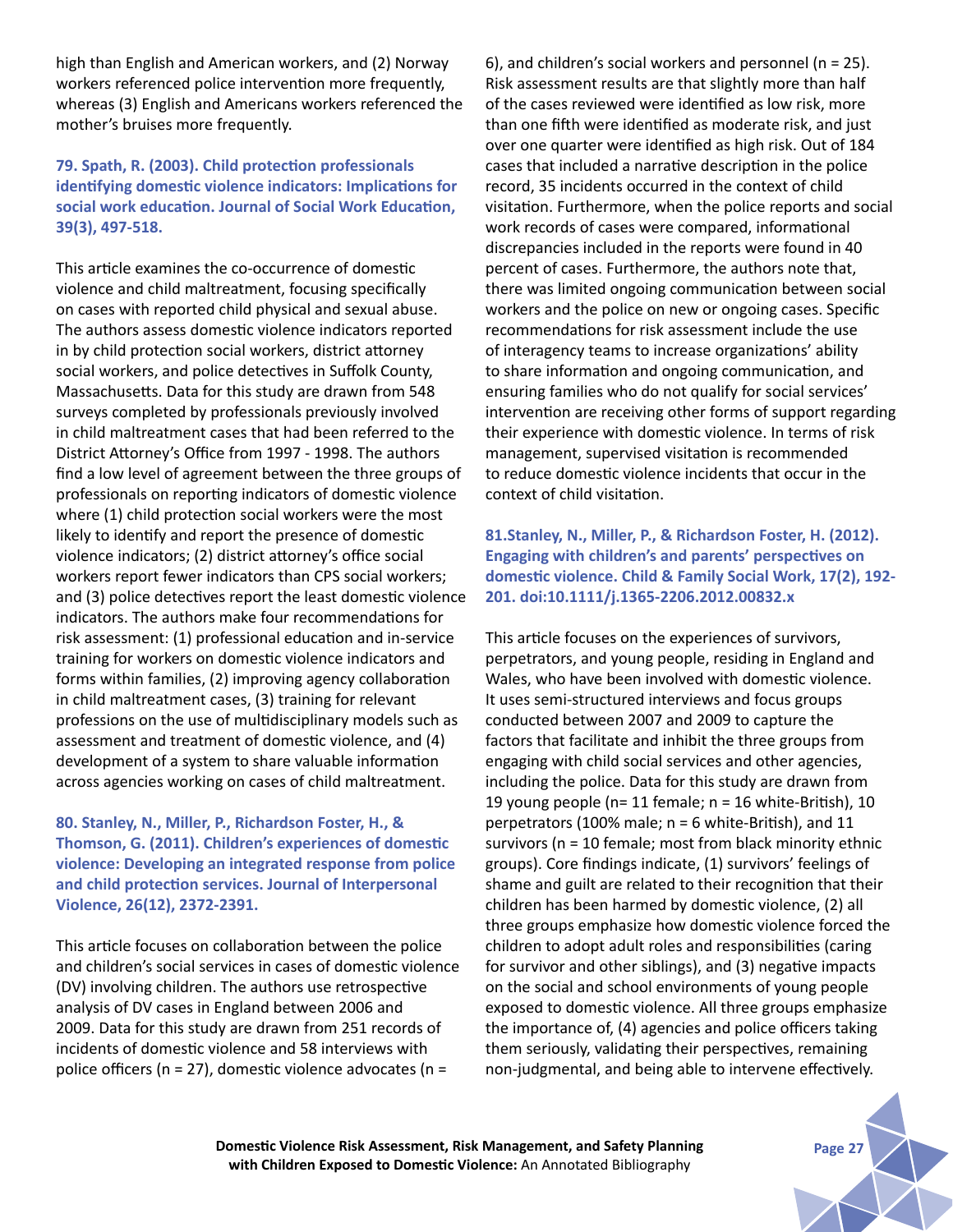Specific recommendations for risk assessment include, (1) professionals providing a safe and supportive environment to address the concerns of all three groups independent from one another, (2) being informed about local resources and how to access them, and (3) the importance of interagency training. Recommendations for risk management include, (1) professionals working in pairs when engaging with violent and threatening men, (2) avoiding separation as the goal of intervention, and (3) utilizing the child's perspective of domestic violence to encourage change in parents.

**82. Stanley, N., & Humphreys, C. (2014). Multi-agency risk assessment and management for children and families experiencing domestic violence. Children and Youth Services Review, 47(1), 78-85. doi:10.1016/j. childyouth.2014.06.003.**

This article focuses on risk assessment and risk management conducted by child protection services, police, and domestic violence services when working with children and families affected by domestic violence. It uses gender-based feminist analyses, child welfare analyses, and a family-sensitive approach to explore literature on risk assessment and risk management strategies. Data for this study are drawn from a literature review focusing primarily on strategies in Australia, England, and Wales. Core findings include: (1) problems in multi-agency collaboration frequently originate from concerns regarding confidentiality and freedom of information, (2) multiagency systems are being introduced more frequently in England, Wales, and Australia, (3) developing a common assessment tool poses a challenge to multi-agency risk assessment, and (4) the Barnardo's Risk Assessment Matrix may be the most promising common risk assessment tool due to its inclusion of women, children, risk management and intervention for varying levels of risk. Additionally, (5) the use of co-location is increasing as a mechanism for embedding the skills and knowledge of independent domestic violence services. Specific risk assessment and risk management recommendations include (1) increasing the collaboration of professionals involved in domestic violence cases, (2) the importance of involving women and children who experience domestic violence in the agency's process, and (3) increasing the use of all available information and resources when conducting risk assessments.

**83. Thackeray, J. D., Scribano, P. V., & Rhoda, D. (2010). Domestic violence assessments in the child advocacy center. Child Abuse & Neglect, 34(3), 172.** 

This article explores features of child advocacy centers (CACs) that conduct domestic violence (DV) assessments on children exposed to DV. Researchers designed a survey (N = 323) to assess four major areas of CACs: the universal nature of DV assessments, the method of DV assessments, potential barriers to universal assessments, and referral practices in a CAC. According to results, the The National Council of Juvenile and Family Court Judges "Green Book" and the Family Violence Prevention Fund/ Office for Victims of Crime's "Identifying and Responding to Domestic Violence: Consensus Recommendations for Child and Adolescent Health" were identified as two of the most current resources for DV assessments. Additionally, almost all centers use face-to-face interviews to conduct assessments, though only 29 percent of CACs conduct "universal assessments" (defined as assessing female caregivers during child assessments more than 75% of the time). Recommendations indicate that CACs should prioritize DV education within continuing staff education, and that CACs would also benefit from alliance and collaboration with other community DV resources.

**84. Turner, W., Broad, J., Drinkwater, J., Firth, A., Hester, M., Stanley, N., . . . Feder, G. (2015). Interventions to improve the response of professionals to children exposed to domestic violence and abuse: A systematic review. Child Abuse Review. doi:http://dx.doi. org/10.1002/car.2385**

This article explores how interventions for domestic violence and abuse (DVA) impact professional responses to children and families. Researchers conducted a systematic review of 21 studies, including both individual and system-level interventions that consisted of randomized control trials, pre-post test designs, and post-test only designs. Core findings are that training programs that seek to improve professional response to DVA improve participants' knowledge, attitudes, competence, and screening practice. A majority of the pre-post designs report a significant improvement in all of these outcomes in participants up to a year after intervention. Results also reveal that key components of many interventions are: (1) a post-training discussion piece, (2) "booster" sessions after the conclusion of training, (3) access to local DVA agencies, and (4) a clear protocol for intervention. Authors acknowledge that, in many studies, it is unclear

Pa ge 28 **Domestic Violence Risk Assessment, Risk Management, and Safety Planning with Children Exposed to Domestic Violence:** An Annotated Bibliography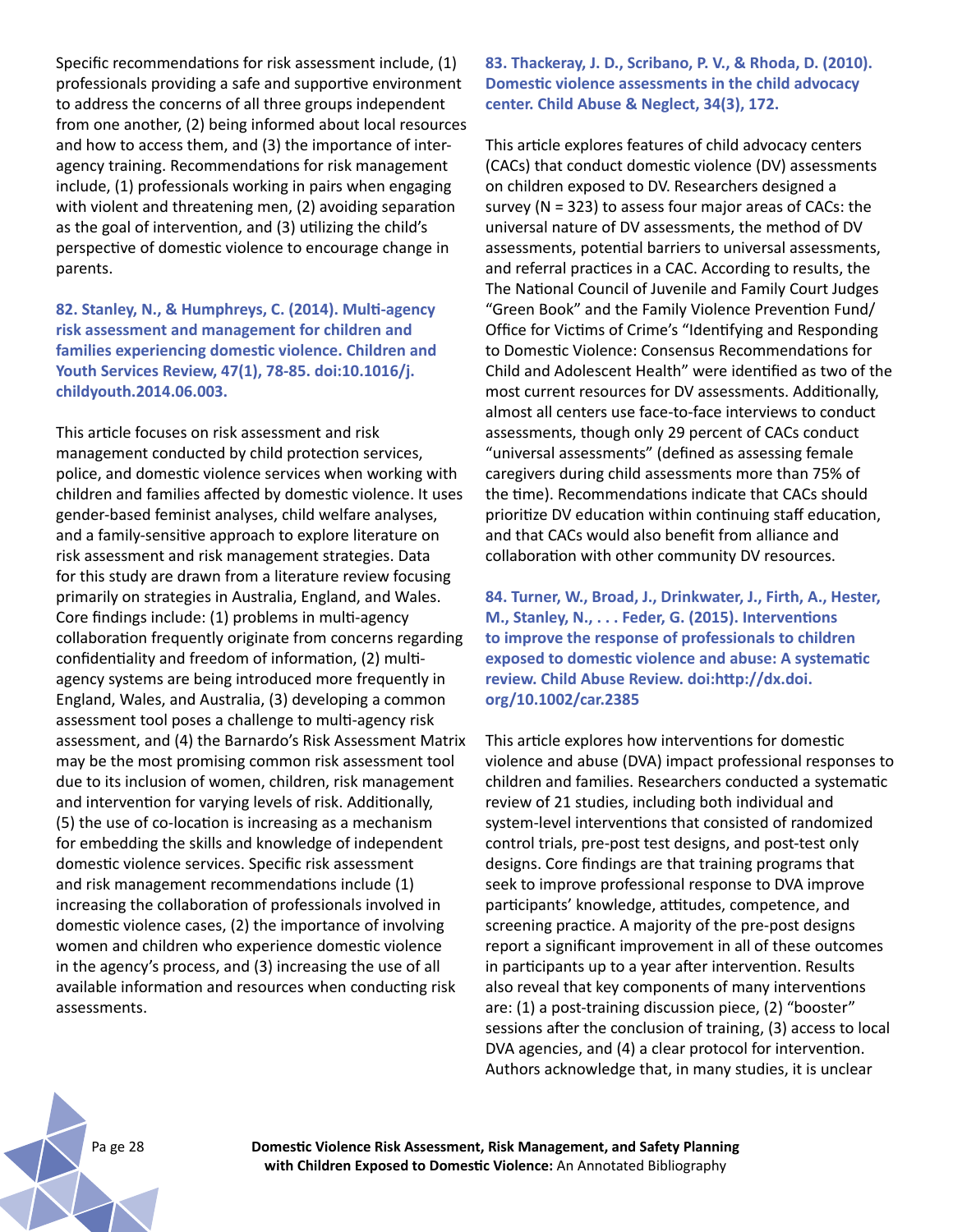whether outcomes are improved for children and parents. Recommendations include further evaluations to address this gap in the literature, and that professional training programs collaborate with relevant organizations and initiatives to improve DVA practice for families.

**85. Van Hasselt, V. B., Flood, J. J., Romano, S. J., Vecchi, G. M., Fabrique, N. D., & Dalfonzo, V. A. (2005). Hostagetaking in the context of domestic violence: Some case examples. Journal of Family Violence, 20(1), 21-27. doi:http://dx.doi.org/10.1007/s10896-005-1506-2**

This article presented cases of hostage taking situations among families who are living with domestic violence. Cases were drawn from the Hostage Barricade Database System (HOBAS) of the FBI in order to examine risk factors and outcomes that may be unique to cases of domestic violence and hostage taking. The HOBAS is a database that contains information from across the United States on incidents of hostage, barricade, kidnapping, suicide, and suicide attempts. Each case in the HOBAS includes: (1) information about the perpetrator and the victim(s), (2) information about the law enforcement response, and (3) how the incident was resolved. Five cases were analyzed and provided in detail within the article. Findings from the case analysis confirmed risk factors that have been found within previous domestic violence research. Risk factors included substance use, possession of a deadly weapon, a history of domestic violence, a history of criminal activity, and separation or divorce. The article acknowledges that there is currently little to no research on hostage taking situations characterized by domestic violence. The researchers discuss an outline for a pilot study to contribute to this gap in the literature.

## **86. Varcoe, C., & Irwin, L. G. (2004). "If I killed you, I'd get the kids": Women's survival and protection work with child custody and access in the context of woman abuse. Qualitative Sociology, 27(1), 77-99.**

This article examines how women experiencing intimate partner violence (IPV) use services related to child custody issues, and how these services can negatively impact women and children. 27 women with children and who had experienced IPV took part in qualitative interviews. Additionally, 28 service providers participated in focus groups on child custody and access. The study finds that child custody and access services are often used by abusers to perpetuate violence and controlling behavior toward their partners and children. Additionally, many women

report a general mistrust toward these systems, especially when their experiences of abuse were not validated or recognized as serious. Specific recommendations are that service providers should recognize IPV as a serious behavior pattern that affects women and children. One way to facilitate this change is to promote services that offer a strengths-based approach. Practices should also focus on integrating parent and child relationships, rather than implementing "child-centered" lenses.

## **87. Wahl, R. A., Sisk, D. J., & Ball, T. M. (2004). Clinicbased screening for domestic violence: use of a child safety questionnaire. BMC Medicine, 2(1), 1.**

This article examines the effectiveness of a screening tool used to assess past and current domestic violence against mothers and their children waiting to see a physician. Data for this study are drawn from questionnaires with mothers in the southwestern United States attending a pediatric clinic with their child ( $N = 7070$ ). The survey finds that (1) 138 (2%) of mothers indicate current exposure to an abusive relationship and 915 (13%) indicate past exposure to domestic violence. The authors argue that providing mothers with child safety questionnaires results in a significant increase in identifying and offering assistance to families affected by domestic violence. Specific recommendations made by the American Academy of Pediatrics (AAP) for risk assessment are (1) to screen for domestic violence exposure during routine pediatric visits. Risk management recommendations include, (2) have adequate social service support for positive domestic violence screens, and (3) physicians need to familiarize themselves with available resources in their community.

# **88. Wathen, C. N., & MacMillan, H. L. (2013). Children's exposure to intimate partner violence: Impacts and interventions. Paediatrics & Child Health, 18(8), 419-422.**

This article focuses on children exposed to domestic violence. Data for this study are drawn from a review of epidemiology, consequences, assessment tools, and interventions associated with domestic violence exposure. The authors find comorbidity of intimate partner violence exposure and other forms of child maltreatment ranging from 60 to 75 percent. The study states that universal screening for domestic violence experienced by women is not an effective method for reducing subsequent violence, and that positive effects have been found in interventions using child-parent psychotherapy and trauma-focused cognitive behavioral therapy. Specific recommendations for

**Domestic Violence Risk Assessment, Risk Management, and Safety Planning Page 29 with Children Exposed to Domestic Violence:** An Annotated Bibliography

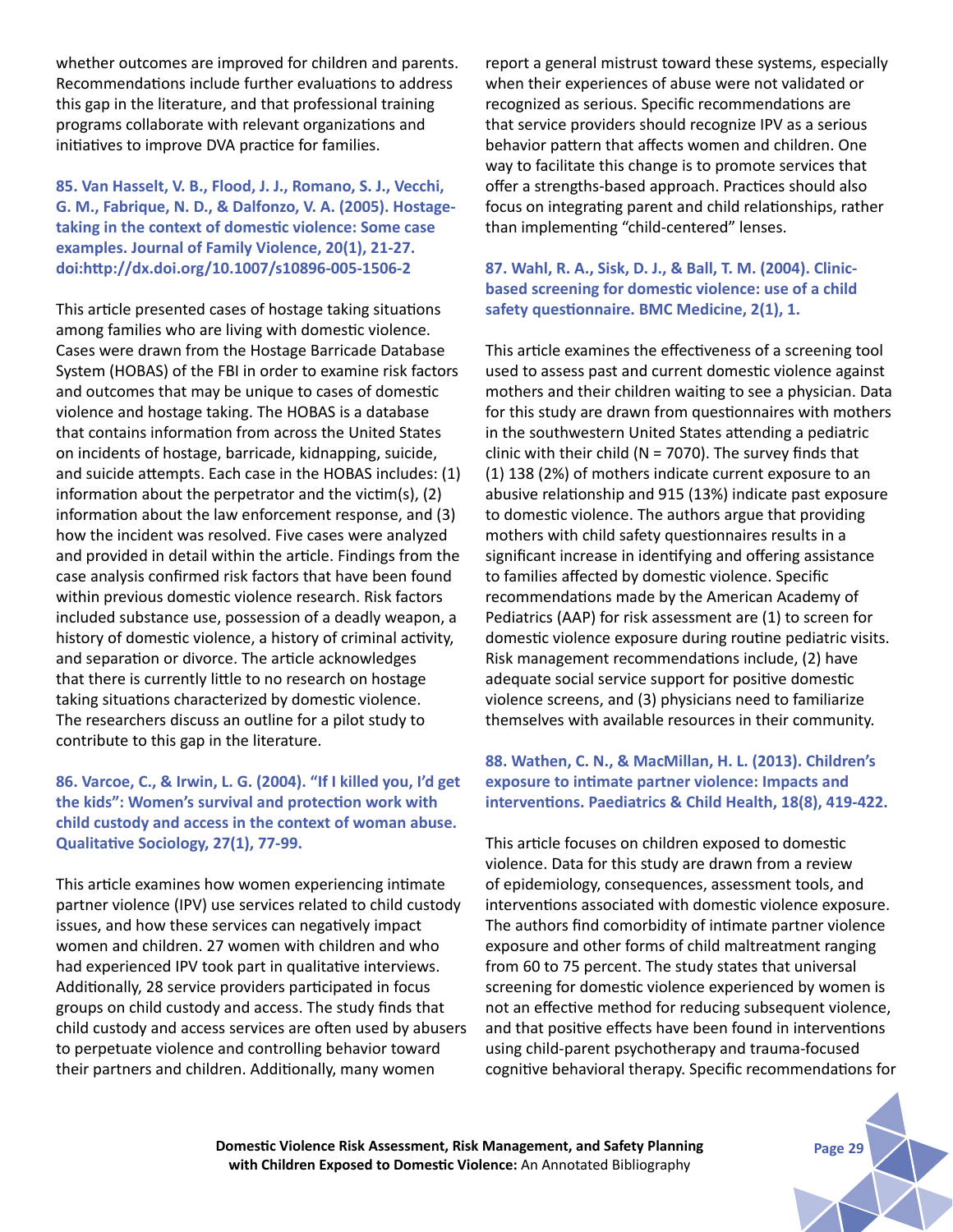risk assessment include: (1) asking patients about domestic violence in private; (2) the need for clinicians to assess for all types of child maltreatment, including intimate partner violence exposure when evaluating emotional and behavioral problems; (3) the need for clinicians to be informed about appropriate referrals and services available in the community; and (4) the need for clinicians to be informed about child protection laws and their duties to report. Lastly, (5) close collaboration among health care professionals and child protection professionals is important to assisting children at risk of, or exposed to domestic violence.

## **89. Waugh, F., & Bonner, M. (2002). Domestic violence and child protection: Issues in safety planning. Child Abuse Review, 11(5), 282-295. doi:http://dx.doi. org/10.1002/car.758**

This article focuses on the challenges practitioners face when designing safety plans for women and children who have experienced domestic violence. Child protection workers (N = 14) from the Department of Community Services in Sydney, Australia were recruited to participate in individual semi-structured interviews and focus groups. Researchers explored practitioners' attitudes toward interventions, current strategies used to ensure client safety, and any issues that enhance or impede these strategies. The authors found that practitioners who do not have a clear definition of domestic violence struggle to determine interventions and treatment for clients. Additionally, practitioners held mixed beliefs regarding mandatory reporting, and training and experience levels varied significantly among practitioners, which impacts their understanding of domestic violence. Finally, many practitioners had trouble identifying whether the focus of interventions should be on the women, the children, or inclusive of both. The article recommends that services should establish interagency guidelines for domestic violence. Such guidelines should be clearly developed for practitioners, contain shared experiences of women who have lived with domestic violence, and also provide an overview of safety planning procedures and protocols.

**90. Wendt, S., Buchanan, F., & Moulding, N. (2015). Mothering and domestic violence: Situating maternal protectiveness in gender. Affilia Journal of Women and Social World, 30(4), 533-545. doi:10.1177/0886109915570925**

This article focuses on mothers who have experienced domestic violence. It uses a feminist social constructivist perspective to explore the impact of domestic violence on the mother-child relationship, as well as mothers' attempts to protect themselves and their children from violence. Data for this study are drawn from semi-structured interviews conducted with nine women in Australia. Core themes for how women attempt to protect their children include: (1) physically preventing the perpetrator from assaulting or verbally abusing the children, (2) trying to "keep the peace", (3) attempting to monitor, predict, and avoid the domestic violence, (4) trying to establish consistency and normality for the children through routines, (5) attempting to please their partner to prevent the violence, and (6) attempting to "preserve" the fathers image in the eyes of their children. Specific recommendations include placing gender at the center of discussions on how to protect victims and children of domestic violence, and to stop engaging in mother blaming and judgment. Regarding risk assessment, the authors recommend that social workers examine maternal protectiveness critically in order to utilize women's strengths without mother blaming.

**91. Young, H. L., Mancuso, A. F., Faherty, E., Dorman, S. A., & Umbrell, J. R. (2008). Helping child victims of family violence through school personnel: An evaluation of a training program. Journal of Aggression, Maltreatment & Trauma, 16(2), 144-163. doi:10.1080/10926770801921386**

This article assesses the effectiveness of Helping Child Victims of Domestic Violence: Implications for School Personnel, an introductory domestic violencetraining program provided to school personnel in rural western New York. It aims to improve the knowledge and intervention skills of employees working in a school setting. Data for this study are drawn from 664 participants' pretest and posttest responses to an 11 item survey developed by the researchers. Core findings show increased agreement on the importance of school personnel learning about domestic violence, and improvement in participants' self-rated ability to respond to a child at risk of domestic violence. While there was significant improvement in participants' awareness of

Pa ge 30 **Domestic Violence Risk Assessment, Risk Management, and Safety Planning with Children Exposed to Domestic Violence:** An Annotated Bibliography